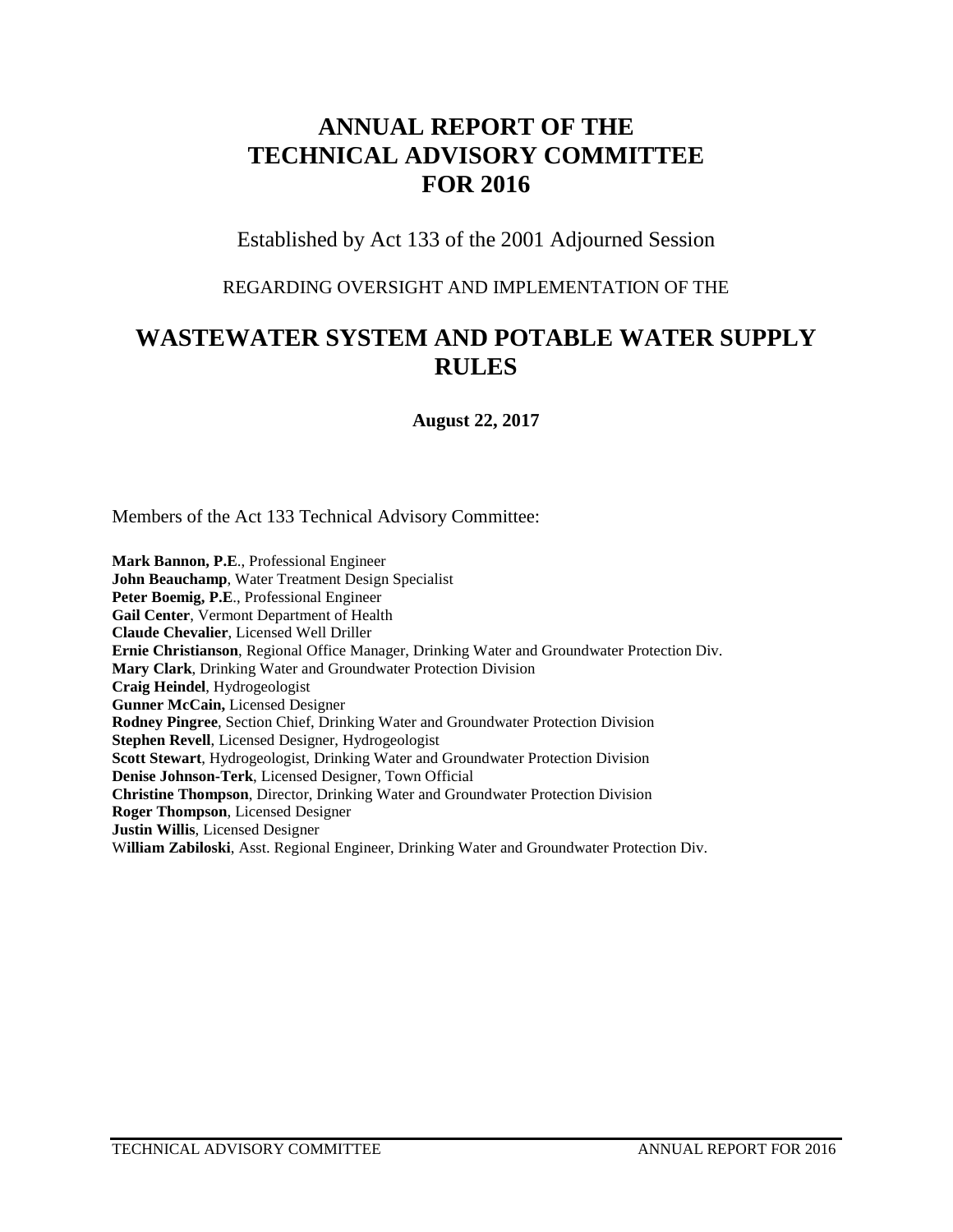# **ANNUAL REPORT OF THE TECHNICAL ADVISORY COMMITTEE**

Established by Act 133 of the 2001 Adjourned Session

### REGARDING OVERSIGHT AND IMPLEMENTATION OF THE

## **WASTEWATER SYSTEM AND POTABLE WATER SUPPLY RULES January 15, 2017**

#### **TABLE OF CONTENTS**

| Purpose            |                                                        |  |
|--------------------|--------------------------------------------------------|--|
| <b>TAC Members</b> |                                                        |  |
|                    | TAC Executive Committee and Subcommittees              |  |
| Meetings           |                                                        |  |
|                    | <b>Activities of the Technical Advisory Committee:</b> |  |
| 1.                 | <b>General Comments</b>                                |  |
| 2.                 | <b>Surface Water Sources</b>                           |  |
| 3.                 | Innovative/Alternative Systems                         |  |
| 4.                 | <b>Electronic Applications</b>                         |  |
| 5.                 | <b>Testing of New Groundwater Sources</b>              |  |

- 6. Installer Training 6
- 7. High-Strength Wastewater 7
- 8. Well Completion Form 7

### **Appendices:**

| Appendix A - Technical Advisory Committee Members and Subcommittees | <sup>Q</sup> |  |
|---------------------------------------------------------------------|--------------|--|
| Appendix B - Regional Office Permitting and Training Information    | 13           |  |
| Appendix C - Technical Advisory Committee Meeting Minutes           | 18           |  |
| Appendix D – Report on Mandatory Groundwater Quality Testing        | 36           |  |
|                                                                     |              |  |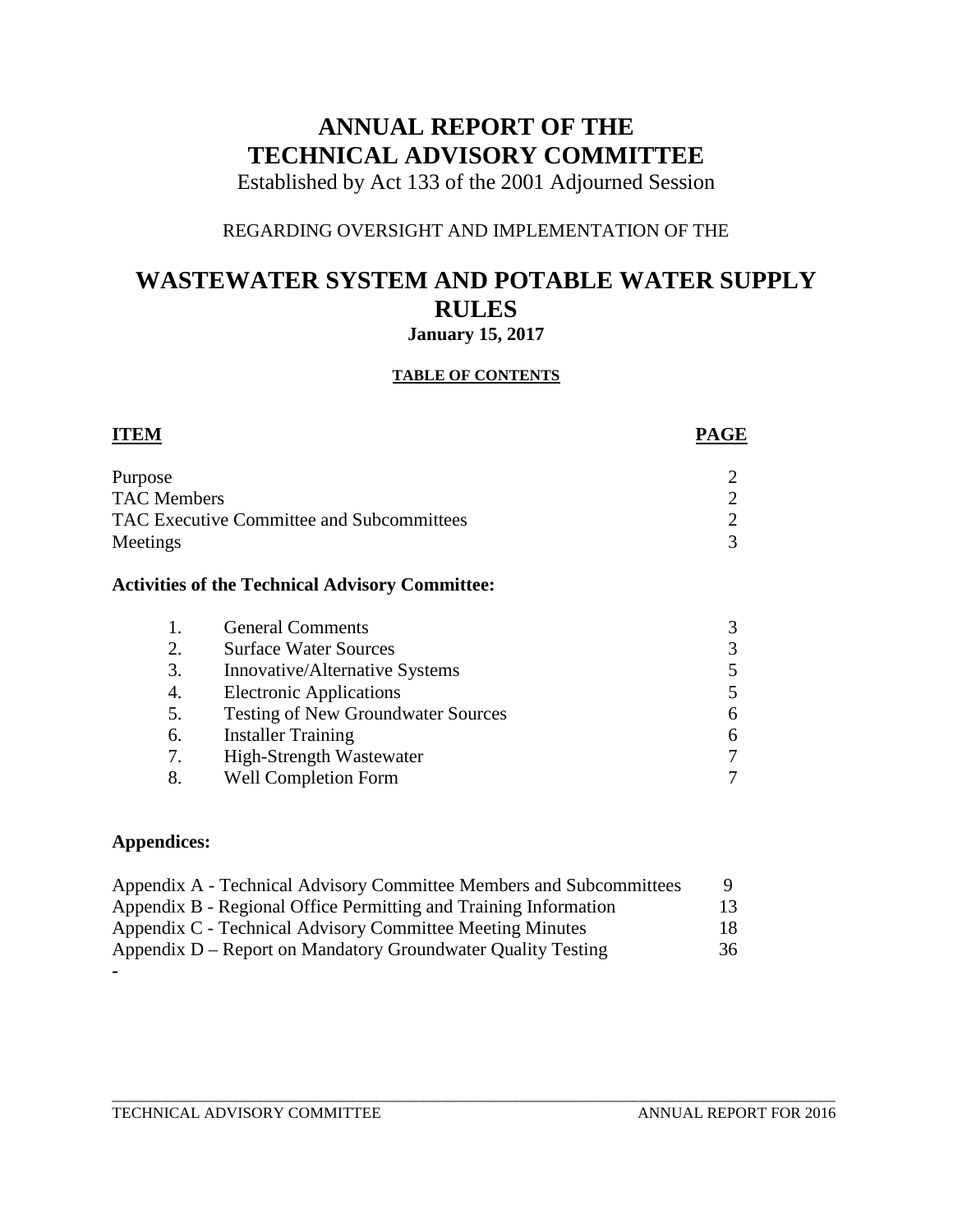# **Annual Report of the Technical Advisory Committee**

### **Purpose:**

The Technical Advisory Committee was created by Act 133 of the 2001 Adjourned Session of the Legislature and incorporated into the Vermont Statutes as Chapter 64, Section 1978(e )(2) which appears as:

*The secretary shall seek advice from a technical advisory committee in carrying out the mandate of this subdivision. The governor shall appoint the members of the committee and ensure that there is at least one representative of the following entities on the committee: professional engineers, site technicians, well drillers, hydrogeologists, town officials with jurisdiction over potable water supplies and wastewater systems, water quality specialists, technical staff of the agency of natural resources, and technical staff of the department of health. Administrative support for the advisory committee shall be provided by the secretary of the agency of natural resources.* 

Section 1978(e )(3) required the preparation and submission to the legislature of an annual report on several topics: the implementation of this Chapter and the rules adopted under this Chapter; the number and type of alternative or innovative systems approved for general use, approved for use as a pilot project, and approved for experimental use; the functional status of alternative or innovative systems approved for use as a pilot project or approved for experimental use; the number of permit applications received during the preceding calendar year; and the number of permit applications denied in the preceding calendar year, together with a summary of the denial. This report is a summary of the work by the Technical Advisory Committee and the recommendations made by the Committee during 2016.

### **Technical Advisory Committee Members:**

Members of the Technical Advisory Committee are recommended by the Secretary of the Agency of Natural Resources and appointed by the Governor. The full list of Technical Advisory Committee Members, and their contact information, is attached as Appendix A.

### **Executive Committee and Subcommittees:**

The TAC has an Executive Committee with three members and three alternates that are available to answer questions or provide testimony to the Agency or the Legislature. There were also 4 standing subcommittees during 2016. The list of Subcommittees and members is included in Appendix A. In addition special subcommittees were appointed to address a specific topic such as review of a particular advanced treatment system. The members of these subcommittees are included in the monthly minutes of the Technical Advisory Committee which are available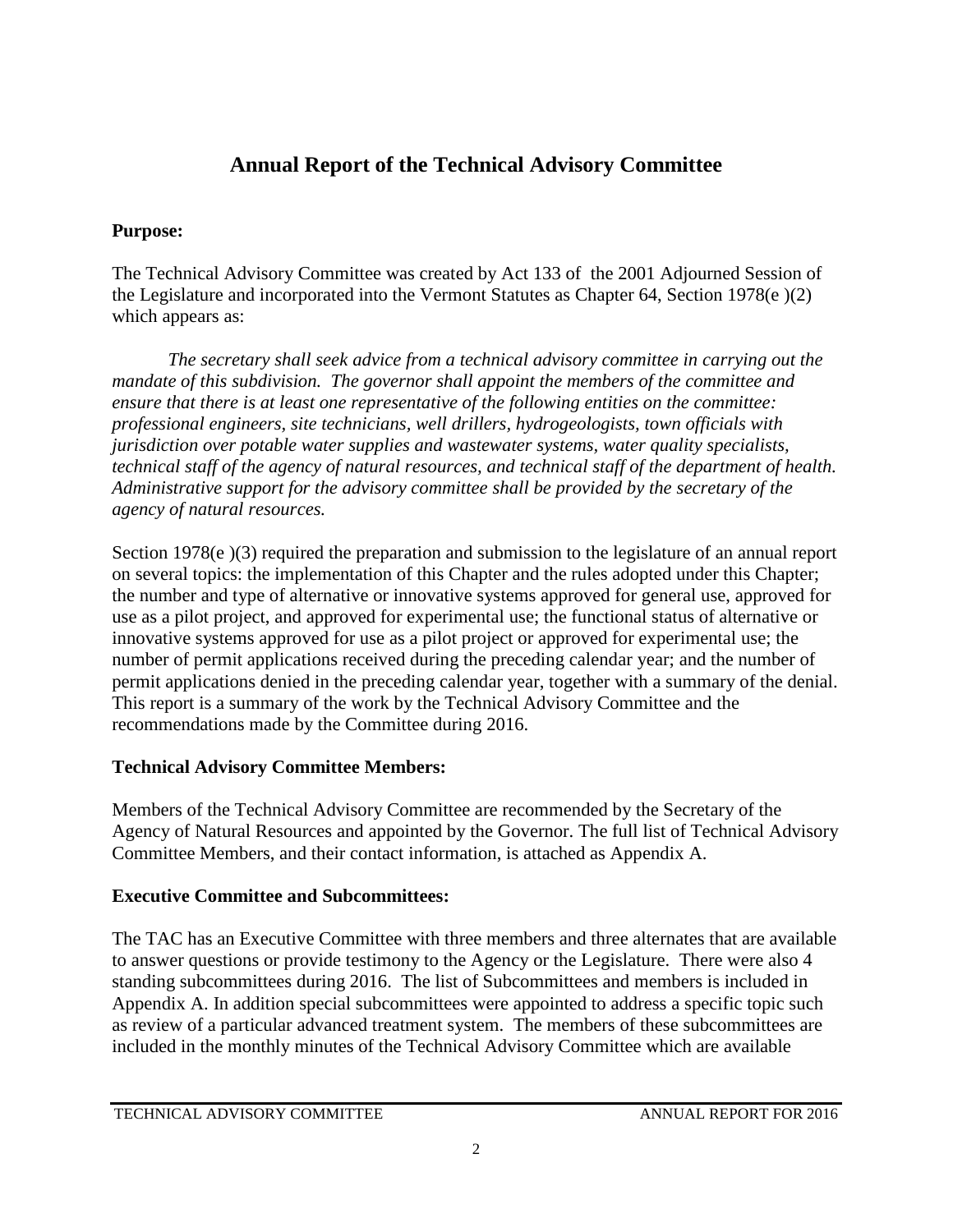online at<http://wastewater.vt.gov/wastewaterdisposaltac.htm>under the heading "Technical Advisory Committee."

### **Meetings:**

Five meetings were held by the TAC in 2016 on March 15, April 12, May 18, June 28, and December 20.

The meetings were held in conference rooms at the National Life Building and at the DEC Annex Building in Montpelier. Meeting attendance ranged from 10 to 14 with an average attendance of 12 people.

The full minutes of each meeting are attached as Appendix C and are available on-line at <http://wastewater.vt.gov/wastewaterdisposaltac.htm> under the heading "Technical Advisory Committee."

### **Activities of the Technical Advisory Committee (TAC):**

**1. General Comments:** The Technical Advisory Committee and the Department of Environmental Conservation (DEC) continued to be active during 2016. There was limited work on updating the Wastewater System and Potable Water Supply Rules by the TAC because the draft rules have been undergoing a detailed review by DEC technical and legal staff. This review is nearly complete and the TAC looks forward to a quick final review and commencement of the formal rule adoption process.

Other topics include use of surface water sources for potable water systems, Innovative/Alternative Systems, an updated Well Driller Reporting Form, updated electronic application forms, installer training and licensing, and water quality testing for all new sources.

**2. Surface Water Sources:** H.595 was passed during the last legislative session and this bill requires the Secretary of the Agency of Natural Resources (ANR) to adopt rules by July 1, 2017 that allow for the use of surface water as a source for a potable water system. The bill also establishes parameters for the rules limiting the use of a surface water source. The source may supply water only to one, owner-occupied, single family residence and prohibits use as a home occupation if such use would require use of the potable water supply by any member of the public. The bill further requires that the potable water system using a surface water source be designed by a Professional Engineer and that a treatment system be part of the design. The bill also authorizes the ANR to adopt criteria that determine which surface waters may be used for a potable water supply. Within these limits the bill directs the ANR to establish requirements for the design and operation of the potable water system.

The TAC received input from DEC staff involved with public water systems, lakes and pond regulations, and potable water supply permitting. Staff from the Vermont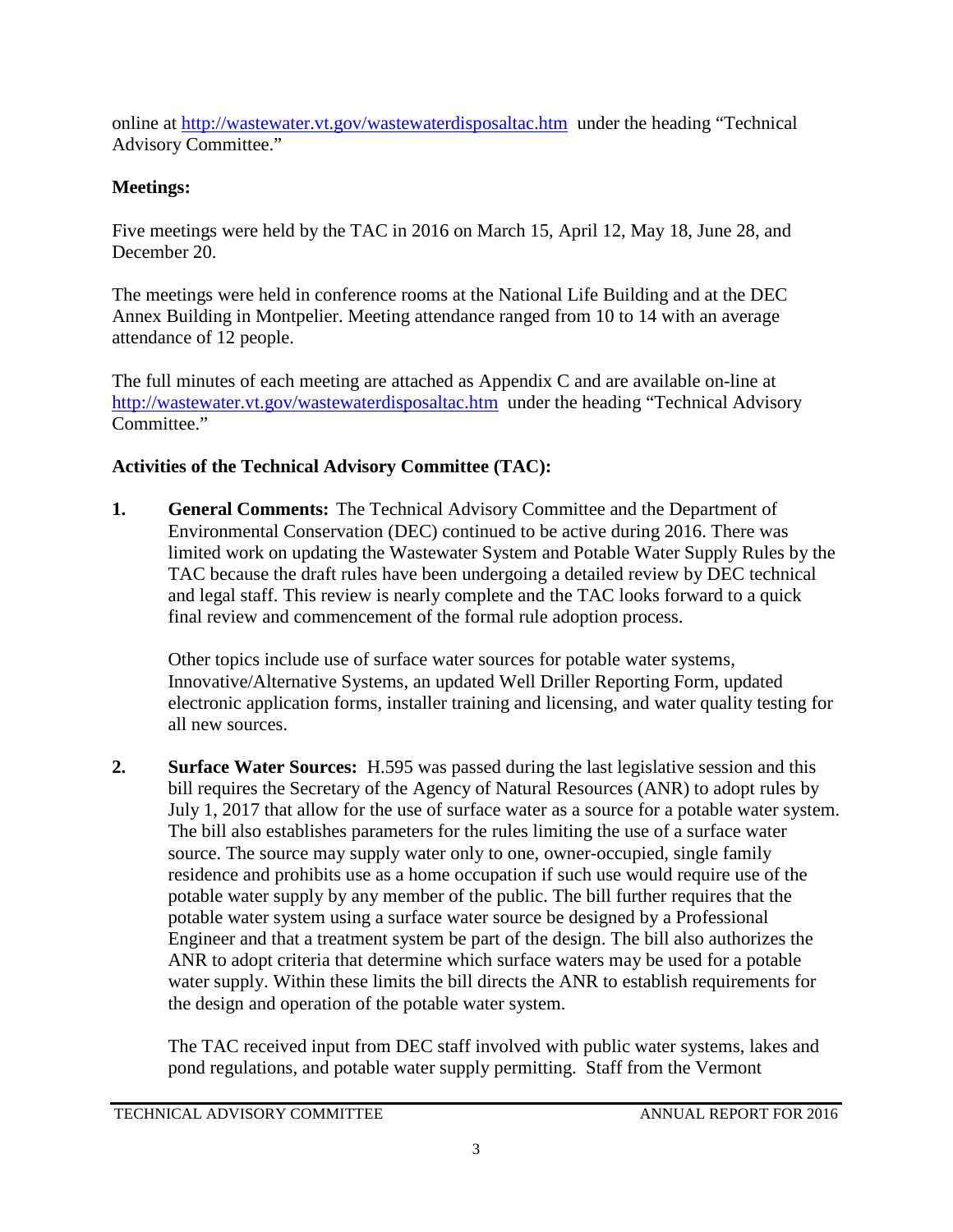Department of Health also provided information. Additional information was supplied by certified Water Treatment Specialists and Licensed Designers and Professional Engineers working with potable water systems.

During initial discussion, it was clear that surface water quality varies to a greater extent and much more quickly than does groundwater quality. Temperature changes, rainfall runoff, and wind direction cause rapid changes in both biologic and chemical quality. Spills and unexpected discharges are of concern because there is the potential for rapid movement of contaminated surface water into the potable water system. Pesticides, fertilizers, and manure are possible contaminants from agricultural and residential areas. The use of lampricides, may also be of concern.

Because it is not practical to require a water treatment system that can treat for every contaminant, limitation of the possible water sources is important. The water quality of larger water bodies is less affected by point discharges and temperature changes than smaller water bodies. The Lakes and Ponds Section of DEC stated that turbidity levels seem to be the best single indicator of water quality. Turbidity is also a major design factor in water treatment because high turbidity interferes with disinfection methods and may clog the filtration units in a matter of days. The Lakes and Ponds Section classifies water into three categories based on turbidity levels. The TAC supports limiting surface water sources to those waters with the lowest level of turbidity.

Discussion then moved to treatment systems. The TAC believes that there are treatment systems, that when operated in accord with their design requirements, are capable of treating common pathogens including bacteria and viruses. The designs recommended by the design professionals include one or more levels of filtration prior to disinfection. Filtration systems using fine particles of carbon are capable of removing many organic contaminants. One water treatment specialist has about a dozen surface water treatment systems installed using multiple filters that remove increasingly smaller particles, followed with a powdered carbon filter and an ultraviolet disinfection unit. These systems cost between \$15,000 and \$20,000 with annual inspection and maintenance costs of \$1,000. There are no practical treatment systems that will protect against all of the contaminants that could possibly be in a surface water source.

The Department of Environmental Conservation circulated draft rules to the TAC for comment. The draft rules propose performance standards for virus, giardia lamblia, and cryptosporidium reduction. The rules also require filtration prior to disinfection using chlorine or ultraviolet light. Additional treatment is required for turbidity and cyanobacteria if the intake is less than 20' below the low water level of the lake. As drafted, it will be the responsibility of the Professional Engineer to select the particular equipment and to specify how to install the equipment. The Professional Engineer will provide an operation manual for each system. The draft rules do not require routine testing and maintenance of the system or the submission of annual reports. The responsibility for understanding the operational requirements and the treatment limitations of the system will rest with the landowner. The draft rules propose that prior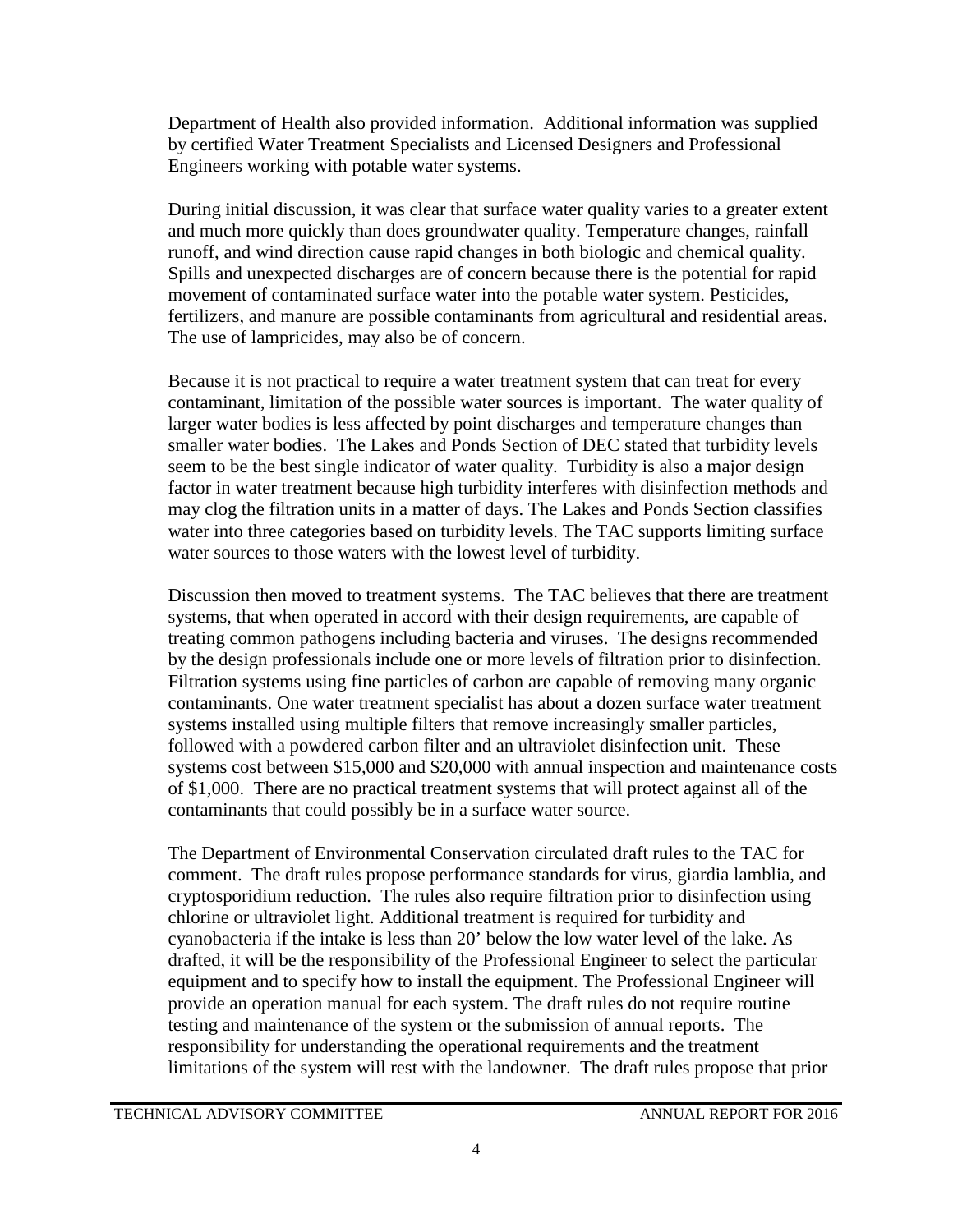to any transfer of the property the water treatment system shall be inspected by a professional engineer. The Professional Engineer shall certify that all components of the approved treatment system are functioning as designed. The purchaser shall sign a statement acknowledging the requirements related to the treatment system and the potential risks associated with a surface water source.

**3. Innovative/Alternative Systems:** The DEC continued to review Innovative/Alternative (I/A) system applications during 2016.

The DEC asked Andrew McBrearty, P.E., of F.R. Mahony and Associates, to attend a TAC meeting and present their request for approval of the Amphidrome Wastewater Treatment System. This system uses a Biologically Active Filter and operates as sequencing batch reactor. The TAC found the proposal generally acceptable. DEC issued an approval for general use on March 23, 2016.

There is a wide range of currently approved advanced treatment systems, dispersal systems, product substitutions, outlet filters, and associated products. A full list of products is available at:

<http://wastewater.vt.gov/wastewaterdisinnovativelist.htm>

This website also provides a list of I/A distributors and service providers.

**4. Electronic Applications:** On April 29, 2016 the DEC started requiring that all permit applications under the Wastewater System and Potable Water Supply Rules be made in an electronic format. At that time, the Department switched from eDEC to ANR Online and offered training sessions on the new submittal process. At the time of the switch from eDEC to ANR Online the Department received about 20% of the Wastewater System and Potable Water Supply Permit applications electronically. Between May 1, 2016 and December 31, 2016 the Department received 88% of the applications electronically. The Department granted a waiver to six Designers that did not have the capacity to electronically submit an application. One major advantage to the DEC is a reduction in administrative time because much of the application information flows directly into the Regional Office Tracking system.

| <b>Regional Office</b> | # of Electronic | <b>Total Applications</b> | % of Applications   |
|------------------------|-----------------|---------------------------|---------------------|
|                        | Applications    |                           | Made Electronically |
| Barre                  | 373             | 441                       | 84.58%              |
| <b>Essex Junction</b>  | 373             | 401                       | 93.02%              |
| Springfield            | 370             | 392                       | 94.39%              |
| Rutland                | 313             | 356                       | 87.92%              |
| St. Johnsbury          | 167             | 218                       | 76.61%              |
| <b>Total</b>           | 1596            | 1808                      | 88.30%              |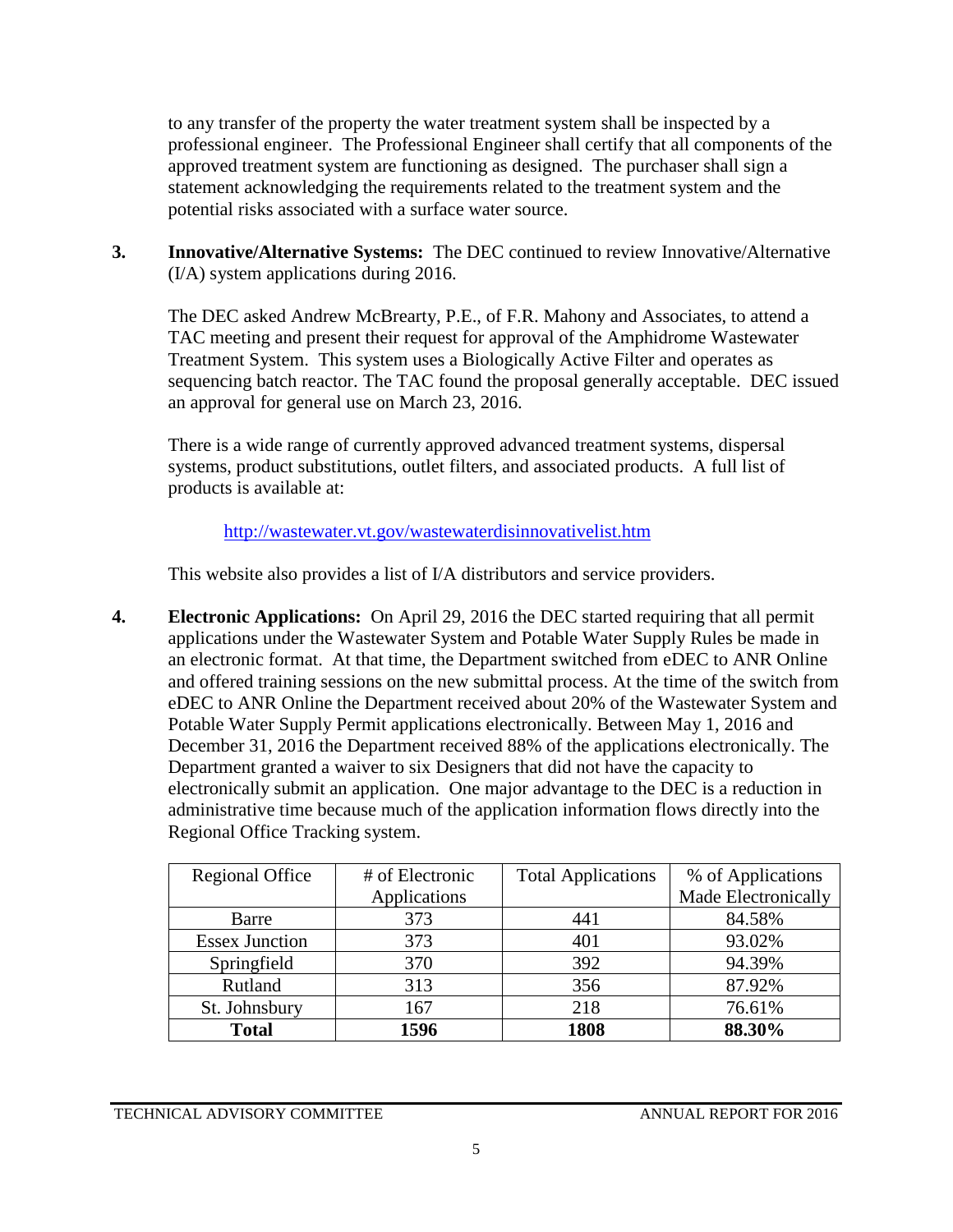The TAC asked about the need to specify the well isolation distances when the well type, such as bedrock or shallow aquifer, determines the isolation distance. The TAC noted that the electronic applications can be a good source of information and asked about including items such as well pump size and the depth of installation. The TAC decided that this information cannot be relied on in the future because these mechanical components are replaced overtime and therefore should not be required as part of the application process.

Also discussed was the use of the School Property Account Number (SPAN). The DEC's desire is to develop a process that would allow for electronic records searches using the SPAN with the intent of making the tool available to individuals submitting Wastewater System and Potable Water Supply Permit applications. Permit applications now require the SPAN be included. The TAC supports this because it is another way to find information about properties where the property has been transferred and the new owner's name is unknown. A process to allow for the information to be available outside the electronic firewall is being investigated. The SPAN will be requested in more cases in the future, including on a revised well completion report.

**5. Testing of New Groundwater Sources:** H.595, passed in the 2016 Legislative session, directed the Secretary of ANR to seek recommendations from the TAC on whether and how to test new potable water sources.

The current Wastewater System and Potable Water Supply Rules require testing of all new potable groundwater sources except those that serve only one single family residence on its own lot. The question therefore was whether or not to require testing for new water sources serving these single family residences.

The TAC discussed this issue at several meetings. The core issue was whether the benefits of testing justified a mandate to test all new potable water sources serving one single family residence. Benefits include additional data points for a groundwater quality map of Vermont and ensuring that a current owner and future owners of the property would have access to at least one water quality test of the water source. Concerns include the cost of testing, delays in property development, impact on the DEC staff related to tracking and enforcement requirements, and the substitution of government action for personal responsibility.

The TAC was divided over this issue and issued a report to the DEC giving an analysis of the two options. This report is included as Appendix D.

**6. Installer Training:** The DEC, in cooperation with The National Onsite Wastewater Recycling Association (NOWRA) and the Vermont Technical College (VTC) arranged for a two day installer training program. The training was done on May  $16<sup>th</sup>$  and  $17<sup>th</sup>$  at VTC. The instructors were Dr. Sara Heger, P.E. and Tim Fritts. Dr. Heger is a researcher and instructor at the University of Minnesota. Mr. Fritts is the Vice-President of the Residential Sewage Treatment Company in Grandview, Missouri as well as a past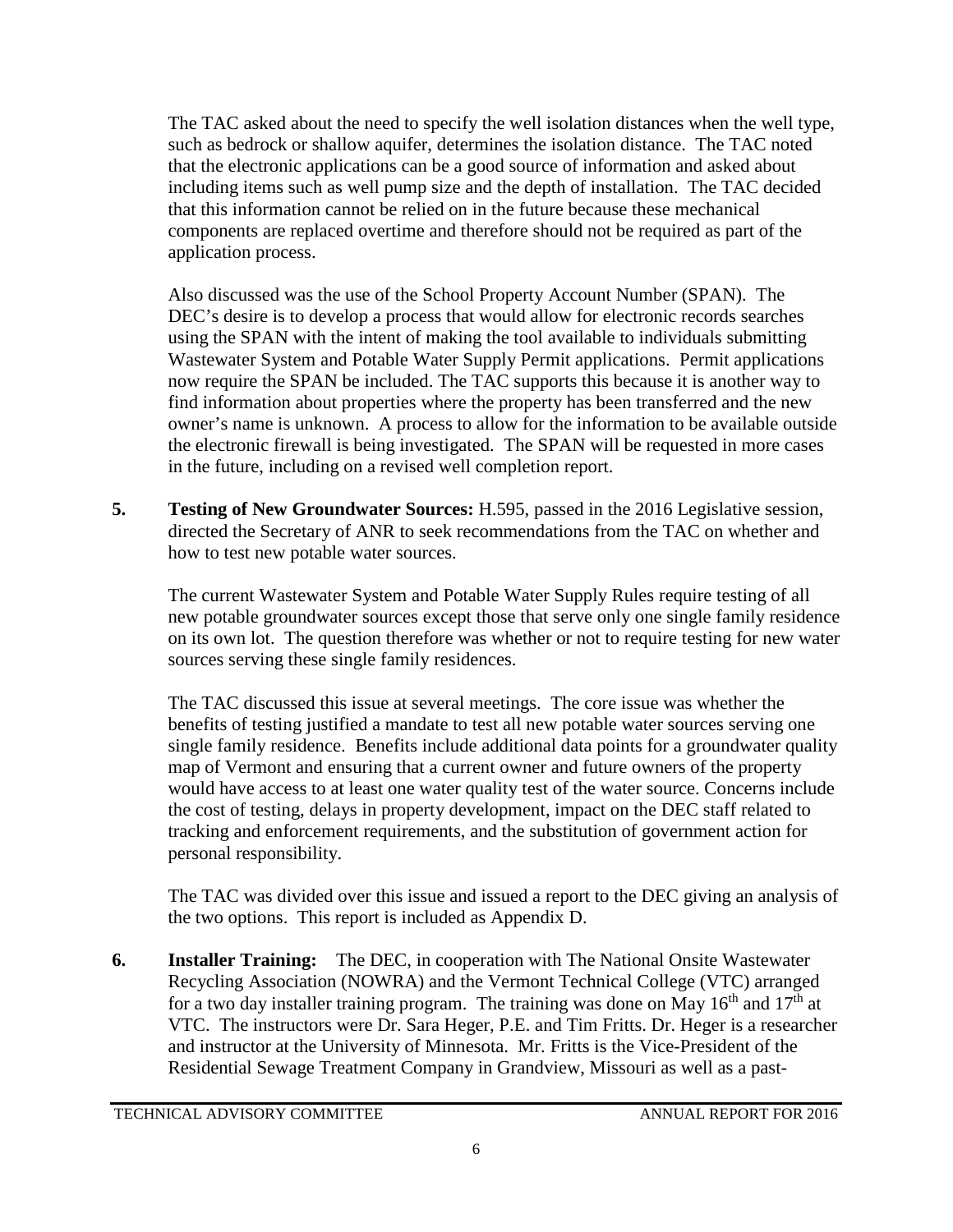president of NOWRA. Because the DEC is considering licensing installers, Dr. Heger and Mr. Fritts were invited to meet with the TAC to share their views on what does and does not work when providing installer training programs.

Dr. Heger said that training is most effective when there is a mandatory licensing program. While certification programs are useful, they tend to reach those installers already inclined to update their knowledge and to provide high quality installations. Mr. Fritts said that the best results occur when the installers want to do the training and testing sessions. One state uses the incentive of allowing those installers who complete a voluntary program to do the final inspections which saves time for the installer and the landowner.

There is a range of licensing and testing options among different states. Several states offer at least two levels of licensing or certification. Continuing education is often required. The quality of installers work is mostly monitored by other installers with the regulators following-up on complaints. The TAC asked if installers do the preinstallation field stakeout and learned that in many states they do. The TAC expressed some concerns about this as the Licensed Designers find that a pre-construction meeting with the installer allows them to discuss any site specific issues and confirm the points when the installation work must be inspected.

There is support in DEC for an installers licensing program and there will be work on designing a program. Legislative approval will be required in order to establish a licensing program for installers.

- **7. High-Strength Wastewater:** Dr. Heger and Mr. Fritts also have experience with highstrength wastewater and the TAC asked for their advice. Mr. Fritts said there is and will continue to be a need for systems that treat for high-strength wastewater. This is in part driven by the fact that municipal sewerlines are not automatically being extended to newly developed areas. Mr. Fritts noted that NSF, International (formerly known as the National Sanitation Foundation) is developing a test protocol that will allow a system manufacturer to have a certification that their system can treat high-strength wastewater. Mr. Fritts noted than once the wastewater strength exceeds a biological oxygen demand (BOD) of about 400 mg/l it is usually less expensive to add a treatment system rather than increase the size of the leachfield. It was noted that operation and maintenance are key factors and that a supply of licensed service providers is required. If a product relies on an NSF certification to treat high-strength wastewater, the system must be inspected every six months.
- **8. Well Driller's Reporting Form:** Whenever a drilled well is constructed, the licensed well driller is required to attach a tag with an identification number and to submit a written report to the Agency of Natural Resources. The Agency enters the information into a data base that can be used by staff and by the public. This information is a valuable resource for landowners and design professionals.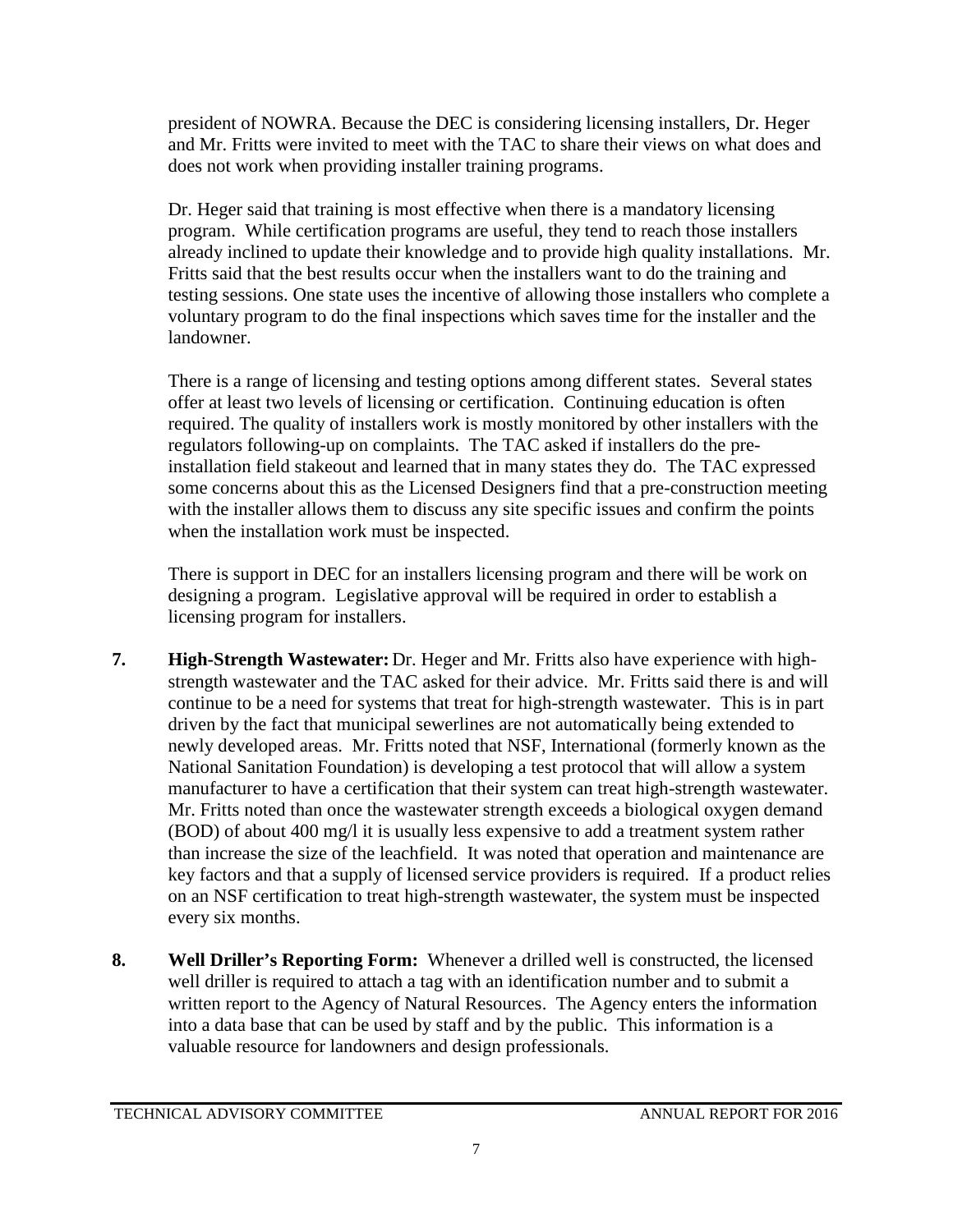The TAC discussed possible changes to the information included on the form including use of the School Property Account Number (SPAN). The SPAN will be a useful method for tracking a well, however it will require extra work by the Licensed Well Driller because the landowner or town officials must be contacted to obtain the number. Also discussed was the proposed use of decimal degrees when recording the GPS location. Allowing for the continued use of the degrees, minutes, and seconds description was discussed but for consistency in the electronic tracking systems all new locations will use the decimal degree approach.

An additional suggestion related to documenting when the static water level is measured. After the yield test is performed, whether by pumping or with compressed air from the drill rig, it takes a while for the water level for fully recover to its static level. Knowing the relative time between the end of pumping and measuring the water level can indicate if the measured static level reflects full well recovery.

Under the updated reporting process, an identification number will be assigned when a previously unrecorded well is hydrofractured. A number will also be assigned when a previously unrecorded well is abandoned even though in some cases a well tag cannot be affixed to the well casing. These steps will make the electronic tracking system more useful.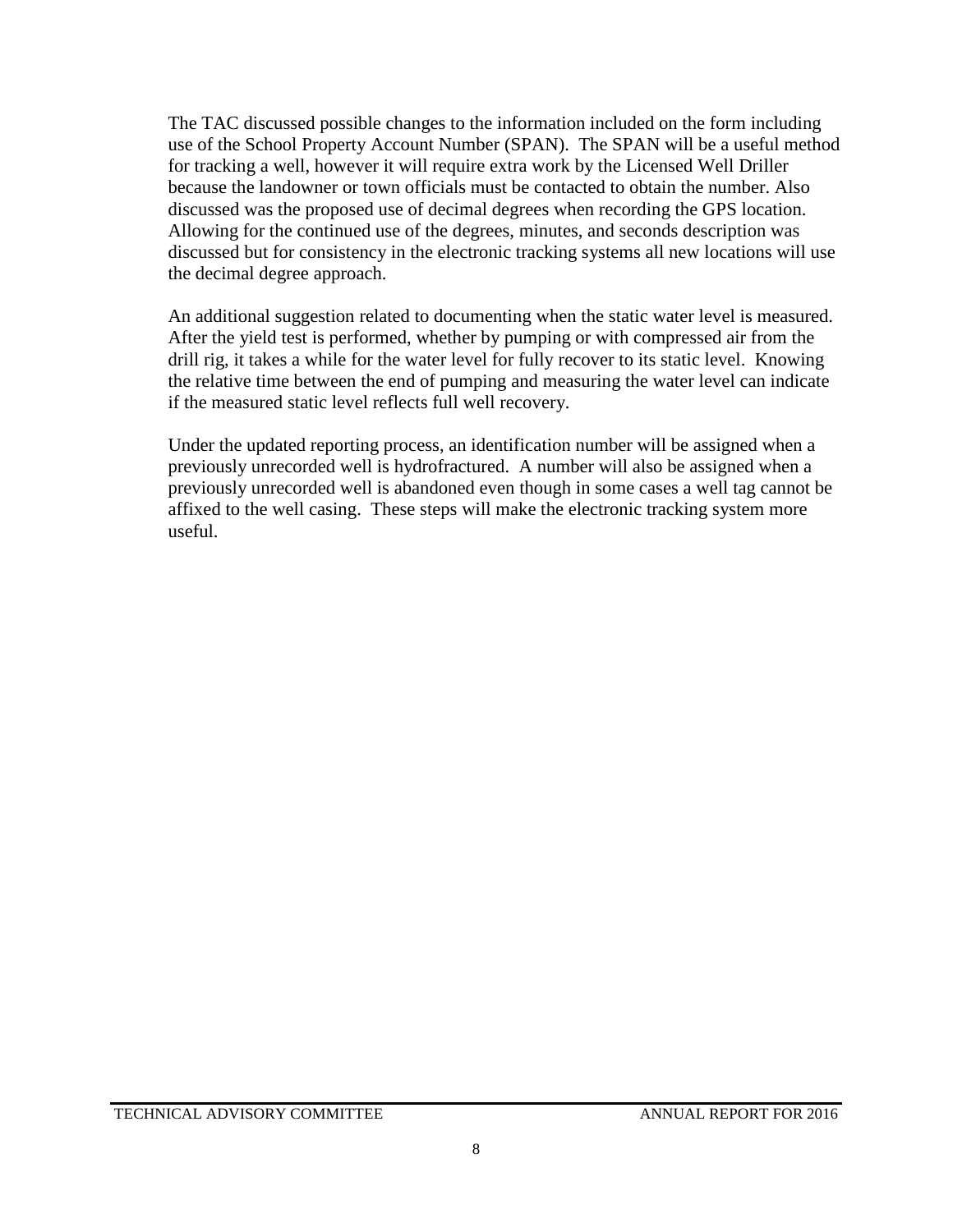#### **APPENDIX A**

#### **Technical Advisory Committee Members as of December 1, 2016**

Mark Bannon, P.E., Licensed Designer, AICP Bannon Engineering P.O. Box 171 Randolph, VT 05060 802-728-6500 [mark@bannonengineering.com](mailto:mark@bannonengineering.com)

John Beauchamp, CWS-VI, CI Water Treatment Specialist Vermont Water Inc. 980 Colby Hill Lincoln, VT 05443 800-639-7038 [john@vermontwater.com](mailto:john@vermontwater.com)

Peter Boemig, P.E. Licensed Designer SVE Associates P.O. Box 1818 439 West River Road Brattleboro, VT 05302 802-257-0561 [pboemig@sveassoc.com](mailto:pboemig@sveassoc.com)

Claude Chevalier, Licensed Well Driller Chevalier Drilling Company, Inc. P.O. Box 164 Highgate Springs, VT 05460 802-868-7709 [chevalierdrilling@comcast.net](mailto:chevalierdrilling@comcast.net)

Ernie Christianson, Regional Office Programs Manager Department of Environmental Conservation Drinking Water and Groundwater Protection Division One National Life Drive, Main 2 Montpelier, VT 05620-3521 802-585-4884 [ernest.christianson@vermont.gov](mailto:ernest.christianson@vermont.gov)

TECHNICAL ADVISORY COMMITTEE ANNUAL REPORT FOR 2016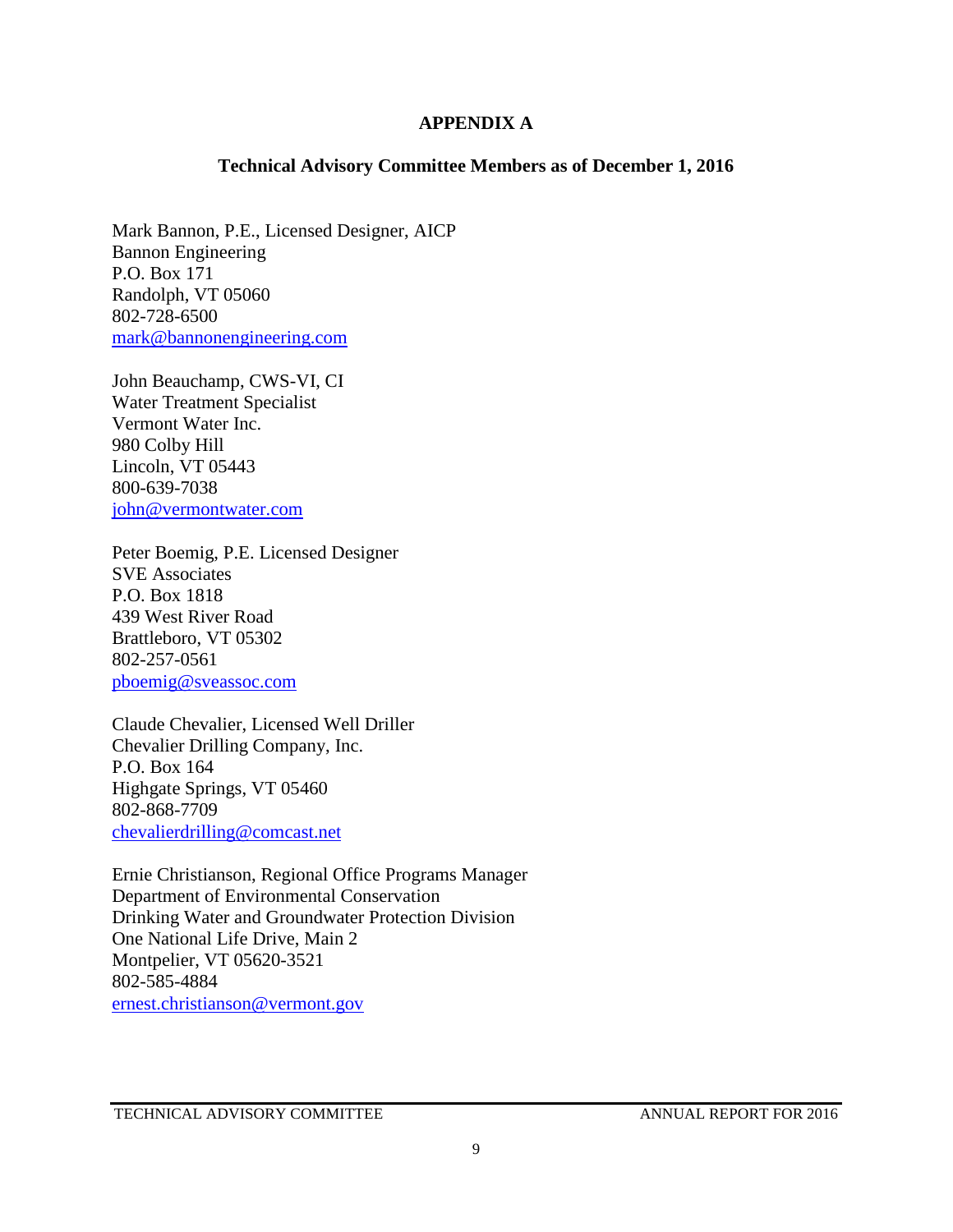Mary Clark, Environmental Analyst Department of Environmental Conservation Drinking Water and Groundwater Protection Division One National Life Drive, Main 2 Montpelier, VT 05620-3521 802-585-4890 [mary.clark@vermont.gov](mailto:mary.clark@vermont.gov)

Craig Heindel, CPG Senior Hydrogeologist Waite-Heindel Environmental Management 7 Kilburn St., Suite 301 Burlington, VT 05401 802-658-0820 ext. 102 [cheindel@gmavt.net](mailto:cheindel@gmavt.net)

Gunner McCain, Licensed Designer, CPESC, CESSWI McCain Consulting, Inc. 93 South Main Street, Suite 1 Waterbury, VT 05676 802-244-5093 [gmccain@mccainconsulting.com](mailto:gmccain@mccainconsulting.com)

Rodney Pingree, Section Chief Drinking Water and Groundwater Protection Division Department of Environmental Conservation One National Life Drive, Main 2 Montpelier, VT 05620-3521 802-585-4912 [rodney.pingree@vermont.gov](mailto:rodney.pingree@vermont.gov)

Stephen Revell, CPG Lincoln Applied Geology, Inc. 163 Revell Road Lincoln, VT 05443 802-453-2351 [srevell@lagvt.com](mailto:srevell@lagvt.com)

Scott Stewart, Hydrogeologist Drinking Water and Groundwater Protection Division Department of Environmental Conservation One National Life Drive, Main 2 Montpelier, VT 05620-3521 802-585-4910 [scott.stewart@state.vt.us](mailto:scott.stewart@state.vt.us)

TECHNICAL ADVISORY COMMITTEE ANNUAL REPORT FOR 2016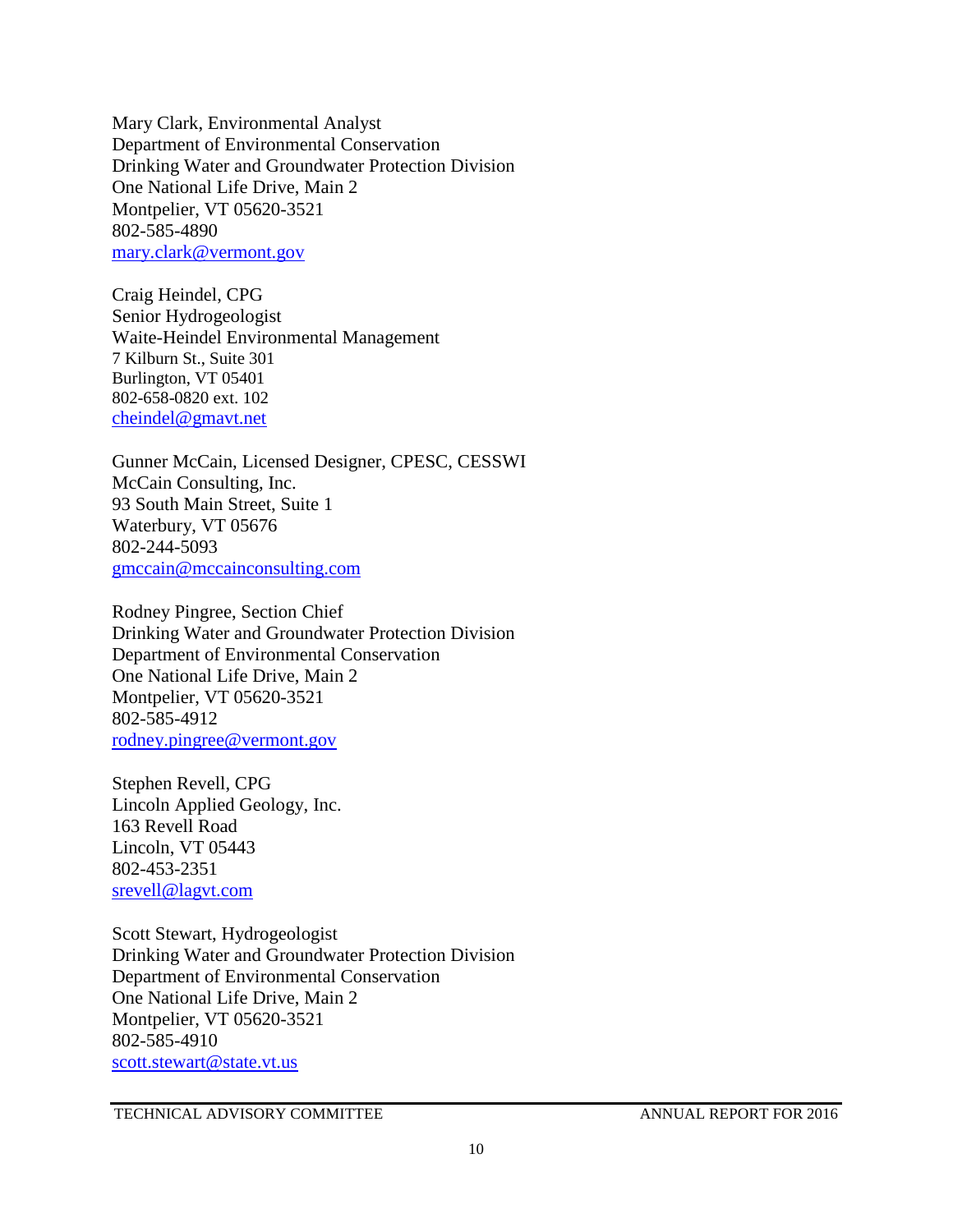Denise Johnson-Terk, Licensed Designer, Town Official P.O. Box 55 Colchester, VT 05446 802-264-5601 [dterk@colchestervt.gov](mailto:dterk@colchestervt.gov)

Roger Thompson, Licensed Designer 720 Vermont Route 12 Hartland, VT 05048 802-457-3898 [roger1.1@comcast.net](mailto:roger1.1@comcast.net)

Justin Willis, Licensed Designer Willis Design Associates, Inc. P.O. Box 1001 Jericho, VT 05465-1001 802-858-9228 [willisdesignvt@comcast.net](mailto:willisdesignvt@comcast.net)

Bill Zabiloski, Assistant Regional Engineer, Licensed Designer Drinking Water and Groundwater Protection Division Department of Environmental Conservation 111 West Street Essex Junction, VT 05452 802-879-5672 [bill.zabiloski@vermont.gov](mailto:bill.zabiloski@vermont.gov)

#### **Executive Committee**

Steve Revell, Ernest Christianson, Roger Thompson

Alternates –Claude Chevalier, Craig Heindel

#### **Subcommittees:**

#### **Hydrogeology**

Craig Heindel, Bill Zabiloski, Mark Bannon, Scott Stewart, Steve Revell, Mary Clark, Roger Thompson, Peter Boemig, Ernie Christianson,

#### **Bottomless Sand Filters**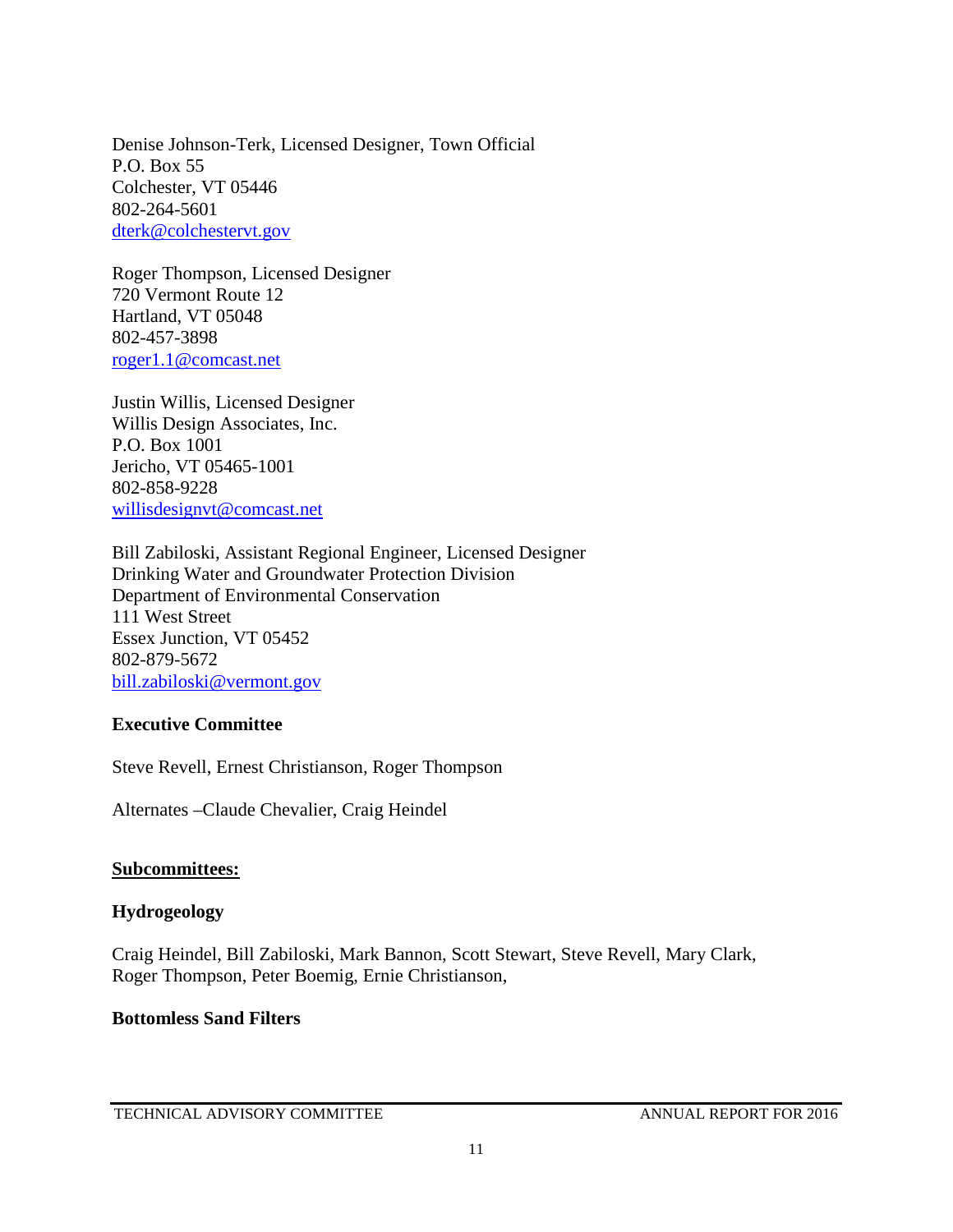Peter Boemig, Mark Bannon, Mary Clark, Denise Johnson-Terk, Craig Heindel, Ernie Christianson

#### **Seasonal High Water Table Monitoring**

Craig Heindel, Steve Revell, Roger Thompson, Ernie Christianson, Bill Zabiloski, Mary Clark

#### **Well Driller's Reporting Form**

Rodney Pingree, Craig Heindel, Claude Chevalier, Peter Boemig, Mary Clark, Ernie Christianson

#### **Surface Water Sources**

Tim Raymond, John Beauchamp, Ray Soloman, Peter Boemig, Mark Bannon, Claude Chevalier, Perry Thomas, Mark Clark, Scott Stewart, Rodney Pingree, Chris Russo, Ernie Christianson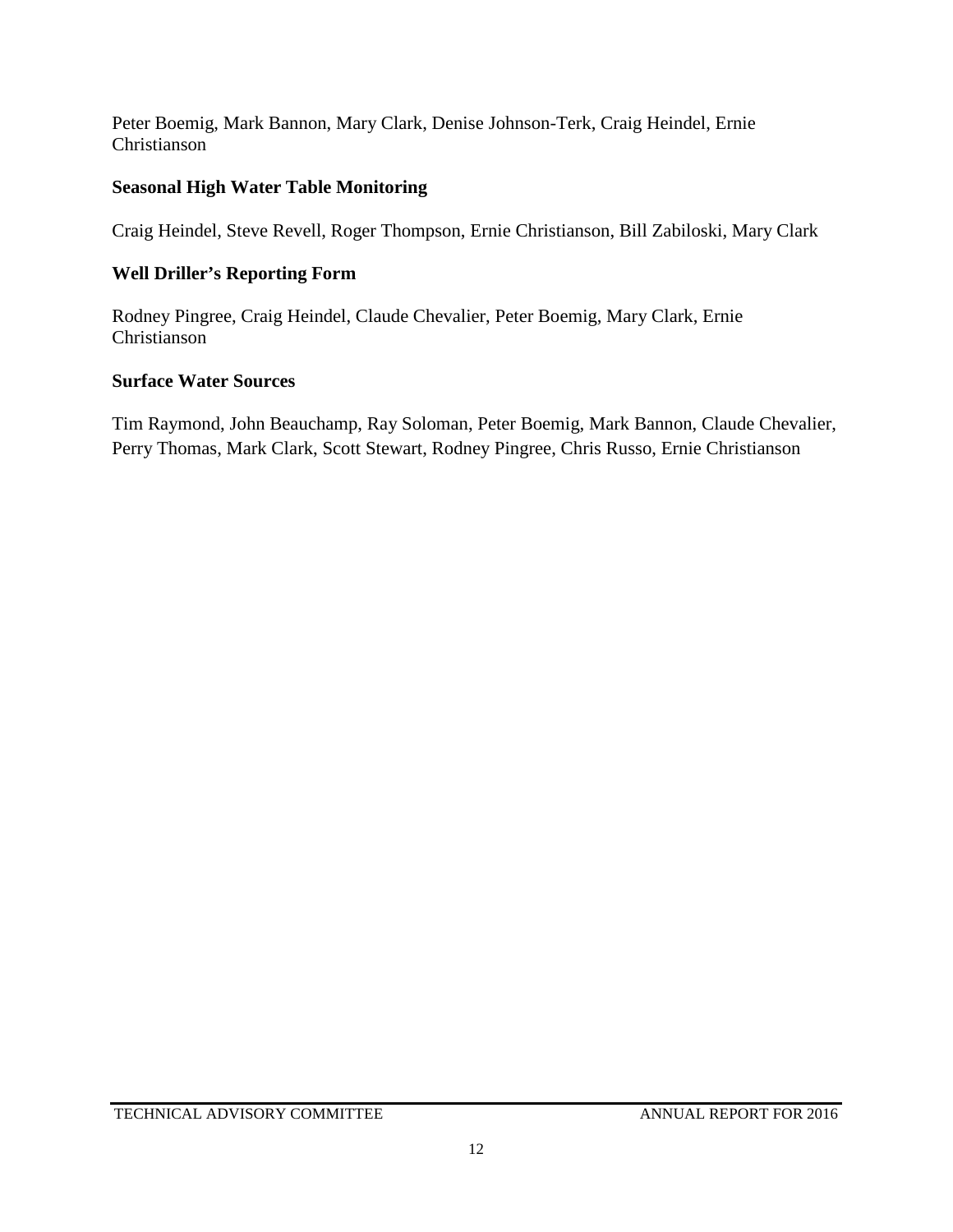#### **Appendix B**

#### **Performance Standards for Regional Office Permits**

|      | $#$ of         | # of Permits     | % of Permits       | Average         |
|------|----------------|------------------|--------------------|-----------------|
|      | Permits Issued | Meeting PEP      | <b>Meeting PEP</b> | <b>DEC</b> Days |
|      |                | <b>Standards</b> | <b>Standards</b>   |                 |
| 2007 | 3746           | 3691             | 98.5%              | 16.8            |
| 2008 | 3435           | 3418             | 99.5%              | 12.3            |
| 2009 | 2691           | 2672             | 99.3%              | 11.8            |
| 2010 | 2621           | 2600             | 99.2%              | 11.9            |
| 2011 | 2289           | 2279             | 99.6%              | 13.2            |
| 2012 | 2472           | 2444             | 98.9%              | 12.7            |
| 2013 | 2449           | 2400             | 98.0%              | 14.0            |
| 2014 | 2503           | 2417             | 98.4%              | 12.6            |
| 2015 | 2367           | 2299             | 97.1%              | 11.8            |
| 2016 | 2647           | 2491             | 94.1%              | 16.2            |

Performance Standards for Permits Issued During 2007-2016

Note: The performance standard for DEC days is 30 days for one-lot subdivisions and projects with a design flow of 500 GPD or less. The performance standard for other projects is 45 days.

#### **Failed System Replacements for 2016**

| <b>Permits Issued to Repair</b><br><b>Failed Wastewater Systems</b> | <b>Applications Denied</b> |
|---------------------------------------------------------------------|----------------------------|
| 422.                                                                | 4*                         |

\* Reasons for denials: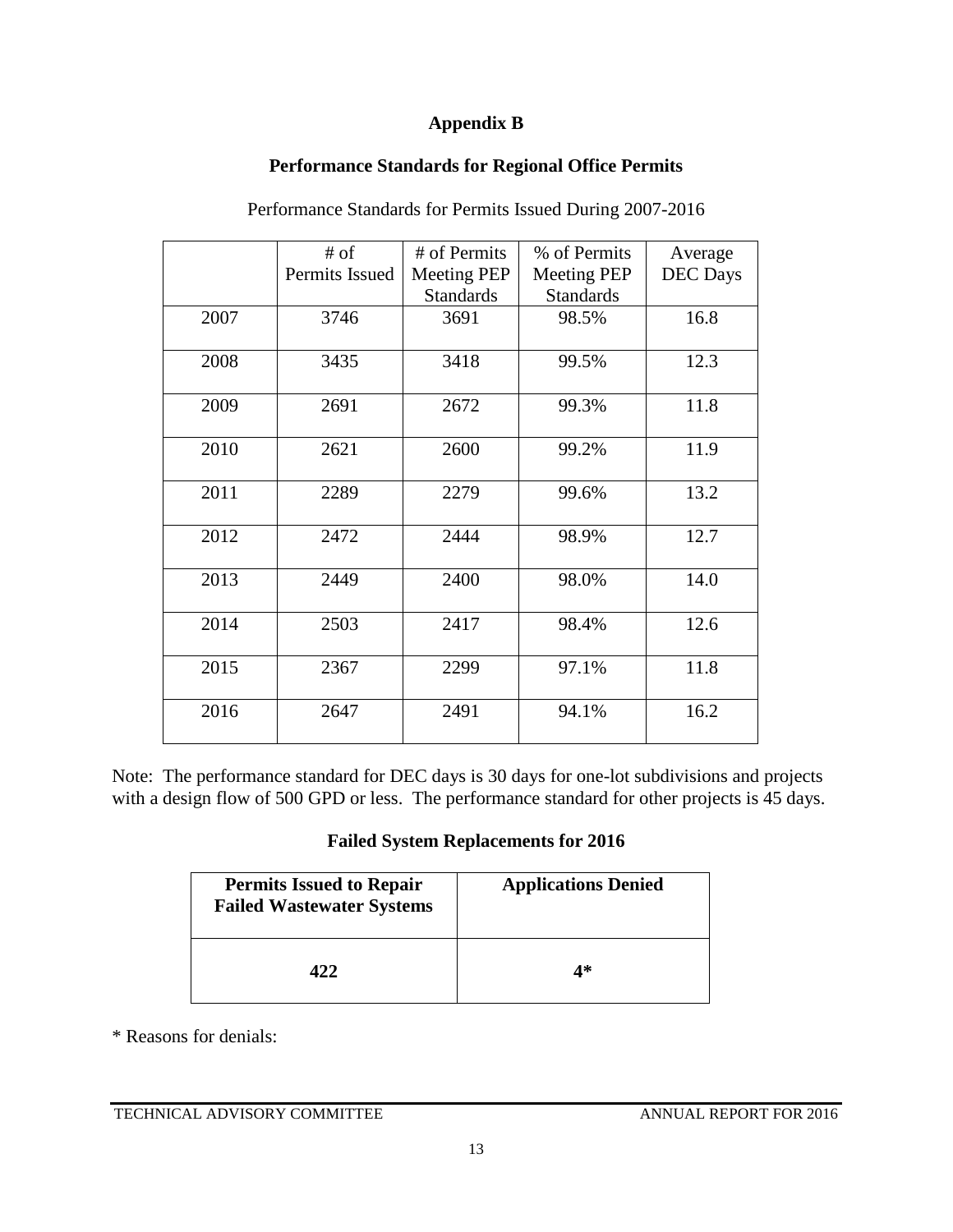Denials were issued for applications that were incomplete and failed to demonstrate compliance with the Wastewater System and Potable Water Supply Rules when submitted.

| Year         | <b>Overall Number of I/A</b><br><b>Systems Permitted</b> |
|--------------|----------------------------------------------------------|
| 2007         | 137                                                      |
| 2008         | 796                                                      |
| 2009         | 538                                                      |
| 2010         | 457                                                      |
| 2011         | 424                                                      |
| 2012         | 513                                                      |
| 2013         | 521                                                      |
| 2014         | 612                                                      |
| <b>Total</b> | 3998                                                     |

**Innovative/Alternative (I/A) Wastewater System Summary2007 to 2014**

**Innovative/Alternative (I/A) Wastewater System Summary for 2015 and 2016**

| Year | Number of I/A<br><b>General Use</b><br><b>Systems</b><br><b>Permitted</b> | Number of I/A<br><b>Pilot Use</b><br><b>Systems</b><br><b>Permitted</b> | Number of<br><b>Experimental</b><br><b>Use Systems</b><br><b>Permitted</b> |
|------|---------------------------------------------------------------------------|-------------------------------------------------------------------------|----------------------------------------------------------------------------|
| 2015 | 594                                                                       |                                                                         |                                                                            |
| 2016 | 526                                                                       |                                                                         |                                                                            |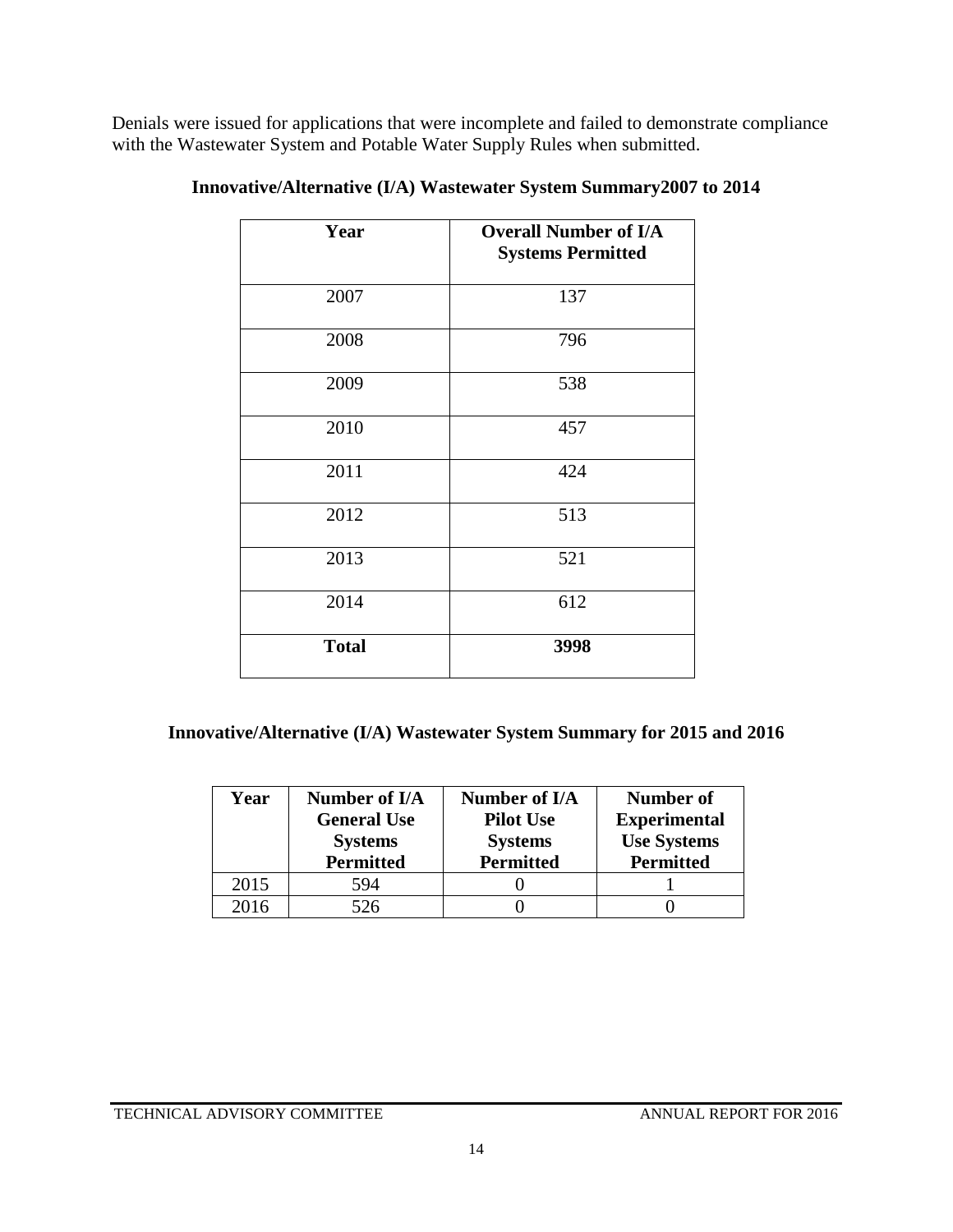| <b>I/A Manufacturer</b>          | <b>Number of General Use I/A</b><br><b>Products Permitted</b><br>(excluding dispersal<br>products) | <b>Number of General Use I/A</b><br><b>Dispersal Products</b> |
|----------------------------------|----------------------------------------------------------------------------------------------------|---------------------------------------------------------------|
| <b>Advanced Aeration Group</b>   | $\bf{0}$                                                                                           |                                                               |
| <b>Advanced OnSite Solutions</b> | 9                                                                                                  |                                                               |
| <b>American Manufacturing</b>    |                                                                                                    | 1                                                             |
| Anua                             | $\boldsymbol{0}$                                                                                   |                                                               |
| <b>Aqua Test</b>                 | $\boldsymbol{0}$                                                                                   |                                                               |
| <b>Aquapoint 3</b>               | 1                                                                                                  |                                                               |
| <b>Bio-Microbics</b>             | 12                                                                                                 |                                                               |
| <b>Cromaglass</b>                | $\overline{2}$                                                                                     |                                                               |
| <b>Delta Environmental</b>       | 11                                                                                                 |                                                               |
| <b>Products</b>                  |                                                                                                    |                                                               |
| <b>Ecological Tanks</b>          | $\boldsymbol{0}$                                                                                   |                                                               |
| <b>Eljen Corp</b>                | $\bf{0}$                                                                                           |                                                               |
| <b>FujiClean</b>                 | $\bf{0}$                                                                                           |                                                               |
| <b>Hydro-Action</b>              | 3                                                                                                  |                                                               |
| <b>Infiltrator Systems</b>       |                                                                                                    | 92                                                            |
| <b>Jet</b>                       | 29                                                                                                 |                                                               |
| <b>Norweco</b>                   | 10                                                                                                 |                                                               |
| <b>Orenco</b>                    | 35                                                                                                 |                                                               |
| <b>Premier Tech</b>              | 27                                                                                                 |                                                               |
| <b>Presby Environmental</b>      |                                                                                                    | 293                                                           |
| <b>SeptiTech</b>                 | 1                                                                                                  |                                                               |
| <b>Total</b>                     | 140                                                                                                | 386                                                           |

### **Innovative/Alternative Permits in 2016**

### **Innovative/Alternative (I/A) System Inspection Reports Received**

| Year | <b>I/A Reports Received</b> |
|------|-----------------------------|
| 2012 | 52                          |
| 2013 | 693                         |
| 2014 | 891                         |
| 2015 | 914                         |
| 2016 | 960                         |
|      |                             |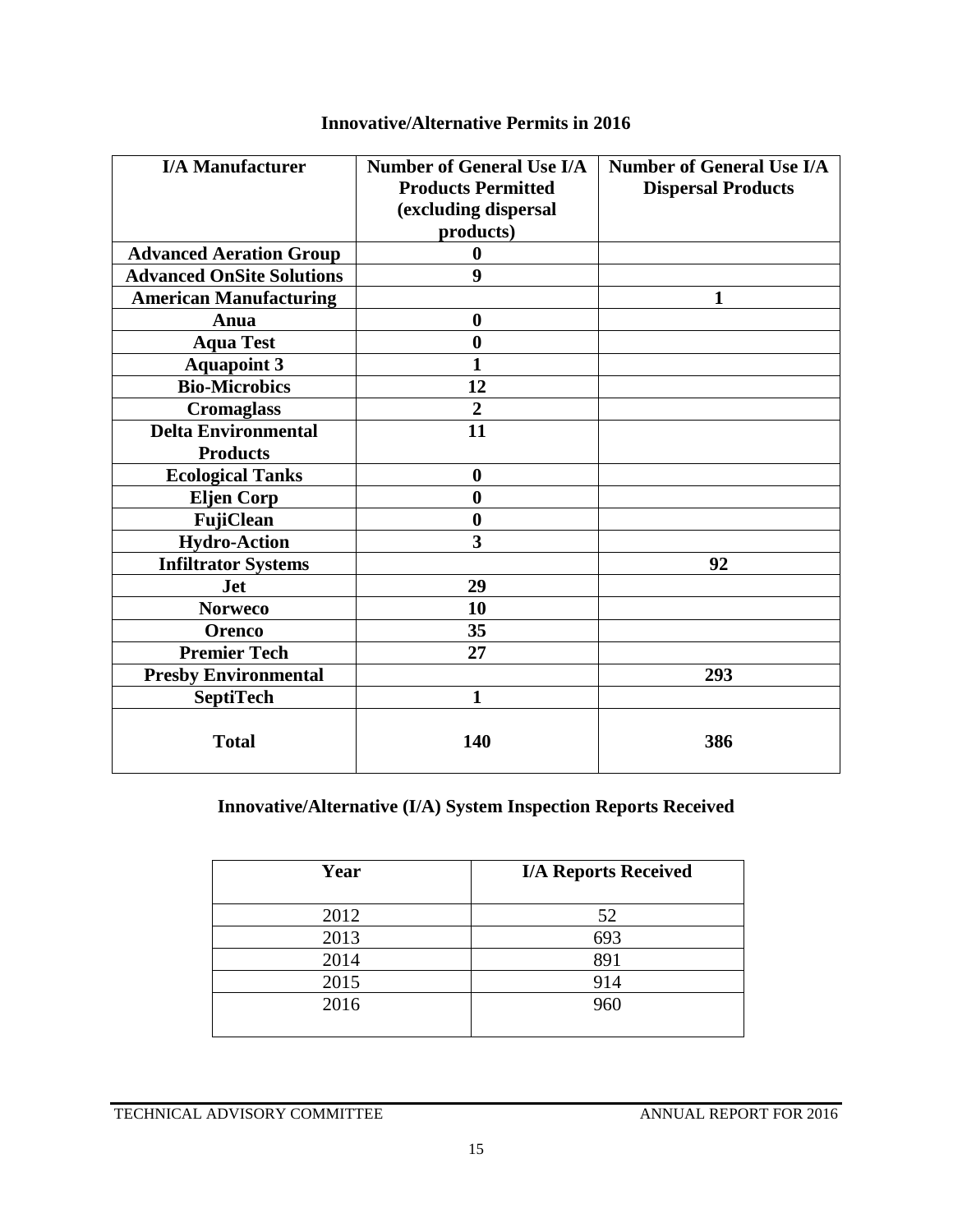|      | <b>DEC</b> Sponsored<br><b>Classes</b> | <b>Licensed Designers</b><br><b>Trained</b> |
|------|----------------------------------------|---------------------------------------------|
| 2010 |                                        | 120                                         |
| 2011 |                                        | 110                                         |
| 2012 |                                        | $215*$                                      |
| 2013 | 12                                     | 273*                                        |
| 2014 | 12                                     | $173*$                                      |
| 2015 | 13                                     | 222                                         |
| 2016 |                                        |                                             |

#### **Licensed Designer Program Education Opportunities**

\* DEC co-sponsored with the Vermont Technical College and the University of Rhode Island courses in:

- "Innovative/Alternative Technologies" and "Bottomless Sand Filters" in 2012;
- "Pumps and Pump Controls" and Identifying and Managing High Strength Wastewater" in 2013, and
- "Managing High Strength Wastewater" and "Microbiology" in 2015

\*\* DEC co-sponsored with the Vermont Technical College and the National On-Site Wastewater Recycling Association (NOWRA) one course on the design, construction and inspection of soil-based wastewater systems.

#### **Low Income Loan Program**

During calendar year 2016, the On-Site Loan Program made seven loan awards for a total of \$131,412 in new loan commitments. All seven loans were for replacement of failed wastewater systems. The program has partnered with the Opportunities Credit Union to underwrite and service the loans made under this program.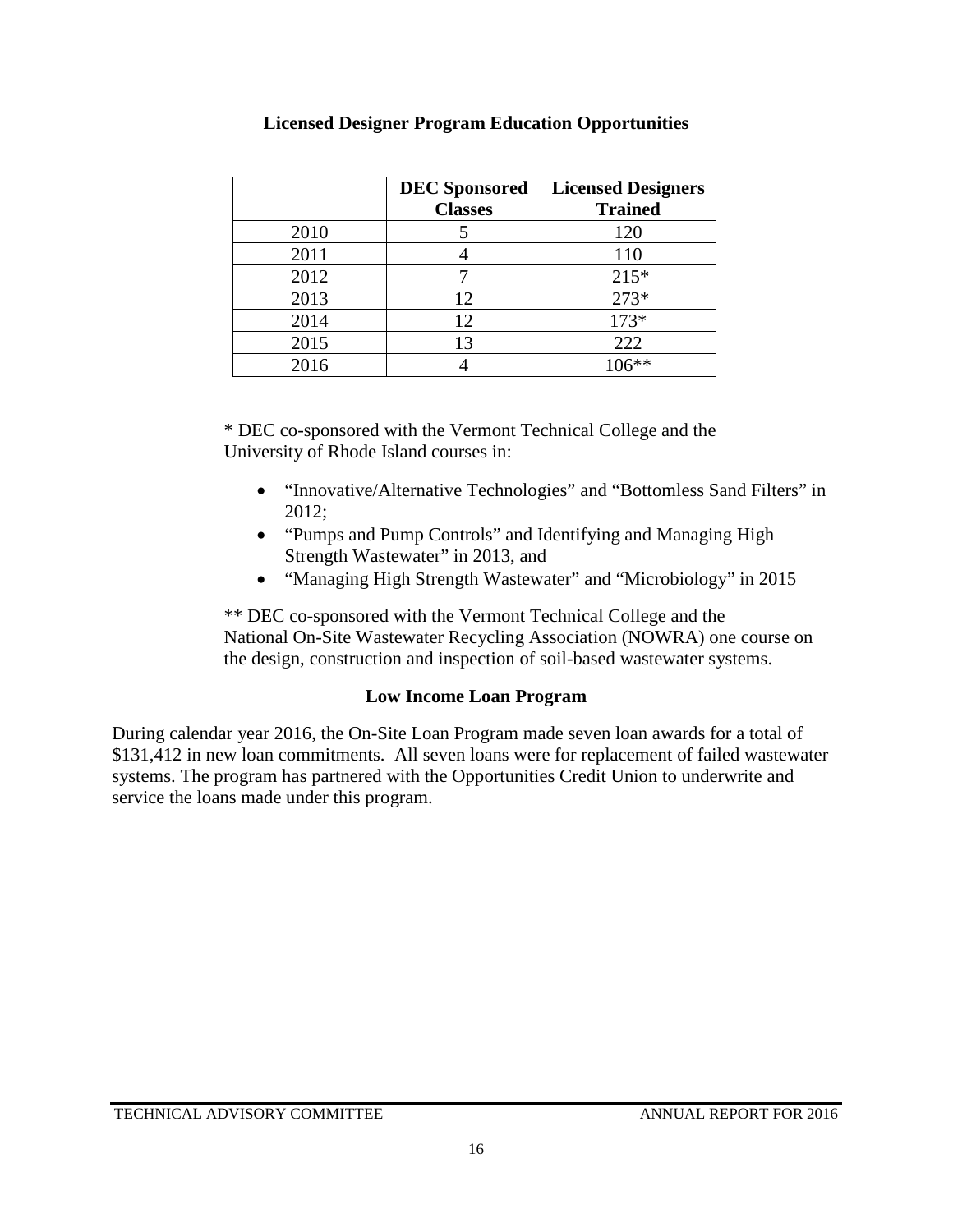#### **Appendix C**

# **Approved Minutes of the Technical Advisory Committee Meeting March 15, 2016**

| <b>Attendees:</b> | Roger Thompson             | <b>Gunner McCain</b>    |
|-------------------|----------------------------|-------------------------|
|                   | Mary Clark                 | <b>Andrew McBrearty</b> |
|                   | Ken White                  | Rodney Pingree          |
|                   | Denise Johnson-Terk        | Craig Heindel           |
|                   | <b>Chris Russo</b>         | <b>Steve Revell</b>     |
|                   | <b>Scott Stewart</b>       | Peter Boemig            |
|                   | <b>Ernest Christianson</b> | John Beauchamp          |
|                   | Claude Chevalier           |                         |

#### **Scheduled meetings:**

|                                      |  | April 12, 2016 1-4 PM Annex Building 190 Junction Road, Montpelier |
|--------------------------------------|--|--------------------------------------------------------------------|
| May 18, 2016                         |  | AM with exact time TBD ANR Regional Office, 111 West Street,       |
|                                      |  | <b>Essex Junction</b>                                              |
| June 10, 2016 PM with exact time TBD |  | <b>Essex Junction</b>                                              |

#### **Agenda:**

The agenda was reviewed and accepted.

#### **Minutes:**

The minutes of the previous meeting, November 17, 2015 were reviewed and approved by email so they could be included in the annual report for 2015.

### **Meeting Schedule:**

TECHNICAL ADVISORY COMMITTEE ANNUAL REPORT FOR 2016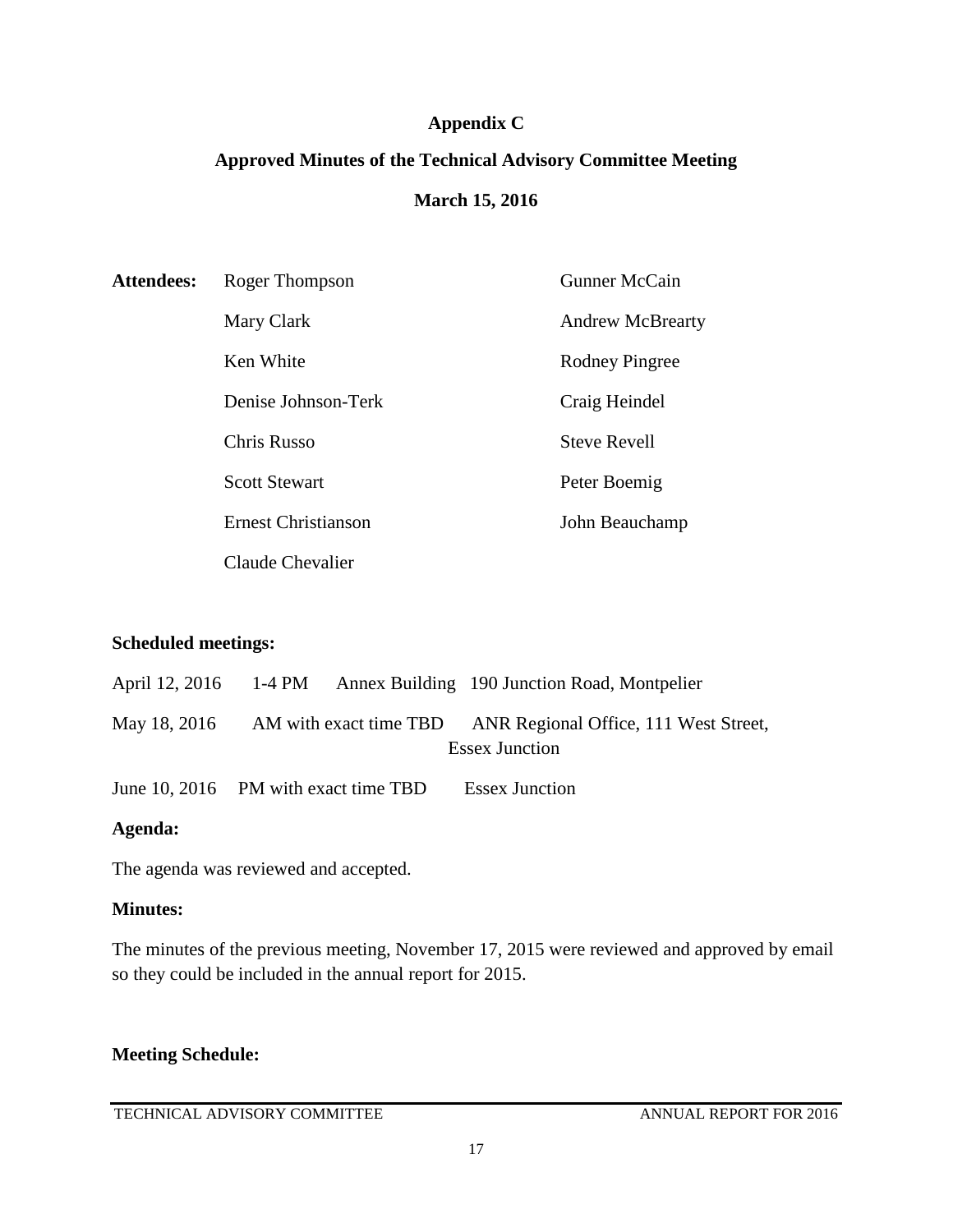Additional meetings were scheduled as noted above.

### **Innovative/Alternative Systems:**

Mary introduced Andrew McBrearty, P.E., from F.R. Mahony and Associates of Rockland Massachusetts. The company developed the Amphidrome Wastewater Treatment System. The Amphidrome System uses a Biologically Active Filter and operates as a sequencing batch reactor. The system operates by cycling between aerobic and anaerobic conditions. The cost for the basic single family residential system is \$7,500 plus the cost of the required tanks and installation. The estimated electrical cost is about \$200 per year. The required annual inspection cost is about \$300. The reactor tank is specific to the system and it may need to be obtained directly from the company. The company will work with local concrete casters for the needed tankage and the company has the required tanks available in fiberglass that can be easily transported. The company, or a certified installer, does the installation inspection and start-up procedure. Until a local installer is approved the staff from the company, which is located in Massachusetts, would do the work. Because the designs are very case specific, the plans for each proposed installation are reviewed at the home office. The systems include electronic monitoring equipment and the timing for the aerobic and anaerobic cycles can be adjusted to ensure proper operation of the system. The Amphidrome System has been in use for many years and has been approved for use in Massachusetts, Delaware, New Jersey, and North Carolina.

Mary will review the application for general use approval and contact the company for additional information if needed.

### **Well Completion Form:**

Whenever a drilled well is constructed, the licensed well driller is required to attach a tag with an identification number and to submit a written report to the Agency of Natural Resources. The Agency enters the information into a data base that can be used by staff and by the public. This information is a valuable resource for landowners and design professionals. The form is in the process of being updated. Rodney reviewed the proposed changes which include a section on abandoned wells and a request that the SPAN (School Parcel Account Number) be included. Craig asked about situations where the well is located on a different parcel than the building it serves. The SPAN for the parcel where the well is located should be used. Claude noted that including the SPAN will be extra work for the well drillers because the homeowner or the town must be contacted to get the information. The assigning of the SPAN varies from town to town. In some cases the number is derivative so that it can easily be followed back to the original if the parcel has been subdivided, but in other towns an entirely new number is assigned. Craig asked if the SPAN can be added to the ANR Atlas. The hydrofracturing will be added to the heading on the form as one of the activities to be reported.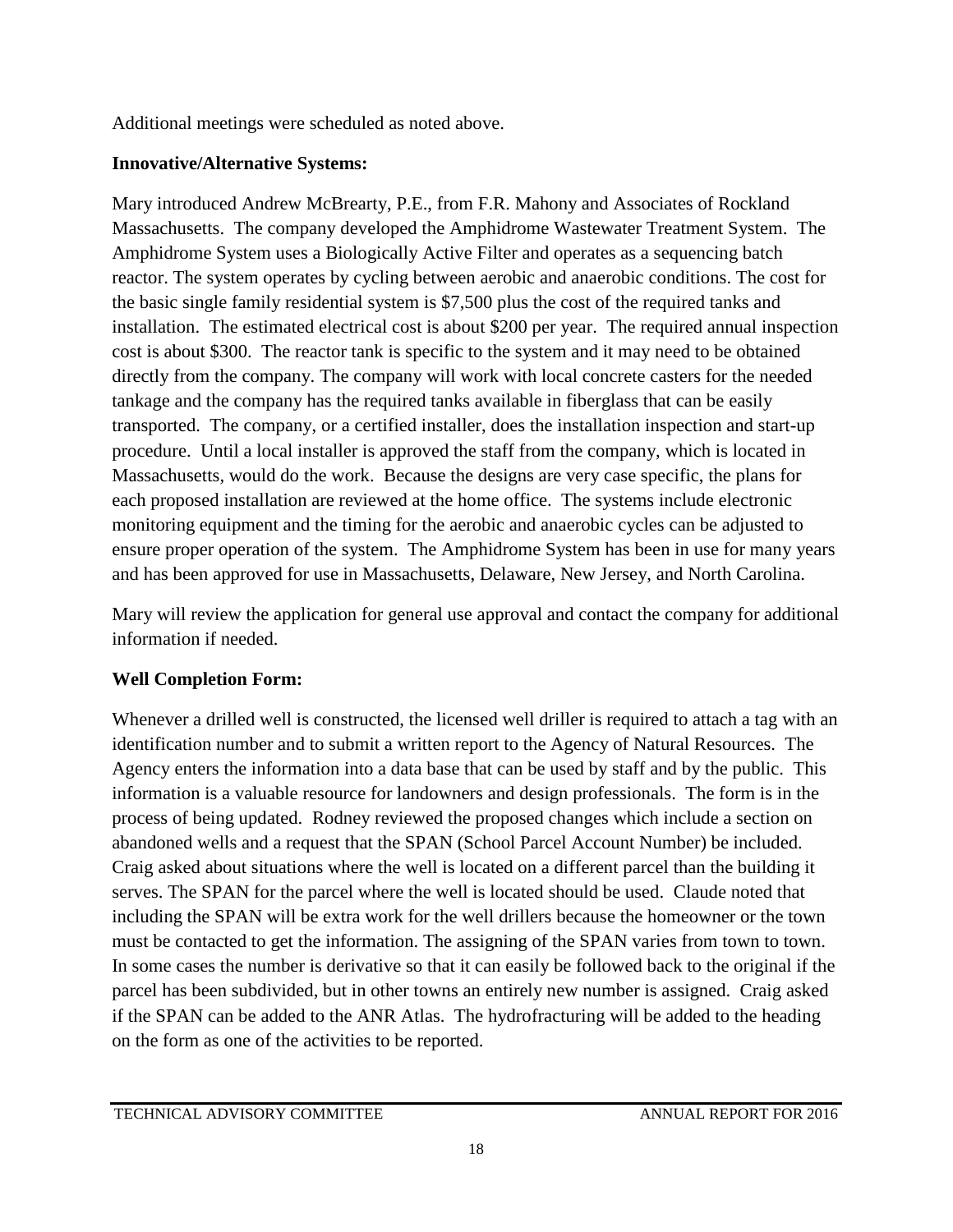Ken noted that the new form asks for the GPS location to be expressed in decimal degrees. In the past the use of degrees/minutes/seconds has been acceptable. Rodney said that going forward the data must be in the decimal degree format.

Craig discussed the section of the report related to yield testing and wondered if the water level that existed under maximum pumping conditions could be obtained. In most cases the well yield is measured with a "blow test" and the water is expelled from the well down to the bottom of the drill bit. Craig said it would be helpful to note the date when the static level was measured. If done just as the drilling is completed, the well may not be fully recovered to the static level.

Ken said that Ken Yeltsy, from the Water Supply Section, had suggested placing a well tag on previously unrecorded wells when the well is hydrofractured. An identification number should also be assigned to the location when a previously unrecorded well is abandoned, even a tag cannot be placed on the well casing due to removal or burial.

### **Electronic Application Forms for Regional Office Permits:**

Ernie said that the Agency is rolling out an updated electronic application form and process. The Agency has accepted electronic applications for several years and has been working to increase their use. The new form and process will be mandatory within a few months. The Regional Offices will go online with the new forms sequentially. The Agency is doing outreach to notify all licensed designers and will provide several training sessions during the implementation of the new system.

### **H.595:**

Ernie discussed this bill which proposes to allow for the use of surface water as the potable water supply for certain buildings. The Legislature is actively considering the bill which just passed the House and has been forwarded to the Senate. The TAC discussed the issues related to use of surface water and how to ensure there is limited public risk. There are major concerns about designing a treatment system for surface water because the surface water quality can vary in extreme ways in very short periods of time depending on uncontrollable factors such as wind direction. The systems can also be affected by the location of the intake pipe with shallow intakes being at a higher risk. Scott raised strong objections to any use of surface water for noncommunity systems for several reasons including the difficulty in designing a system that treats for all possible surface water contaminants and concerns about detecting break through without a licensed operator providing continuous monitoring. TAC members generally share these concerns and discussed where the balance between protecting public health and allowing an owner of a single-family residence to use surface water. Several TAC members would allow use of a surface water system to serve an individual single-family residence provided that the system includes a process of initial filtration, disinfection, and final carbon particle filtration. The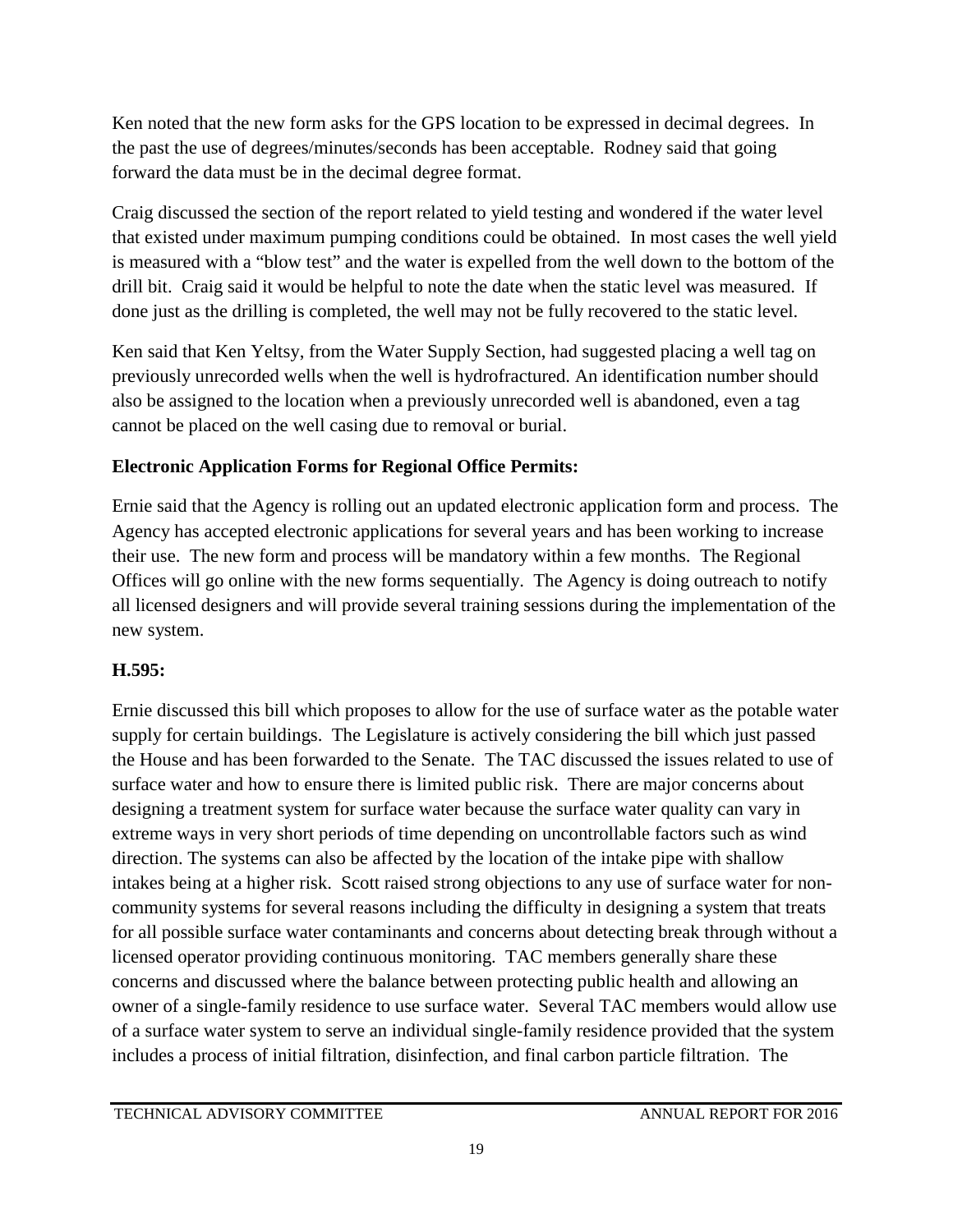applicant would be required to acknowledge in the permit application that there is an elevated risk when using surface water and that maintenance and operation of the system is required and accepted. The permit would include clear language placing any future owner on notice of the operation and maintenance requirements.

Ernie asked if the TAC would support the bill and the response was not in the current form. The issues should be reviewed in depth and if approved should clearly state the requirements for system design and oversight.

-----------------------------------------------------------------------------------------------------

**Executive Committee:** Steve Revell, Ernest Christianson, Roger Thompson Alternates – Chris Thompson, Spencer Harris, Claude Chevalier, Craig Heindel

#### **Subcommittees:**

#### **Hydrogeology**

Craig Heindel, Bill Zabiloski, Mark Bannon, Scott Stewart, Steve Revell, Mary Clark, Roger Thompson, Peter Boemig, Ernie Christianson, Spencer Harris

#### **Bottomless Sand Filters**

Peter Boemig, Mark Bannon, Cindy Parks, Mary Clark, Denise Johnson-Terk, Craig Heindel, Ernie Christianson

#### **Seasonal High Water Table Monitoring**

Craig Heindel, Steve Revell, Roger Thompson, Ernie Christianson, Bill Zabiloski, Dan Wilcox, Mary Clark

#### **Well Driller's Reporting Form**

Rodney Pingree, Craig Heindel, Claude Chevalier, Peter Boemig, Mary Clark, Ernie Christianson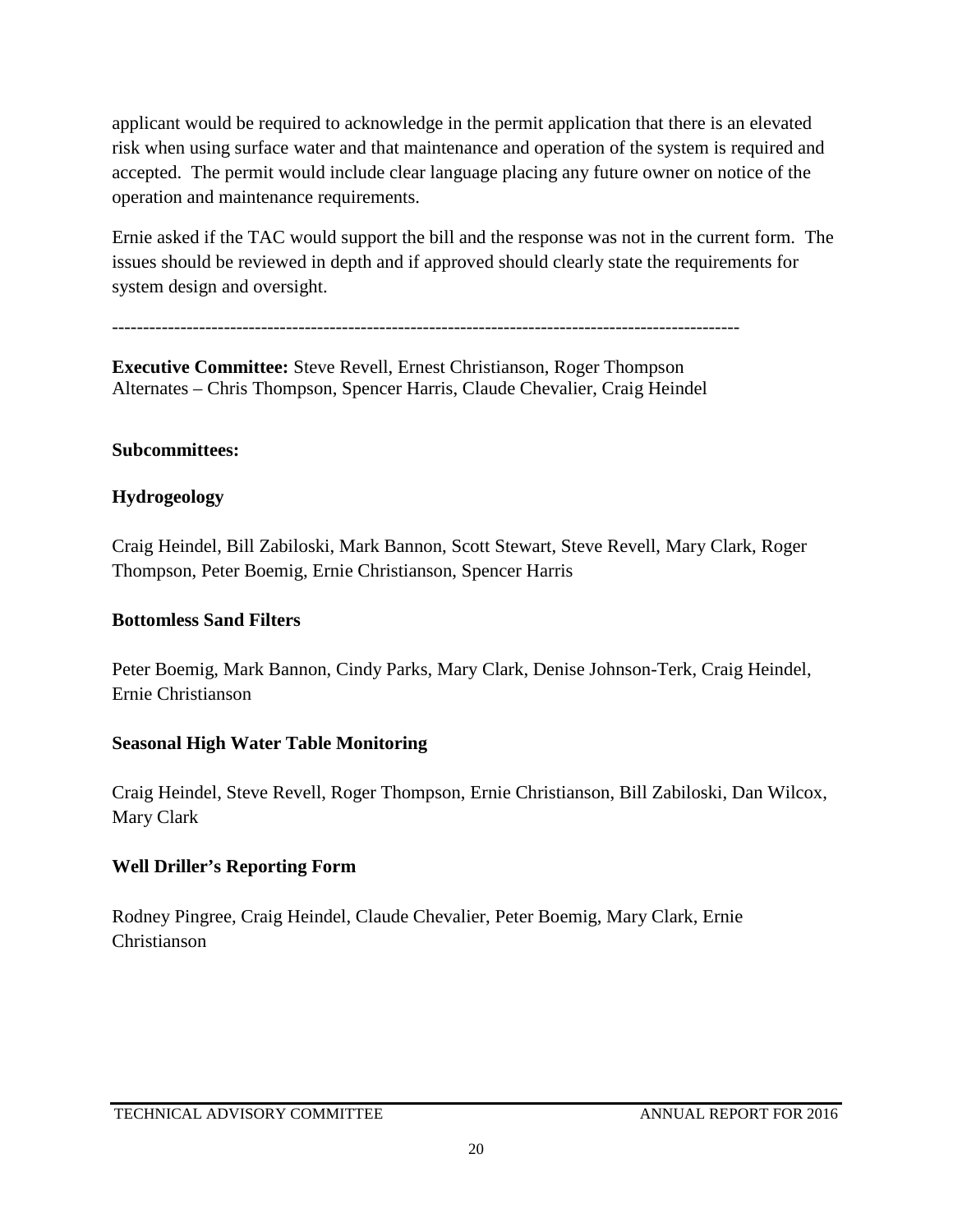### **Approved Minutes of the Technical Advisory Committee Meeting**

#### **April 12, 2016**

| <b>Attendees:</b> | Roger Thompson | Justin Willis              |  |
|-------------------|----------------|----------------------------|--|
|                   | Chris Russo    | Peter Boemig               |  |
|                   | Gunner McCain  | <b>Scott Stewart</b>       |  |
|                   | John Beauchamp | Ken White                  |  |
|                   | Darlene Autery | <b>Ernest Christianson</b> |  |
|                   |                |                            |  |

#### **Scheduled meetings:**

| May 18, 2016 | AM with exact time TBD | ANR Regional Office, 111 West Street, |
|--------------|------------------------|---------------------------------------|
|              |                        | <b>Essex Junction</b>                 |

#### **Agenda:**

The agenda was reviewed and time was assigned for discussion of the revisions to the Wastewater System and Potable Water Supply Rules.

#### **Minutes:**

The minutes of the March 15, 2016 meeting were reviewed and amended. Ken asked that the notes related to well tracking numbers be corrected to state that the proposed changes include adding a well identification number to a previously unrecorded well location when the well is hydrofractured. An identification number should also be assigned to a well that has been abandoned, even though it may not be possible to place a tag on the well casing if the casing is removed or buried.

Ernie asked about the TAC support for H.595 which deals with the use of surface water for potable water supplies. Ernie said that he had received comments from several TAC members indicating support for the concept of allowing surface water sources for individual single-family residences, though the support included concerns about how comprehensive the treatment system should be and how to ensure proper operation and maintenance of the system. After brief discussion the statement in the draft minutes that the TAC did not support the bill as drafted is retained. The Committee hopes that if the bill proceeds there will be better legislative direction on what parameters should be considered when drafting rules to implement the legislation.

#### **Span (School Property Account Number) Tool:**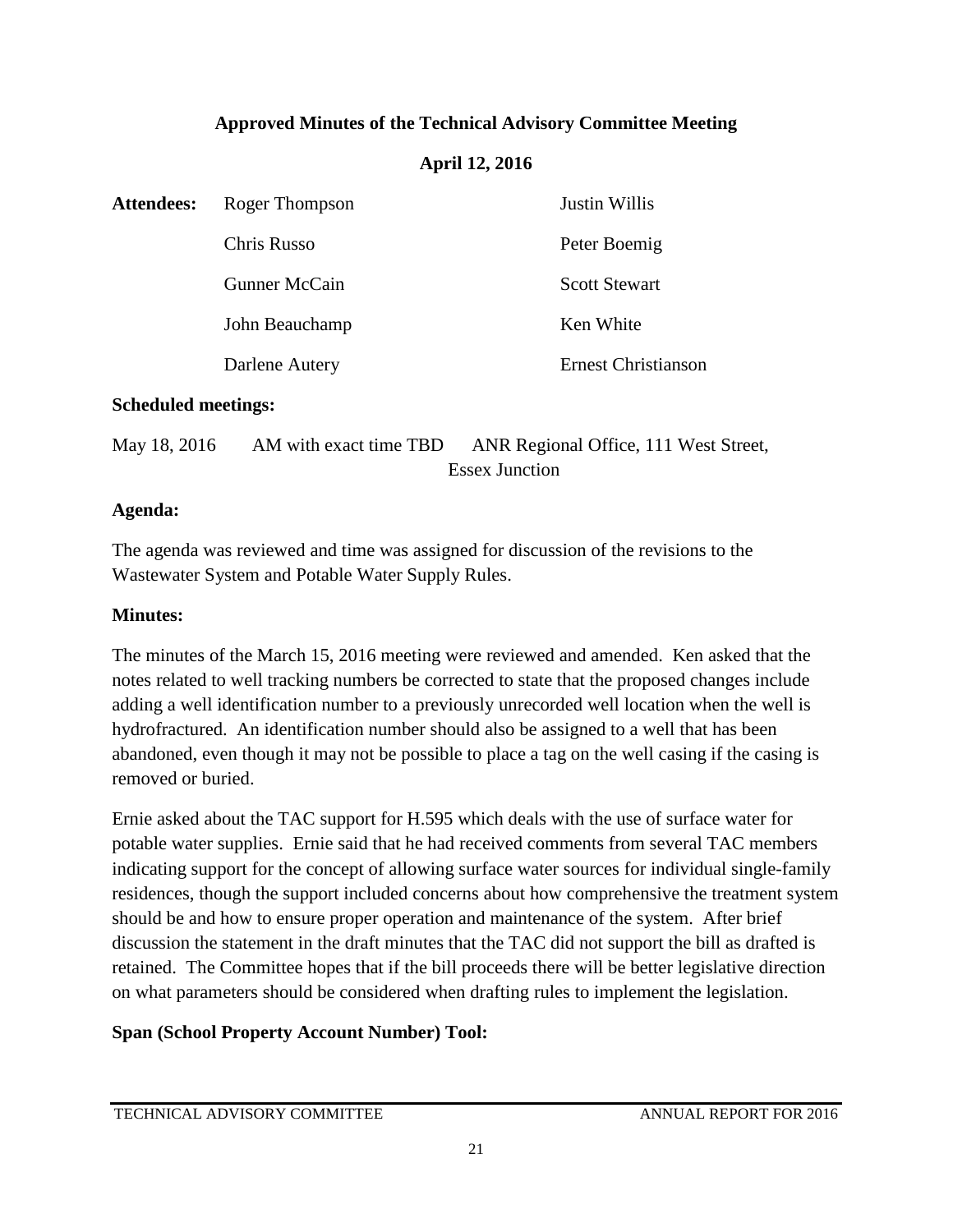Chris said that she is working on the details of allowing a Department developed tool to search for SPAN to be posted and made available outside of the electronic firewall. The SPAN was discussed in the March TAC meeting as part of a general discussion on the Draft Well Completion/Abandonment Report. The SPAN is being requested on the Well Completion/Abandonment Report in the new Wastewater Tracking System. The TAC had noted at the previous meeting that this information would be very useful to applicants and consultants, however the time involved in researching the number, which may involve searching town files, will limit their ability to provide the Department with the number if the number is not readily available from the landowner.

### **Electronic Applications:**

Ernie said that there are ongoing updates to the new electronic application process currently being implemented sequentially by the regional offices. With a process that covers so many projects, some of which have unique features, these small changes are expected. The TAC asked about the need to identify isolation distances for wells in the application form when the distances are determined by the well type which is specified in the application form. There was also discussion about how to ensure that when a drilled well is designed, with its isolation distances being based on drilled into bedrock, the well is actually drilled into bedrock or the permit is revised to allow for a well not drilled into bedrock. There was discussion about the need for the designer who signs the installation certification statement to obtain a copy of the well drillers report in order to determine if the well was drilled into bedrock.

John said that it would be helpful if applications included information such as pump depth and pump size because this information is needed when designing some water treatment systems. One comment was that this information is often out of date after the water system has been in use for several years and that allowing a change in use that requires more water or installation of a treatment system would likely need verification of the system at that point in time. Roger asked about potential well casing leaks from rusting of the casing when the well has been installed for many years. Ken said that based on a lot of down-well camera inspections this has not been a problem so far. Ken also noted that excessive rusting is often associated with stray electrical current. Older wells were often used as the main ground for the electrical system and if the building electrical system is sending any current into the equipment ground cables it can affect the well casing.

# **TAC Membership:**

Ernie said he would like to request that Ken be appointed to the TAC as a representative for the well drillers which was supported by the Committee. Ernie suggested Jeff Cueto as a possible replacement for Kim Greenwood as a surface water specialist which was supported by the Committee.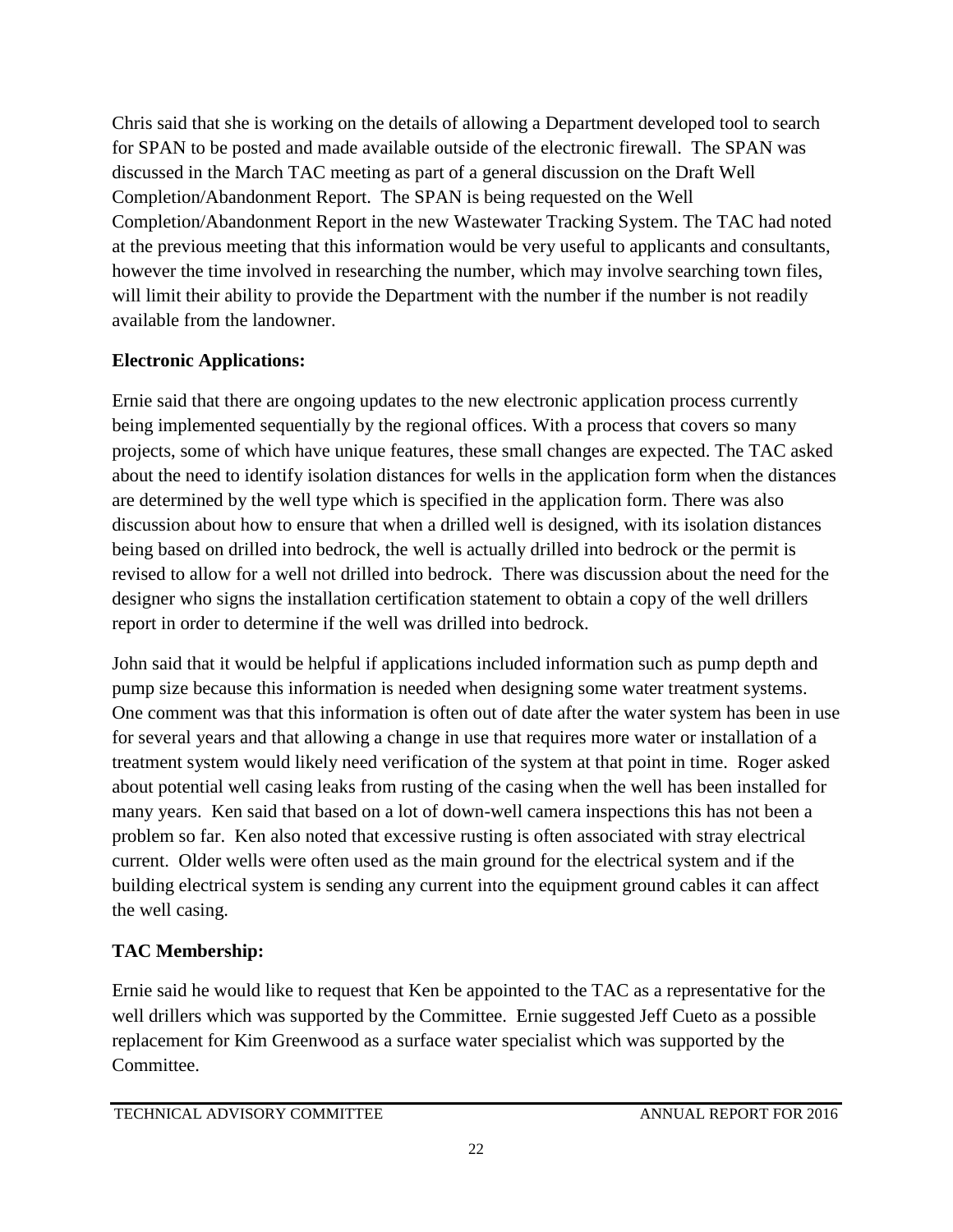Ernie also expects that a subcommittee will be needed in the future to advise on the alternative toilet and gray water bill.

### **H.595:**

Ernie discussed the "as passed the House" version of the bill currently under review by the Senate Natural Resources Committee. There are proposals to attach a provision that would require the testing of all new groundwater sources. The Committee noted that there are many questions about when and how to test because the water quality for initial withdrawals often varies from the quality after the well is used for a period of months. The general sense of the TAC is to not support a proposed requirement for water quality testing for a source serving a single-family residence prior to occupancy.

The bill also includes a provision to reduce the trigger for erosion control permitting from one acre of disturbed area to one half acre.

### **Wastewater System and Potable Water Supply Rules:**

Ernie introduced Diane Sherman, an Agency attorney, who is working with Ernie to review the draft rules. This process is expected to be completed in the next few months when the rules should be ready for approval by the DEC Commissioner and ANR Secretary. This will be followed by the formal rule adoption process.

Ernie reviewed some organizational changes suggested by Diane to drop unneeded references and to reduce repetitive statements in certain sections. Ernie said he has been continuing to make readability edits throughout the document. Ernie will circulate a revised draft as soon as he and Diane complete their review.

Ernie also discussed the issue of replacement areas when subdividing lots with existing buildings other than a single-family residence or a duplex when the design flow exceeds 560 GPD. Ernie suggested that all areas within 1000 feet of the building be evaluated for use as a complying replacement area before allowing a variance in the design of the replacement area. Gunner thought that building with larger design flows should look for a complying replacement area even if the distance to the area is large. After some discussion Ernie proposed removing the 1000 foot limitation.

-----------------------------------------------------------------------------------------------------

**Executive Committee:** Steve Revell, Ernest Christianson, Roger Thompson Alternates – Chris Thompson, Spencer Harris, Claude Chevalier, Craig Heindel

#### **Subcommittees:**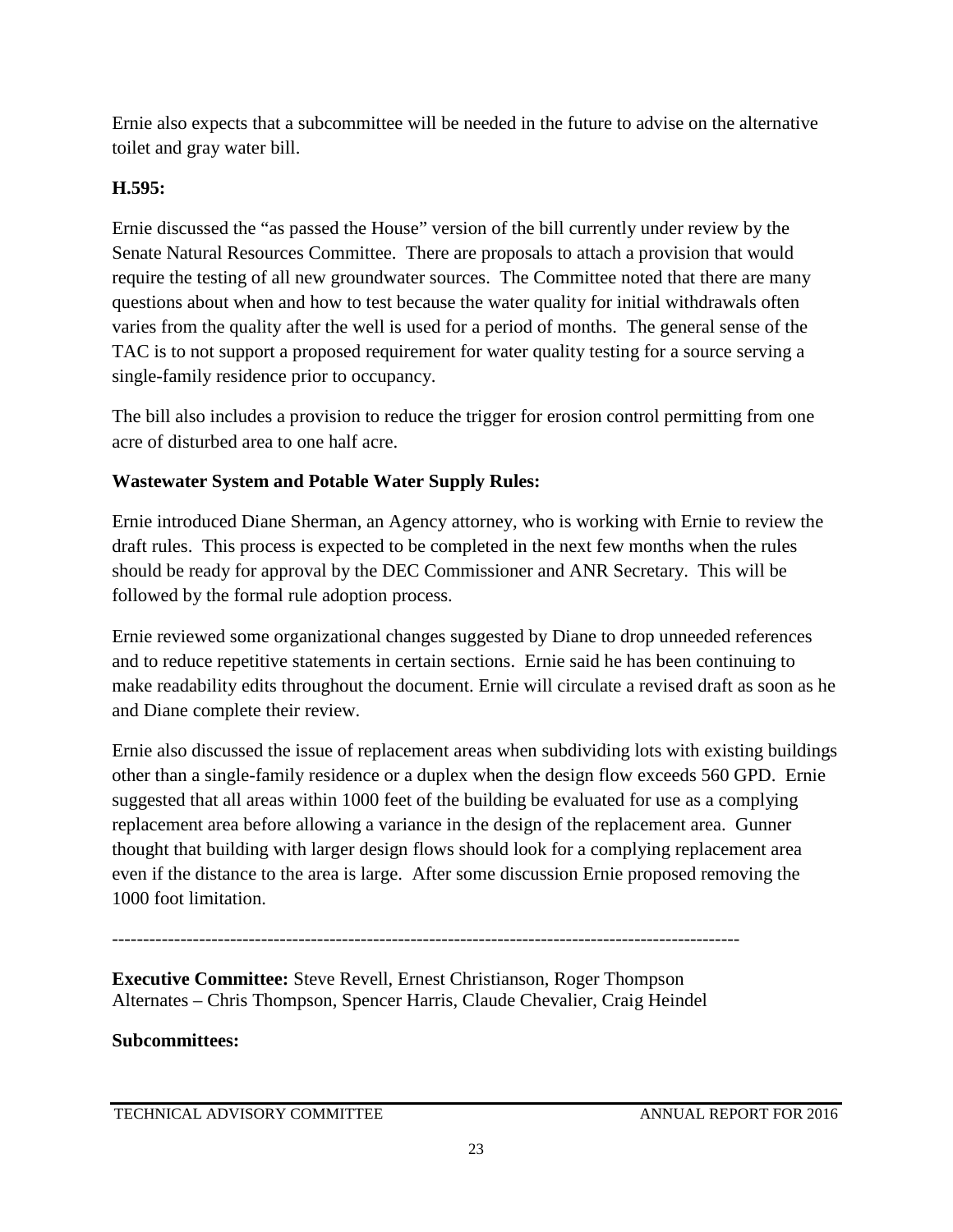#### **Hydrogeology**

Craig Heindel, Bill Zabiloski, Mark Bannon, Scott Stewart, Steve Revell, Mary Clark, Roger Thompson, Peter Boemig, Ernie Christianson, Spencer Harris

#### **Bottomless Sand Filters**

Peter Boemig, Mark Bannon, Cindy Parks, Mary Clark, Denise Johnson-Terk, Craig Heindel, Ernie Christianson

#### **Seasonal High Water Table Monitoring**

Craig Heindel, Steve Revell, Roger Thompson, Ernie Christianson, Bill Zabiloski, Dan Wilcox, Mary Clark

#### **Well Driller's Reporting Form**

Rodney Pingree, Craig Heindel, Claude Chevalier, Peter Boemig, Mary Clark, Ernie Christianson

#### **Approved Minutes of the Technical Advisory Committee Meeting**

**May 18, 2016**

| <b>Attendees:</b>                                 | Chris Russo    | <b>Justin Willis</b>  |  |
|---------------------------------------------------|----------------|-----------------------|--|
|                                                   | Dolores Eckert | Denise Johnson-Terk   |  |
|                                                   | Jessanne Wyman | <b>Gunner McCain</b>  |  |
|                                                   | Mary Clark     | Darlene Autrey        |  |
| <b>Steve Revell</b><br><b>Ernest Christianson</b> |                | Ken White             |  |
|                                                   |                | Roger Thompson        |  |
| <b>Scheduled meetings:</b>                        |                |                       |  |
| June 28, 2016                                     | 1-4 PM.        | The Annex, Montpelier |  |

TECHNICAL ADVISORY COMMITTEE ANNUAL REPORT FOR 2016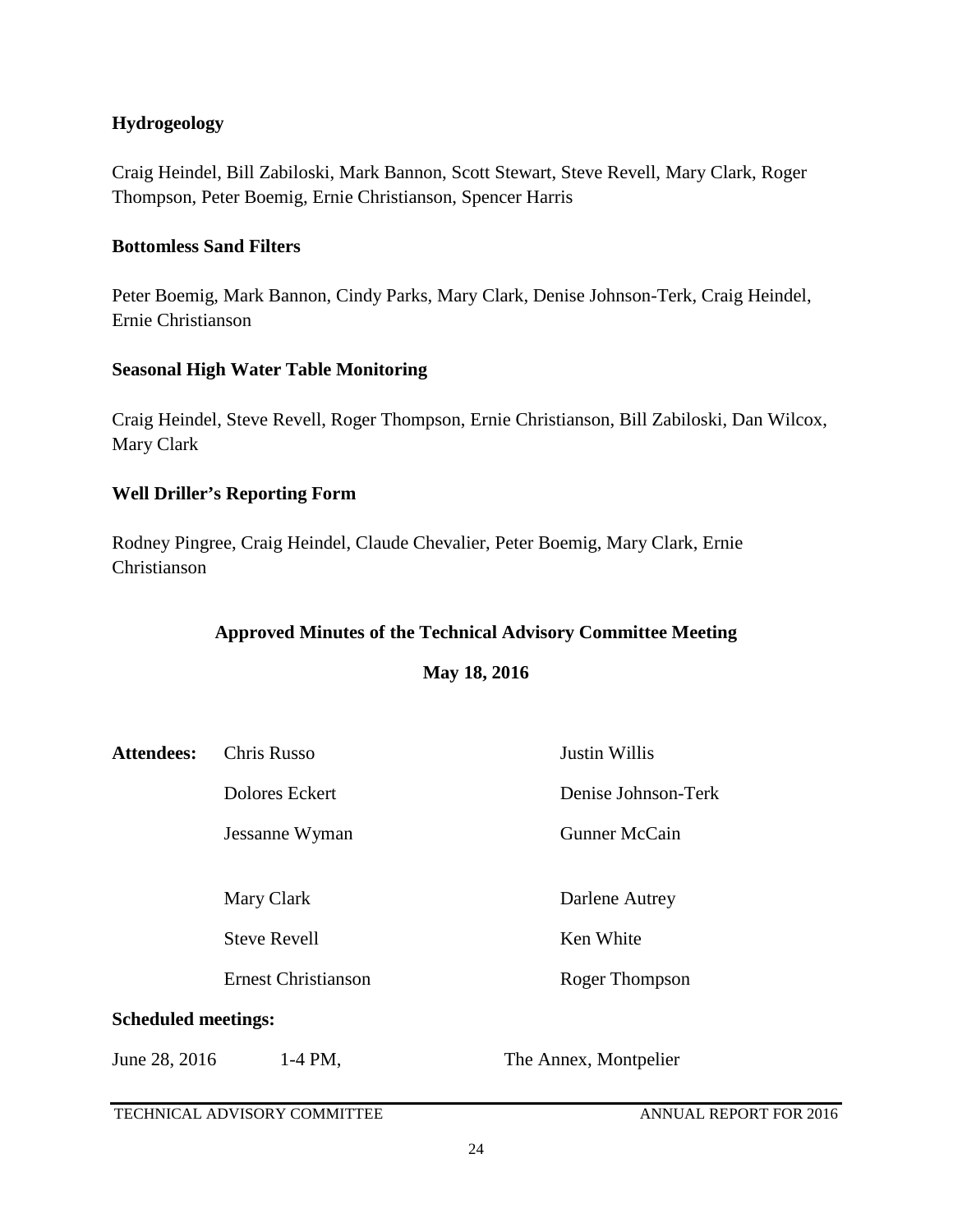| July 19, 2016           | $1-4$ PM, | The Annex, Montpelier                                          |
|-------------------------|-----------|----------------------------------------------------------------|
| August 16, 2016         | $1-4$ PM, | The Annex, Montpelier                                          |
| September 30, 2016 2 PM |           | ANR Regional Office, 111 West Street,<br><b>Essex Junction</b> |

#### **Licensed Designer Training:**

Mary arranged for Dr. Sara Heger, P.E., and Tom Fritts to meet with the TAC. Dr. Heger is an engineer and a researcher and instructor in the Onsite Sewage Treatment program at the University of Minnesota. Tom Fritts, is the vice-president of the Residential Sewage Treatment Company in Grandview Missouri as well as a past- president of the National Onsite Wastewater Recycling Association (NOWRA) and an experienced trainer. Sara and Tom, representing NOWRA had just completed a two day training session in Vermont for installers of wastewater disposal systems. Vermont is considering licensing installers and the TAC wanted to get their perspective on licensing installers.

Sara said that she believes mandatory licensing of installers is required to ensure that all installers participate in training sessions. Certification programs are useful but tend to reach the installers who are already disposed to building their knowledge base and keeping up-to-date. She said that Minnesota has operated their licensing program since 1996 and has different training programs for different categories of installers. There are 3 full-time staff working in the program. They find that the National Institute of Health (NIH) training is useful but the existing test is not up-to-date. The examination is a closed-book exam.

Tom said that the best results with a licensing or certification program occur when the people want to do the training and testing sessions. He said that one state allows certified installers to do the final inspection which avoids any delays in completing the installation.

The NIH certification program requires training and testing as well as at least five years of experience in installing systems. Mary asked if any states have recently required installers to be licensed. Tom said that New Jersey started about 3 years ago.

Ernie asked if Vermont were to require licensing of installers would there be a grandfather approach to cover existing installers. Some existing installers might have limited reading and test taking skills. Sara noted that some states provide assistance to deal with these issues. Steve asked if installers are allowed to do final inspections will they also be allowed to defer this to licensed designers. One question was if all people working for a company would need to be a licensed installer. Sara said that Minnesota allows one licensed installer to be responsible for all company employees.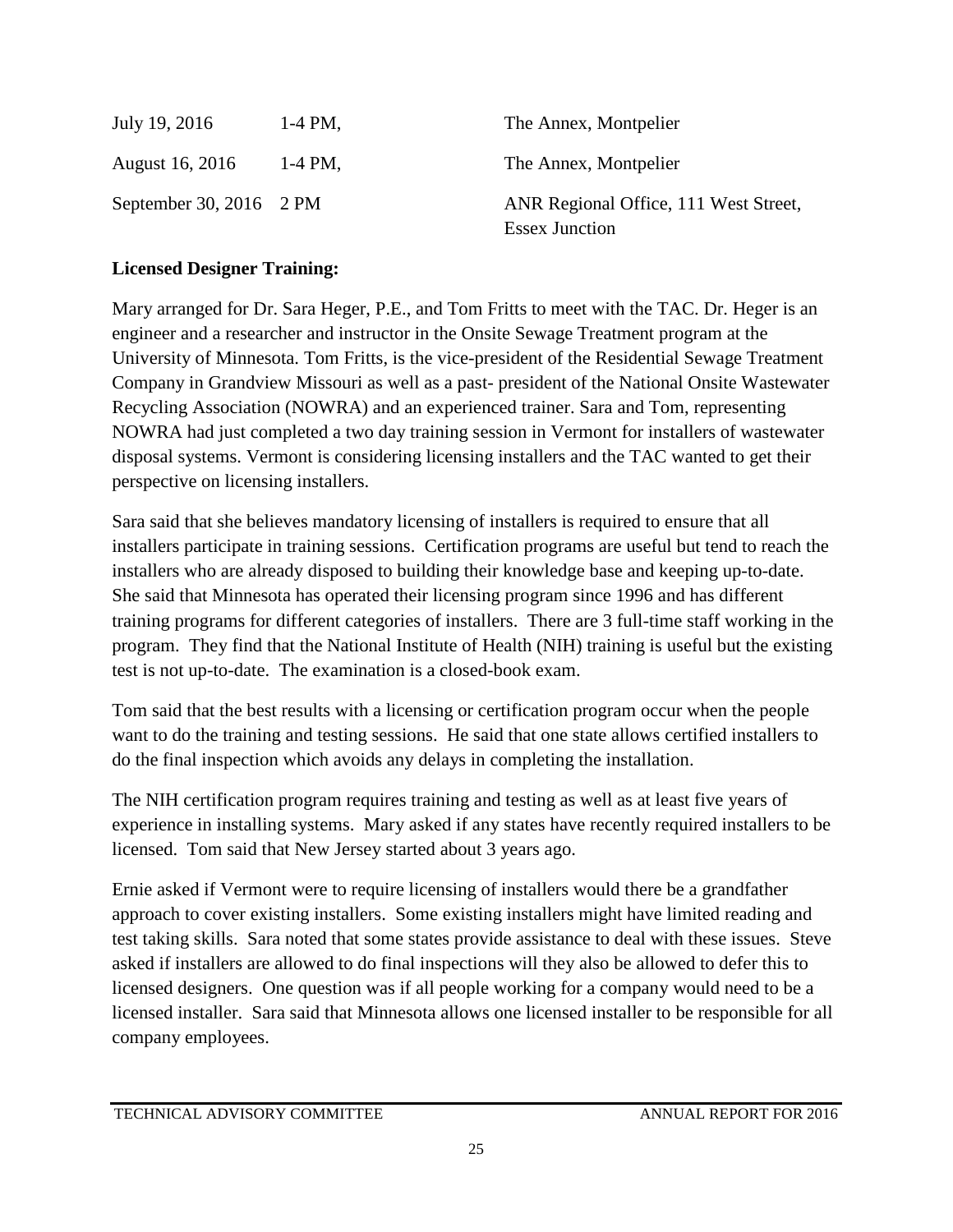The TAC also asked about levels of certification and learned that several states offer at least two levels and that continuing education is often required. Tom noted that Missouri has two levels of certification and requires 12 hours of continuing education. Chris asked how the quality of the installers work is ensured and the response was that it mostly depended on complaints from other installers who want to be on a level playing field. Justin asked if licensed installers are generally allowed to do the preconstruction stakeout and was told that many states allow installers to do this. Justin said that he thinks it is important for the designer to do the stakeout because this is when the designer get to talk with the installer about the important issues for that particular design. Steve and Gunner agree with Justin. Roger asked if there is any information about how many problems are occurring with unlicensed installers that would be avoided with a licensing program because starting a new licensing program is a significant investment and should have a payoff. Justin asked Sara if Minnesota has a time of sale inspection and they do. Ernie asked if the time of sale inspection also focused on the water supply but it mostly deals with the wastewater system.

#### **High-Strength Wastewater:**

The TAC also asked Sara and Tom for their observations on dealing with high-strength wastewater. Tom said up until about 10 years ago his company mostly worked on single family residences but they have now transitioned to working with larger systems. These systems range from 1,500 GPD to more than 500,000 GPD and they mostly involve high-strength wastewater. This is a growing business partly because the municipal sewer line extensions that were routinely constructed in the past are no longer being built. Therefore many new businesses that would have been on the municipal system must now build their own wastewater system. Tom noted that NSF is developing a test protocol for wastewater treatment systems. This will allow a system manufacturer to have a certification that their system can treat high-strength wastewater. The two main ways to dispose of high-strength wastewater are to increase the size of the disposal field or to add a treatment system. Tom said that once the wastewater strength exceeds a biological oxygen demand (BOD) of about 400 mg/l it is usually less expensive to add a treatment system. It was also noted that operation and maintenance is key and a supply of licensed service providers is important. Chris asked if the NSF certification of systems approved to treat high-strength wastewater includes inspection requirements. If the product is advertised and sold as NSF approved it must be inspected every six months.

#### **Agenda:**

The agenda was accepted as drafted.

#### **Minutes:**

The minutes were accepted with the edits suggested by Chris.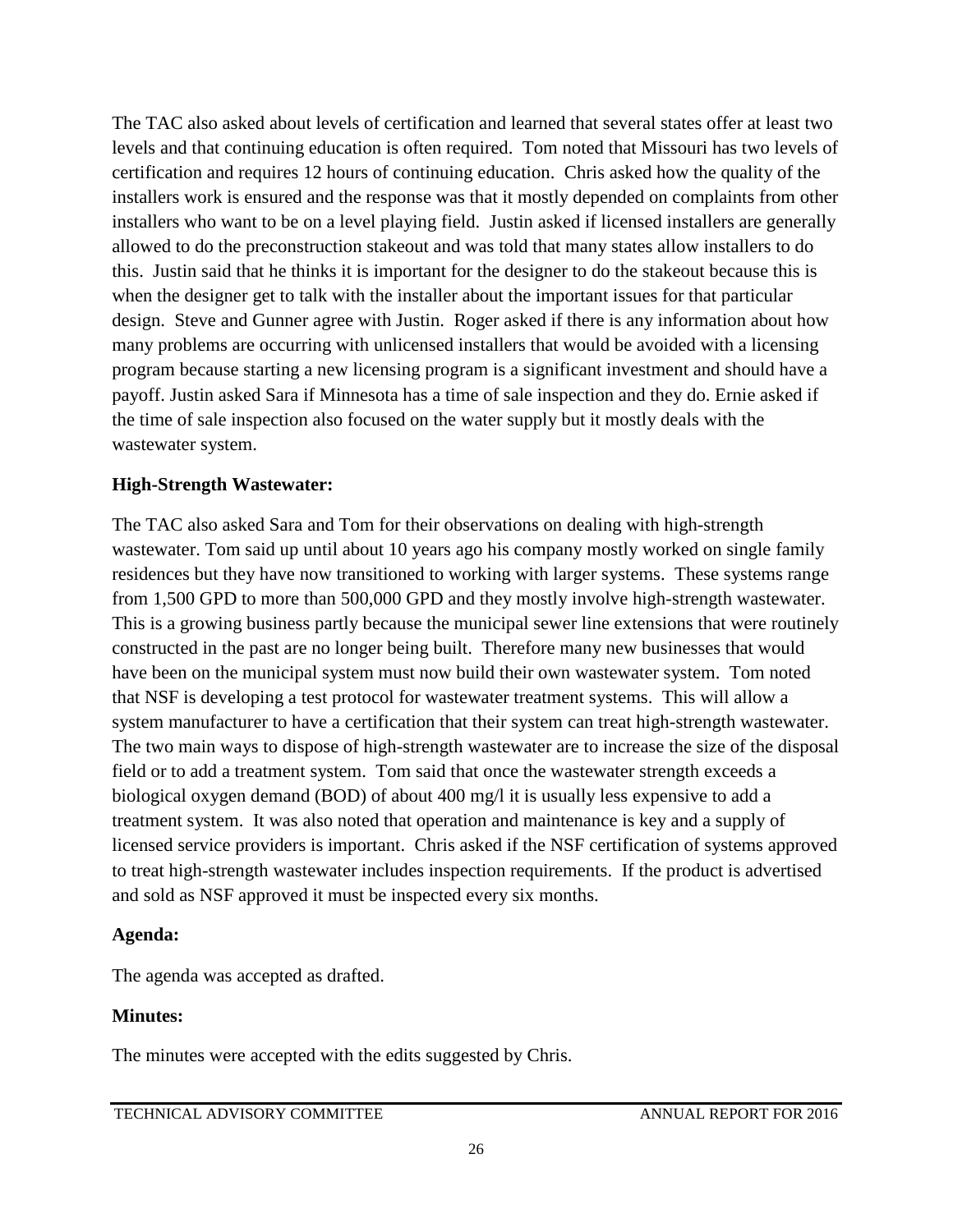#### **Drinking Water and Groundwater Protection Division Director:**

Bryan Redmond has been appointed to replace the retired Christine Thompson as Director of the Drinking Water and Groundwater Protection Division. Bryan was previously the On-site Loan Program Lead working in the Agency Facilities Division and was responsible for administering the financial assistance program for replacing failed private wastewater disposal systems.

#### **Wastewater System and Potable Water Supply Rules (Rules):**

Ernie reported that Diane Sherman, ANR attorney, is still reviewing the draft rules.

Steve raised the question of whether the use of the Munsell Soil Color Chart should be required and recommended against it. Steve said that if it will be required it should be required for all soil evaluations included those using the perc test approach instead of the soil description method. He also noted that if the Munsell Soil Color Chart is required there should be a training program as part of the implementation. This issue will be added to the agenda for the next TAC meeting for discussion and decision.

Ernie also reviewed H.595 that requires adoption of rules to allow surface water to be the source for a potable water supply. This bill has been signed by the Governor. Ernie noted that there are several issues to be resolved in drafting rules including: whether a permit is required for the construction of the system, whether a permit is required for construction of a water treatment system for the surface water, will the installation of treatment systems for drilled will would be affected, and who will be allowed to design the water treatment system. The current Rules require a permit for construction of a potable water supply except when the new system will be a replacement for an existing system that serves only one single family residence on its own individual lot. The current Rules also provide that installation of water treatment systems does not require a permit when treating for a specified list of contaminants. One difference is that all surface water sources are presumed to be contaminated or at such risk for contamination that every system will require a water treatment system. Roger asked if the permit trigger will be the construction of the surface water source or the treatment system. Ernie said he would like the TAC to help with a draft of the rules.

#### **Meeting Schedule:**

The following dates, times, and locations were selected:

| June 28, 2016 1-4 PM |        | Annex Building, Montpelier |
|----------------------|--------|----------------------------|
| July 19, 2016 1-4 PM |        | Annex Building, Montpelier |
| August 16, 2016      | 1-4 PM | Annex Building, Montpelier |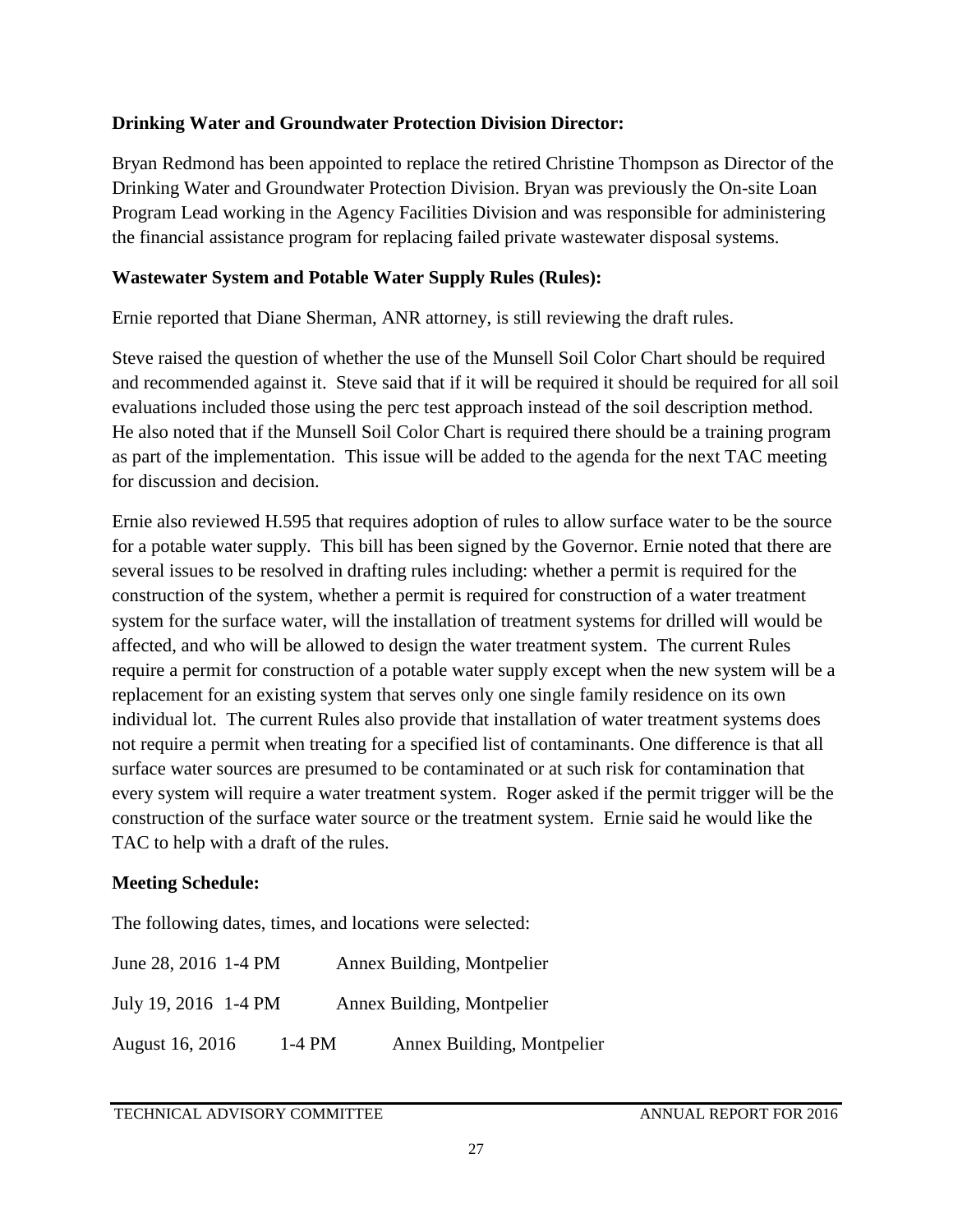September 30, 2016 2-5 PM Essex Regional Office, Essex Junction

**Executive Committee:** Steve Revell, Ernest Christianson, Roger Thompson Alternates – Chris Thompson, Spencer Harris, Claude Chevalier, Craig Heindel

#### **Subcommittees:**

#### **Hydrogeology**

Craig Heindel, Bill Zabiloski, Mark Bannon, Scott Stewart, Steve Revell, Mary Clark, Roger Thompson, Peter Boemig, Ernie Christianson, Spencer Harris

#### **Bottomless Sand Filters**

Peter Boemig, Mark Bannon, Cindy Parks, Mary Clark, Denise Johnson-Terk, Craig Heindel, Ernie Christianson

#### **Seasonal High Water Table Monitoring**

Craig Heindel, Steve Revell, Roger Thompson, Ernie Christianson, Bill Zabiloski, Dan Wilcox, Mary Clark

#### **Well Driller's Reporting Form**

Rodney Pingree, Craig Heindel, Claude Chevalier, Peter Boemig, Mary Clark, Ernie Christianson

#### **Approved Minutes of the Technical Advisory Committee Meeting**

#### **June 28, 2016**

| <b>Attendees:</b> | Roger Thompson | Bryan Redmond |  |
|-------------------|----------------|---------------|--|
|                   | Gunner McCain  | Craig Heindel |  |
|                   | Rodney Pingree | Chris Russo   |  |
|                   | Mary Clark     | Perry Thomas  |  |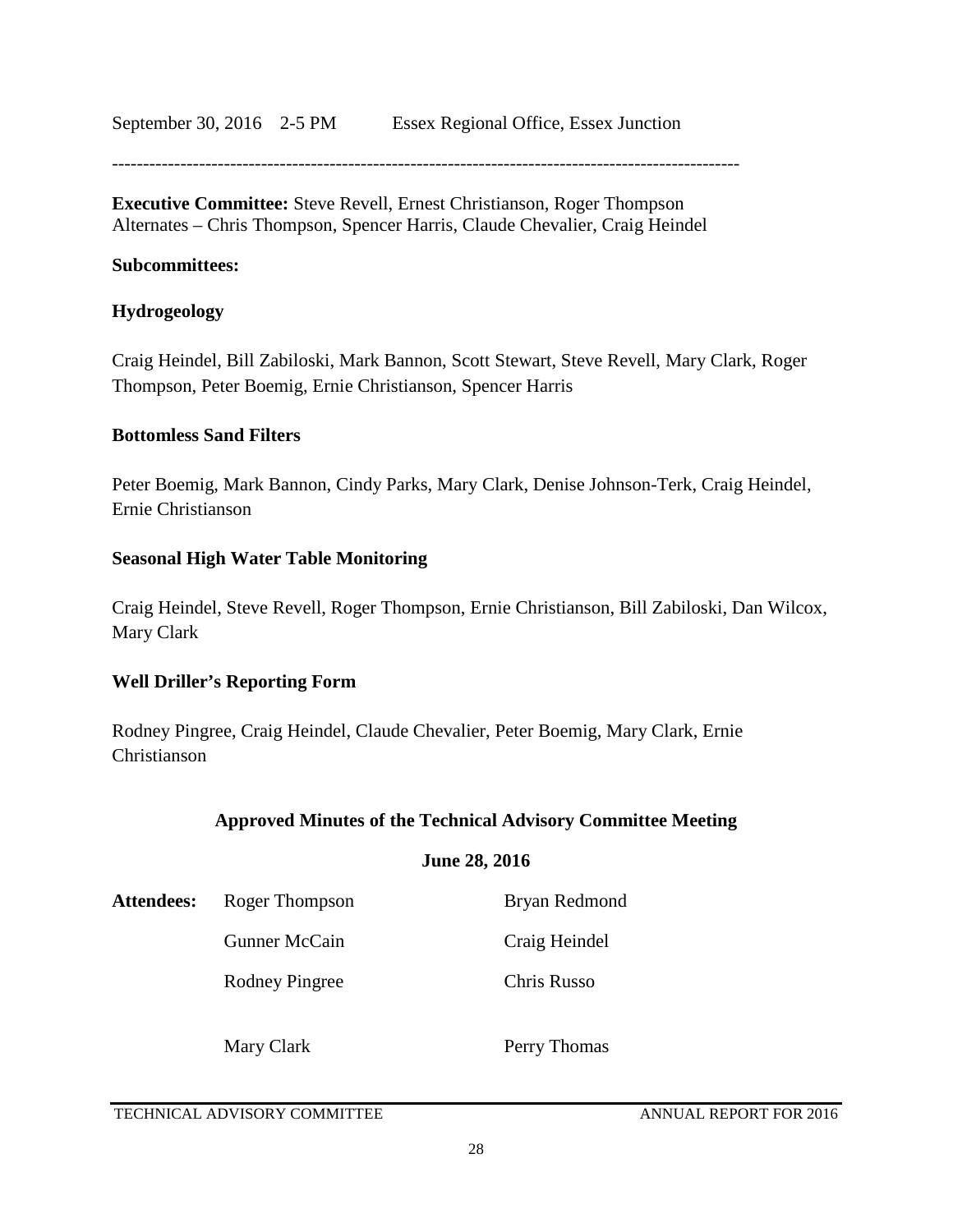| <b>Ernest Christianson</b> |                      | Peter Boemig                                                   |
|----------------------------|----------------------|----------------------------------------------------------------|
|                            | <b>Scott Stewart</b> | Darlene Autrey                                                 |
| <b>Scheduled meetings:</b> |                      |                                                                |
| July 19, 2016              | 1-4 PM,              | The Annex, Montpelier                                          |
| August 16, 2016            | $1-4$ PM,            | The Annex, Montpelier                                          |
| September 30, 2016 2 PM    |                      | ANR Regional Office, 111 West Street,<br><b>Essex Junction</b> |

#### **Lake Water Systems:**

Perry Thomas, of the Lakes and Ponds Section attended the meeting to provide information about various surface water bodies in Vermont. Ernie asked if there is a base line definition of a surface water source. Perry said the federal definition of a lake is a body of water with a surface area of at least 1 hectare, that is at least one meter deep at mean water level, and has at least  $\frac{1}{4}$ acre of open water. Water bodies that have vegetation over the whole surface are considered to be wetlands.

Craig passed along comments from John Beauchamp that John has designed surface water systems provided that the surface water has relatively low turbidity on a year round basis and the intake is at least 20' below the water surface. These systems have not been evaluated for treatment against blue-green algae contamination. John is concerned about systems with shallow intake points as they tend to have higher turbidity and high turbidity can plug filtration systems in just a few days. John uses several physical filtration units that remove increasingly smaller particles, followed by powder activated charcoal, followed by additional physical filtration and an ultraviolet disinfection unit. One filter removes particles down to 0.2 microns. John has about a dozen system installed with an installation cost of \$15,000 to \$20,000 plus about \$1,000 in annual maintenance costs. This is about the same cost of a well drilled into carbonate formations with a treatment system. Rodney asked if, with equal cost, the drilled well should be preferred. Craig said that the drilled wells are often very low yield.

Perry discussed surface water quality and said that turbidity is the single best indicator of surface water quality. The state has a limited data base that could be a starting point. Craig asked about residual effects of green-blue algae after a bloom has dissipated having read that there is evidence that contamination can remain in the water.

Rodney asked if an encroachment permit is needed to place an intake pipe into a lake. Perry said that pipes of 2" or less would not require a permit. Craig asked if a federal permit would ever be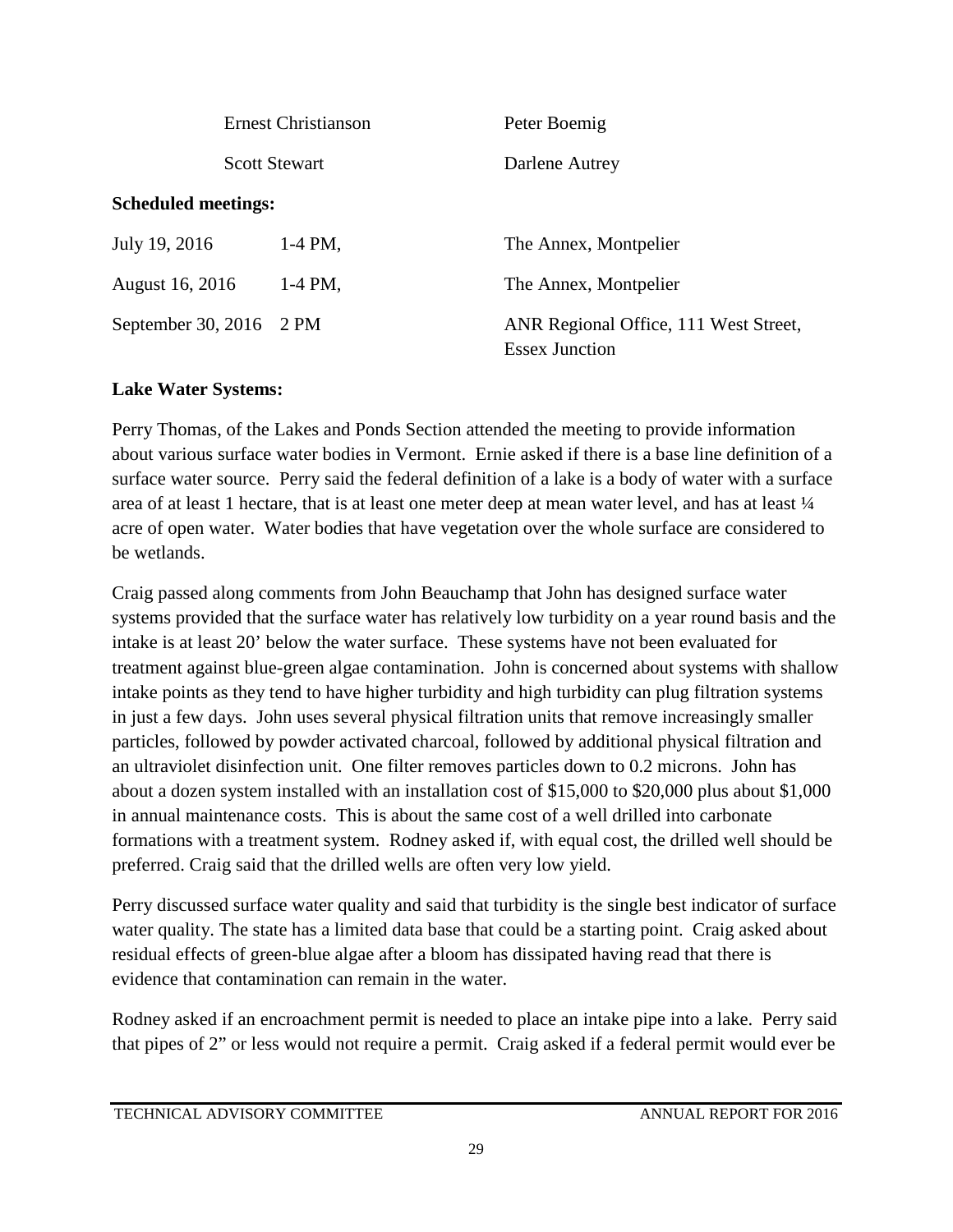needed and Perry responded that only Lake Champlain is subject to direct federal regulation but that the small pipes normally used would be exempt.

Ernie asked about the extent of water quality testing in Vermont. Perry said that many, but not all, lakes are tested. The amount of testing is guided by the level of concern for a particular lake and when a lake shows signs of stress, the amount of testing is increased. Peter asked about the specific contaminants that are tested. This varies from lake to lake. Craig asked about Lake Champlain and Perry said that there are 30 separate zones that are monitored. The zones are chosen primarily on their usefulness in testing for compliance with the Total Maximum Daily Load (TMDL) limits which are set to protect surface water quality.

Peter asked if a site specific sample could be collected and correlated with other lake monitoring data. The data that Perry shared shows a lot of variance so any correlation would be limited. Gunner said that because water quality changes so quickly and extensively it seems hard to plan ahead. Ernie noted that one positive note is that with all of the regulatory changes to reduce contamination water quality should only get better.

Craig said that any subcommittee working on this issue should include someone from Perry's section. Other thoughts include looking at the monitoring data for public community systems, determining if there is reliable treatment for cyanobacteria from blue-green algae, and adding Ray Solomon to the subcommittee.

Craig suggested that a discussion paper be developed that would explain why a particular level of treatment and oversight would be suitable for a surface water supply or for a drilled well. The paper should state the risks that are known and methods for minimizing the risks along with the associated costs.

The following people were suggested as members of the subcommittee: Gail Center, John Beauchamp, Ray Solomon, Brian Locarno, Peter Boemig, Mark Bannon, and Claude Chevalier.

-----------------------------------------------------------------------------------------------------

**Executive Committee:** Steve Revell, Ernest Christianson, Roger Thompson Alternates – Chris Thompson, Spencer Harris, Claude Chevalier, Craig Heindel

#### **Subcommittees:**

### **Hydrogeology**

Craig Heindel, Bill Zabiloski, Mark Bannon, Scott Stewart, Steve Revell, Mary Clark, Roger Thompson, Peter Boemig, Ernie Christianson, Spencer Harris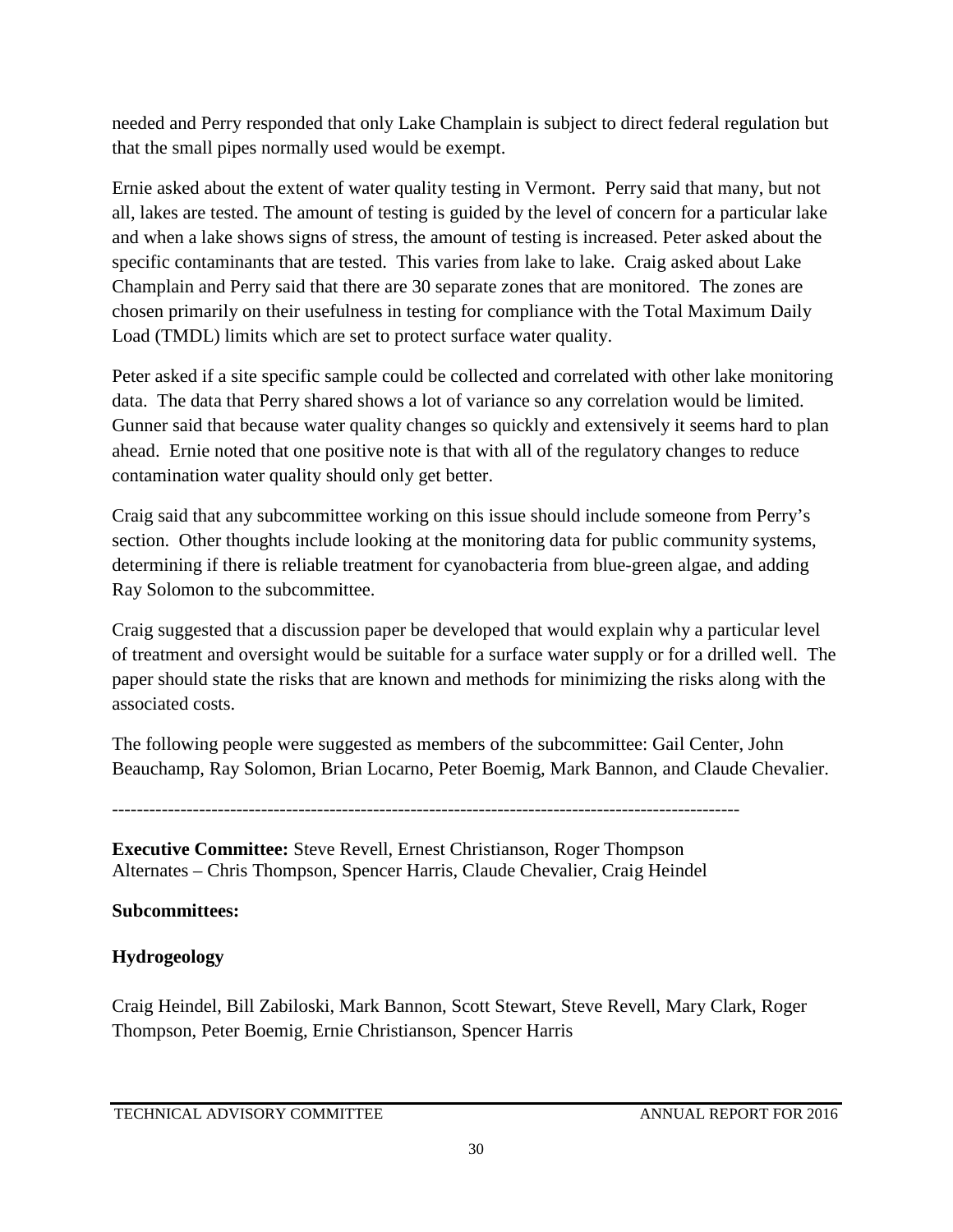#### **Bottomless Sand Filters**

Peter Boemig, Mark Bannon, Cindy Parks, Mary Clark, Denise Johnson-Terk, Craig Heindel, Ernie Christianson

#### **Seasonal High Water Table Monitoring**

Craig Heindel, Steve Revell, Roger Thompson, Ernie Christianson, Bill Zabiloski, Dan Wilcox, Mary Clark

#### **Well Driller's Reporting Form**

Rodney Pingree, Craig Heindel, Claude Chevalier, Peter Boemig, Mary Clark, Ernie Christianson

#### **Surface Water Sources**

Tim Raymond, John Beauchamp, Ray Soloman, Peter Boemig, Mark Bannon, Claude Chevalier, Perry Thomas, Mark Clark, Scott Stewart, Rodney Pingree, Chris Russo, Ernie Christianson

#### **Approved Minutes of the Technical Advisory Committee Meeting**

#### **December 20, 2016**

| Attendees:                 | Roger Thompson                                                            |          | John Beauchamp                            |  |
|----------------------------|---------------------------------------------------------------------------|----------|-------------------------------------------|--|
|                            | Sille Larsen                                                              |          | Peter Boemig                              |  |
|                            | Claude Chevalier                                                          |          | <b>Ernest Christianson</b>                |  |
|                            | Tim Raymond<br><b>Steve Revell</b><br><b>Scott Stewart</b><br>Chris Russo |          | Sarah Vose<br>Mary Clark<br>Craig Heindel |  |
|                            |                                                                           |          |                                           |  |
|                            |                                                                           |          |                                           |  |
|                            |                                                                           |          | <b>Justin Willis</b>                      |  |
| <b>Scheduled meetings:</b> |                                                                           |          |                                           |  |
| January 10, 2017           |                                                                           | $1-4$ PM | Winooski Rm. at National Life Bld.        |  |
| <b>Minutes:</b>            |                                                                           |          |                                           |  |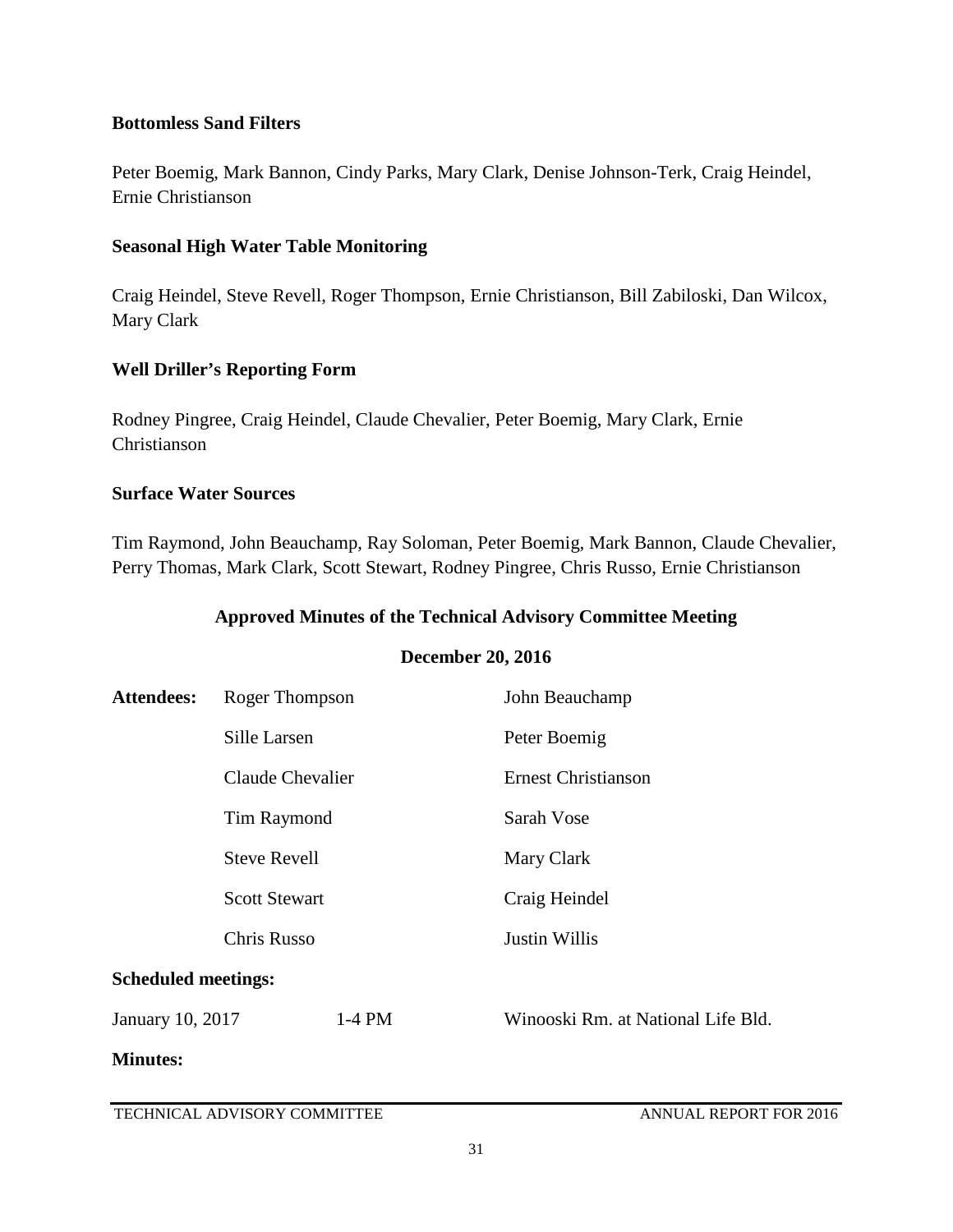The draft minutes of the June 28, 2016 meeting were approved.

### **Surface Water Sources:**

Ernie circulated a draft of the proposed rules for limited use of surface water sources prior to the meeting. Ernie discussed some of the main concepts used in drafting the proposed rules. One underlying thought is that it is not possible to develop and implement a water quality testing program that would cover every possible contaminant or that would predict how the water quality might change in the future. The nature of surface water is that water quality is subject to temperature changes, rainfall events, wind direction, and unpredictable discharges from humans to a greater degree than groundwater sources. Therefore, the proposed rules are based on testing for a representative suite of possible contaminants along with limitations on which surface waters may be used for a source. A second underlying concept is that a surface water source can only be used for an owner-occupied single-family residence with the owner taking responsibility for being informed about the risks of surface water sources and for operation of the water treatment system. As part of this second underlying concept the proposed rules do not require routine testing or submission of testing results to ANR, but do require a time of sale inspection to ensure that all of the components required in the ANR permit are present and in proper operation.

Ernie then proceeded with a section by section review of the proposed rules. There were many editorial comments and a few sections were found to be unclear. Ernie will revise the document as needed. John noted that the proposed rules do not impose the same requirements that would be imposed for a public water system using surface water. One major difference is the requirement for a licensed operator and routine water quality testing.

### **Testing of New Water Sources:**

The legislature is also interested in whether all new water sources should be tested for quality. Under current rules all water sources are tested except for single family residences so the question is whether new sources for single family residences should also be required to do water quality tests. It is estimated, based on well driller registration forms, that about 800 additional water sources would need to be tested. The cost for a basic suite of potential contaminants is about \$150.00. The Vermont Department of Health has indicated that they have the capacity to do the additional testing. There is a current program that provides an informational brochure to licensed well drillers that they are to provide to the well owner. The brochure explains why a well should be tested, the cost of testing, and how to submit samples for testing. It is not known if the process is functioning well. This change would only affect single family residences with individual water supplies because all other sources are currently required to test the water prior to use.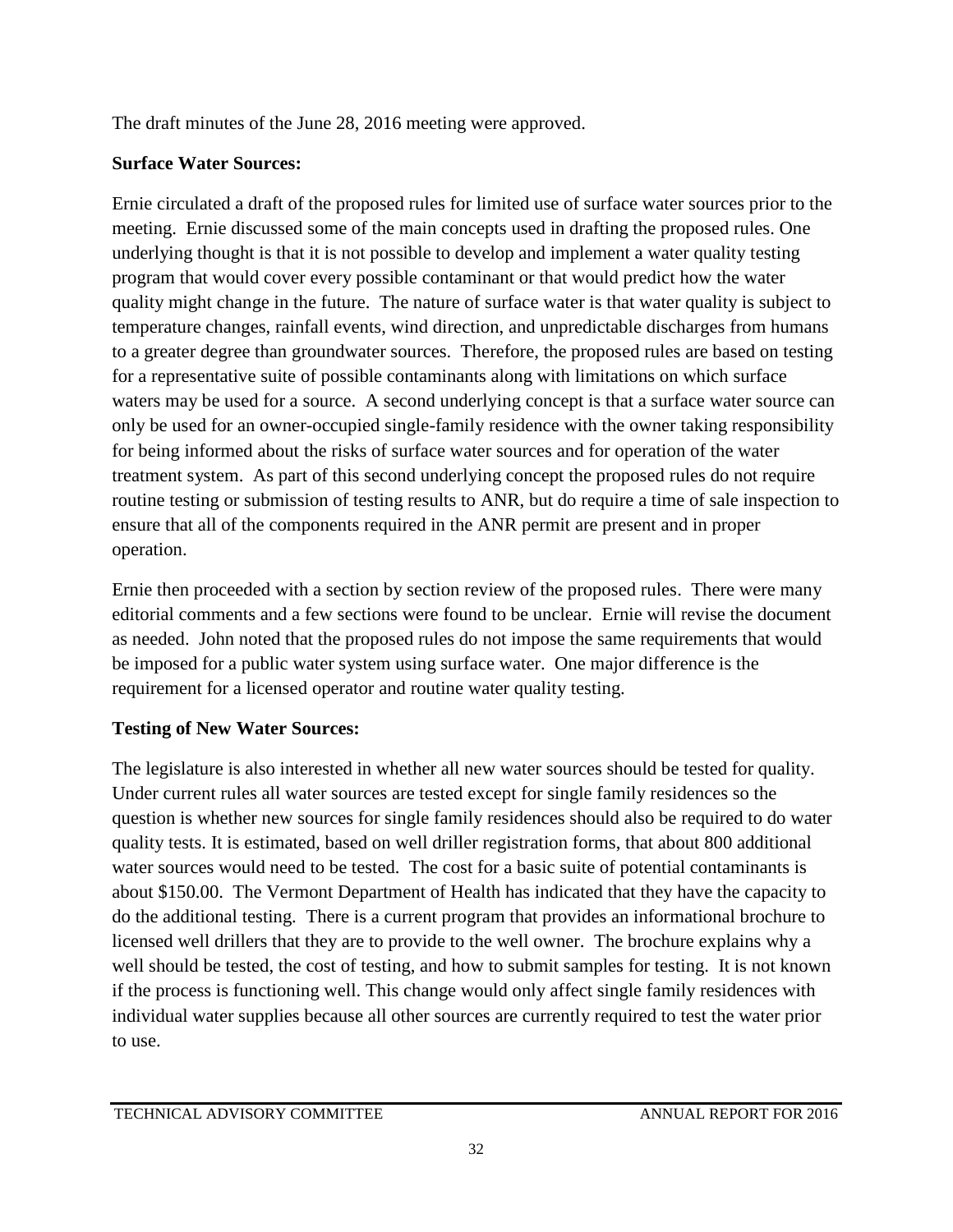The legislature has requested that the Secretary of the Agency of Natural Resources seek recommendations from the Technical Advisory Committee (TAC) about testing all new groundwater sources. Ernie circulated a draft report prior to the meeting indicating that there is majority approval of the draft language while outlining general areas of agreement and disagreement. Ernie asked for TAC approval of the draft language which led to discussion of how the TAC should make the decision and how the results should be reported. It was decided that this is a significant question related to human health risks and therefore worthy of a more formal process. It was decided that the decision should be postponed until the next TAC meeting which is scheduled for January 10, 2017. Ernie will circulate a revised draft incorporating the TAC comments and notify the TAC members that this issue will be discussed at the next meeting so that all who wish to participate in the decision can participate. Assuming there is a quorum at the meeting, the decision will be based on the vote of those present or connected by speaker phone. Ernie will arrange for the speaker phone connection upon request.

-----------------------------------------------------------------------------------------------------

**Executive Committee:** Steve Revell, Ernest Christianson, Roger Thompson Alternates – Claude Chevalier, Craig Heindel

#### **Subcommittees:**

#### **Hydrogeology**

Craig Heindel, Bill Zabiloski, Mark Bannon, Scott Stewart, Steve Revell, Mary Clark, Roger Thompson, Peter Boemig, Ernie Christianson

#### **Bottomless Sand Filters**

Peter Boemig, Mark Bannon, Mary Clark, Denise Johnson-Terk, Craig Heindel, Ernie Christianson

#### **Seasonal High Water Table Monitoring**

Craig Heindel, Steve Revell, Roger Thompson, Ernie Christianson, Bill Zabiloski, Mary Clark

#### **Well Driller's Reporting Form**

Rodney Pingree, Craig Heindel, Claude Chevalier, Peter Boemig, Mary Clark, Ernie Christianson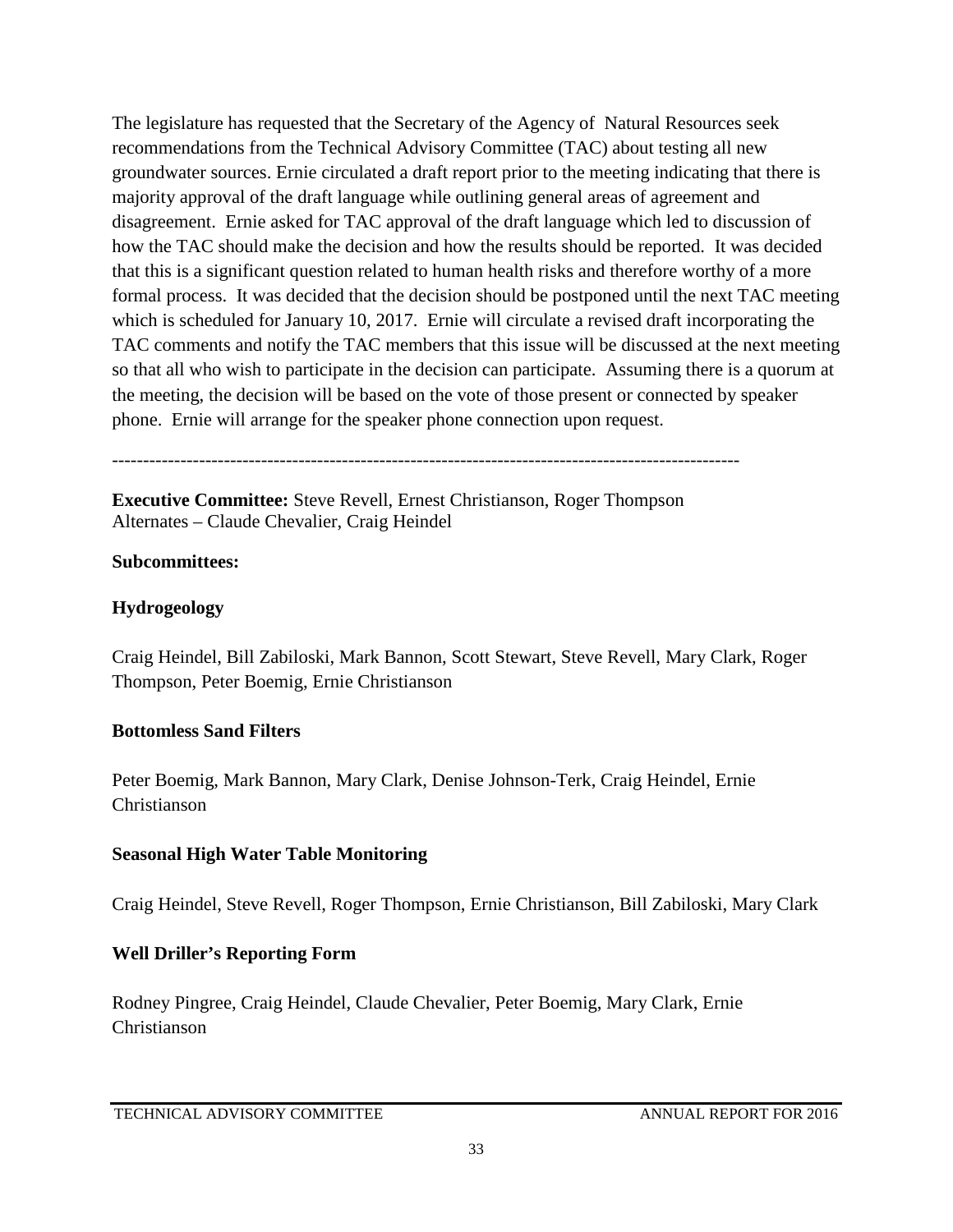### **Surface Water Sources**

Tim Raymond, John Beauchamp, Ray Soloman, Peter Boemig, Mark Bannon, Claude Chevalier, Perry Thomas, Mark Clark, Scott Stewart, Rodney Pingree, Chris Russo, Ernie Christianson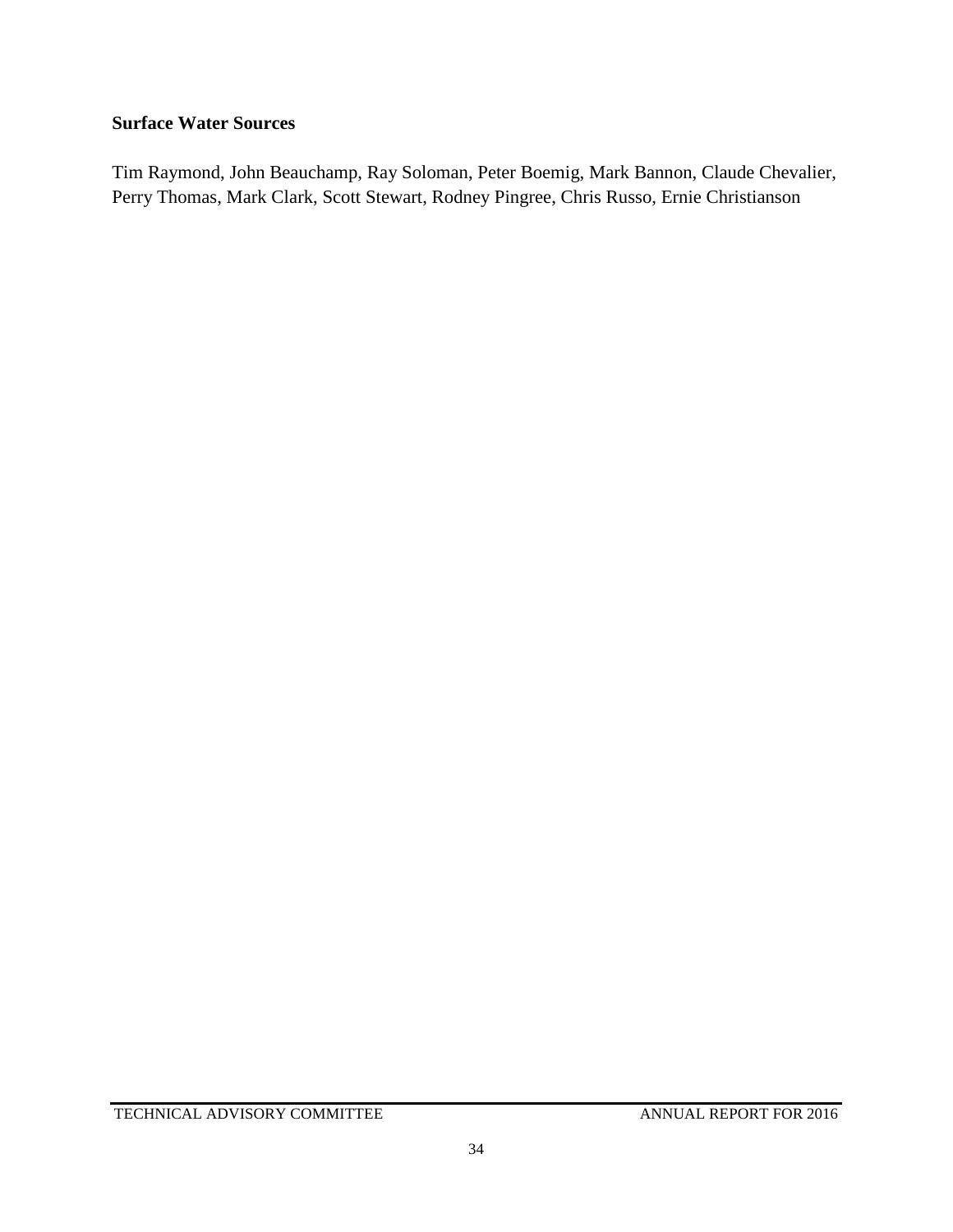#### **Appendix D**

### REPORT BY THE TECHNICAL ADVISORY COMMITTEE ON TESTING OF POTABLE WATER SUPPLIES

A Recommendation on Whether and How to Test for Contamination in Groundwater Sources Used by Potable Water Supplies Permitted Under 10 V.S.A. Chapter 64

2016 Act 154, Section 4

Submitted to the

House Committee on Fish, Wildlife and Water

Agency of Natural Resources

Department of Environmental Conservation

January 13, 2017

TECHNICAL ADVISORY COMMITTEE ANNUAL REPORT FOR 2016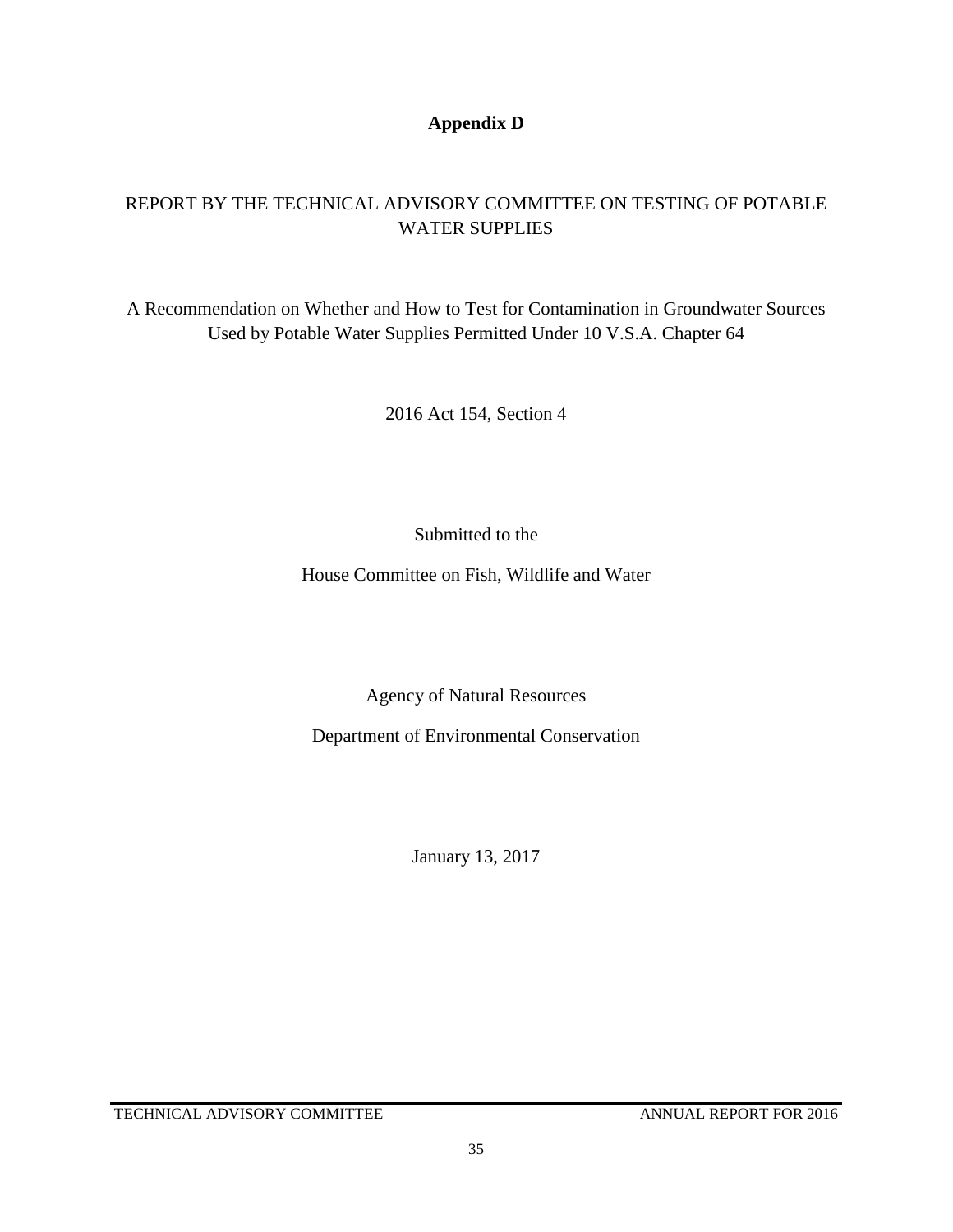#### **Introduction**

This Report provides recommendations from the Technical Advisory Committee (TAC) on Wastewater Systems and Potable Water Supplies as requested by the Secretary of the Agency of Natural Resources (ANR) regarding the 2016 Act 154 Sec. 4. The report was prepared in a series of meetings and electronic exchanges by the TAC members in the Fall of 2016 and January 2017.

The complete wording of Sec. 4 of Act 154 with a portion of Act 163 of the 2012 Legislative session referenced in this report can be found in Attachment A of this report. A portion of the existing Vermont Water Supply Rule and practice for testing of potable water supplies discussed by the TAC can be found in Attachment B of this Report.

Note, the regulatory phrase "Potable Water Supplies" used in Act 154 refers to water supplies that are not Public Water Supplies (those that are regulated under 10 VSA Chapter 56). Potable Water Supplies are individual water supplies serving single-family residences or water systems with fewer than 15 connections or serving less than 25 people (with some exceptions).

Act 154 requests that the TAC address the following:

(1) whether the State should require testing of groundwater sources used by potable water supplies permitted under 10 V.S.A. chapter 64;

(2) if testing is recommended:

(A) in what situations or upon what occurrences should testing be required;

(B) from what component of a potable water supply the sample should be taken,

including whether a sample from the wellhead of the potable water supply is sufficient;

(C) who should be authorized to take the sample; and

(D) what parameters or contaminants should be tested for in groundwater;

(3) any additional issues or requirements that the Technical Advisory Committee deems relevant to the testing of groundwater sources used by potable water supplies permitted under 10 V.S.A. chapter 64.

### **Executive Summary**

- 1. TAC members are unanimous in stating that it is in the best interest of landowners, and the public in general, that the drinking water quality of all potable water sources be tested.
- 2. The TAC notes that essentially all potable water supplies that are NOT an individual water source serving one single-family residence already, to some degree, require testing during the permitting process for a "Wastewater System and Potable Water Supply Permit" (WW Permit) issued by the Department of Environmental Conservation (DEC) (see Appendix B).
- 3. The difference of opinion by the TAC presented below pertains to whether the State should require a landowner to conduct water quality testing of a new individual water source proposed to serve one single-family residence.
- 4. All TAC members concur it is important that the ANR Secretary and Legislature be provided with the two strongly-held opinions and the justifications offered by the TAC members rather than simply providing the TAC's majority opinion. Therefore, this report contains Opinion A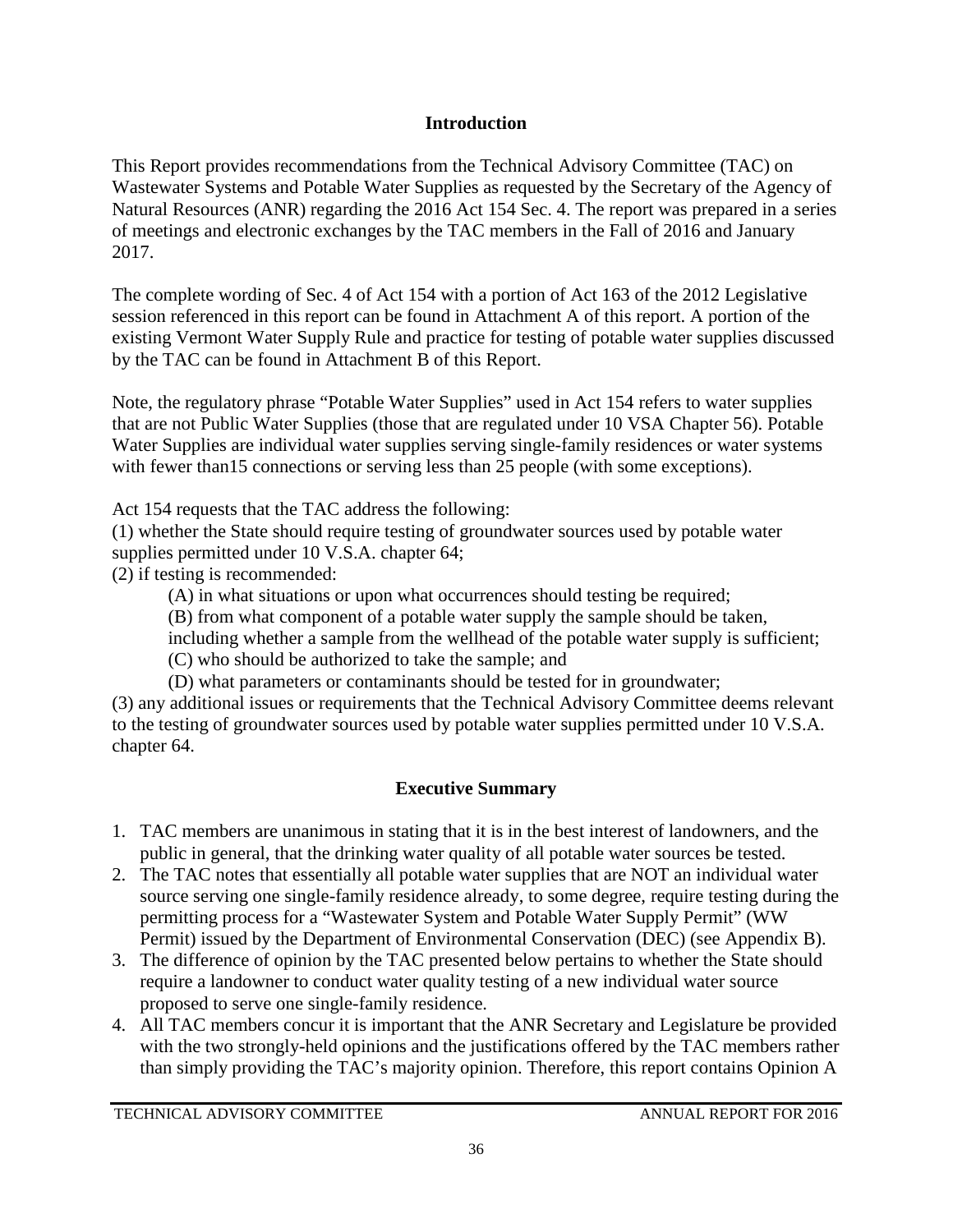and Opinion B and justifications for the different conclusions reached by Opinion A and Opinion B without concluding which opinion is recommended. A list of appointed TAC members and which each opinion that member supported is provided at the end of this Report.

- 5. Regarding Item #1 of Act 154, "(1) whether the State should require testing of groundwater sources used by potable water supplies permitted under 10 V.S.A. chapter 64":
	- Opinion A: Eleven members of the TAC support the continued exemption for testing of potable water supplies serving one single family residence while continuing testing of all other potable water supplies.
	- Opinion B: Four members of the TAC support testing of all potable water supplies including testing of one supply serving one single family residence.
- 6. Regarding Item #2 of Act 154, "if testing is recommended:", the Recommendations Section of Opinion B in this report provide those answers. TAC members who support Opinion A are in general concurrence with the Opinion B recommendations regarding details of testing protocol if water quality testing of all potable water sources is adopted.
- 7. Regarding Item #3 of Act 154, "any additional issues or requirements that the Technical Advisory Committee deems relevant", the TAC members are in agreement with these additional issues which are included in the Recommendations section of each Opinion below.

### **Discussion**

Since the adoption of Rules for the construction of a single-family residence, the DEC policy is to not regulate the water quality of one potable water source serving one single-family residence unless the source is proposed in a location with water quality that is known to exceed the primary drinking water standards for one or more primary contaminants. The basis of this policy is the expectation that a water-source owner will maintain the source in a manner that protects the residents from health-related issues.

Uranium, radium, arsenic, and radon, are naturally occurring contaminants that, when exceeding drinking water standards, may lead to health problems including cancer. Therefore, the Vermont Department of Health (VTDoH) encourages vigilance and water testing so individuals know and understand the health risks due to naturally occurring pathogens and carcinogens in their drinking water.

The TAC recommends the State support and maintain a searchable database and/or publiclyviewable maps of water quality testing results.

In Vermont, the VTDoH reports that approximately 5 percent of homeowners have tested their water. Of this group, based on VTDoH data, select wells in eight towns in Rutland County were found to have water quality results that exceeded the arsenic drinking water standard of 10 parts per billion. This statistic demonstrates there is a benefit to testing beyond the current requirement. Knowing the contaminant level for these constituents and other contaminants in their drinking water that affect human health is a benefit for landowners to make informed decisions to protect their family's health.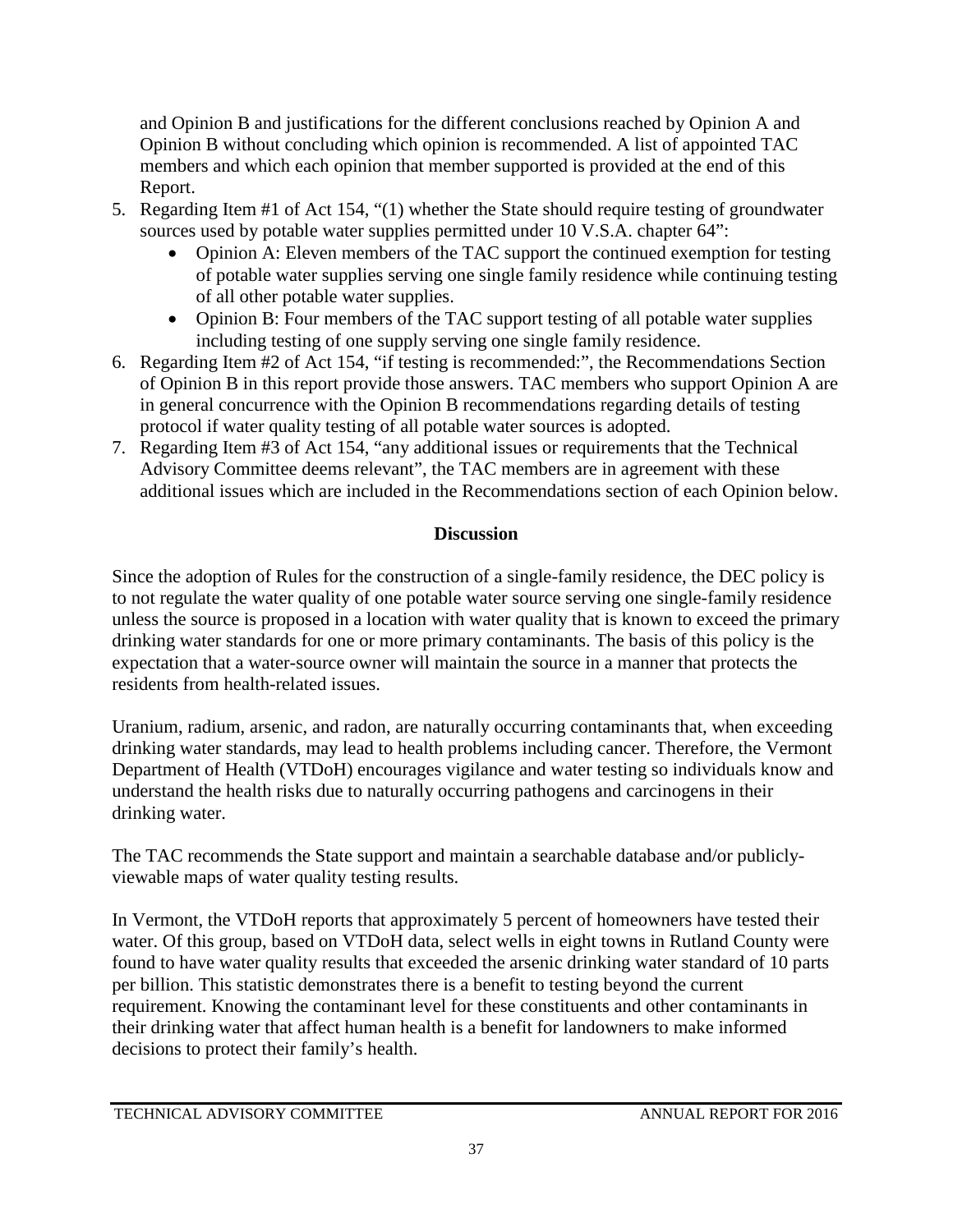The Vermont Department of Environmental Conservation Water Resources Section reports an average of 2000 to 3000 new wells are drilled each year. It is estimated that 70 to 80 percent of these wells serve one single-family residence. There is no estimate for the number of new shallow or dug wells or springs installed each year as these do not require reporting to the State.

The TAC members are aware that lending institutions in Vermont generally require bacteriological analysis on existing potable water supplies prior to providing mortgages.

It is recognized that a secondary benefit of required testing is the results will provide significantly more groundwater quality data that does not now exist for many areas of the State. Landowners considering new water sources would then have additional information about potential groundwater quality concerns in their areas.

Provisions of Act 163 of the 2012 Legislative session required licensed well drillers, at the time of drilling a new well, provide educational materials that states the benefits for testing a well to the well owner. However, the installation of certain wells, such as a dug well, well point, and spring, do not require a licensed well driller and the owners of these types of wells are not being provided the educational materials at the time of installation. Additionally, the Act requires a landowner, as part of a contract to convey a lot with a potable water supply, to provide the educational material to the buyer. The TAC was informed, anecdotally, that there may be a problem with the implementation of Act 163; the educational materials may not be provided to the well owner upon completion of drilling a well or to a buyer prior to purchasing property served by a potable water supply.

### **Opinion A**

Opinion A includes the recommendation to continue with this current policy (voluntary water quality testing, with provisions for public education on the topic of drinking water quality and health risks) and to not require testing of one water source serving one single-family residence unless the water source is located in an area of a known contaminant that exceeds a primary drinking water standard.

### **Opinion A: Issues Considered Regarding Required Water Quality Testing**

- 1. Whether a homeowner should be required by the State to incur the costs for testing of their potable water supply. The legislature, when deciding to allow the use of surface water as the potable water source for one single family residence, understood there is the potential for the quality of surface water to change, either naturally occurring contaminants or by the introduction of chemicals, and periodic testing will not necessarily detect the change in quality. The legislature decided the decision should be left to the homeowner whether or not to accept the risk.
- 2. There is no scientific study showing there is a health-related problem with water from potables supplies that justifies the expense of mandatory testing to the homeowner.
- 3. Act 163 of the 2012 Legislative session stated "noncompliance with the requirements of this section shall not affect the marketability of title of a property." The TAC believes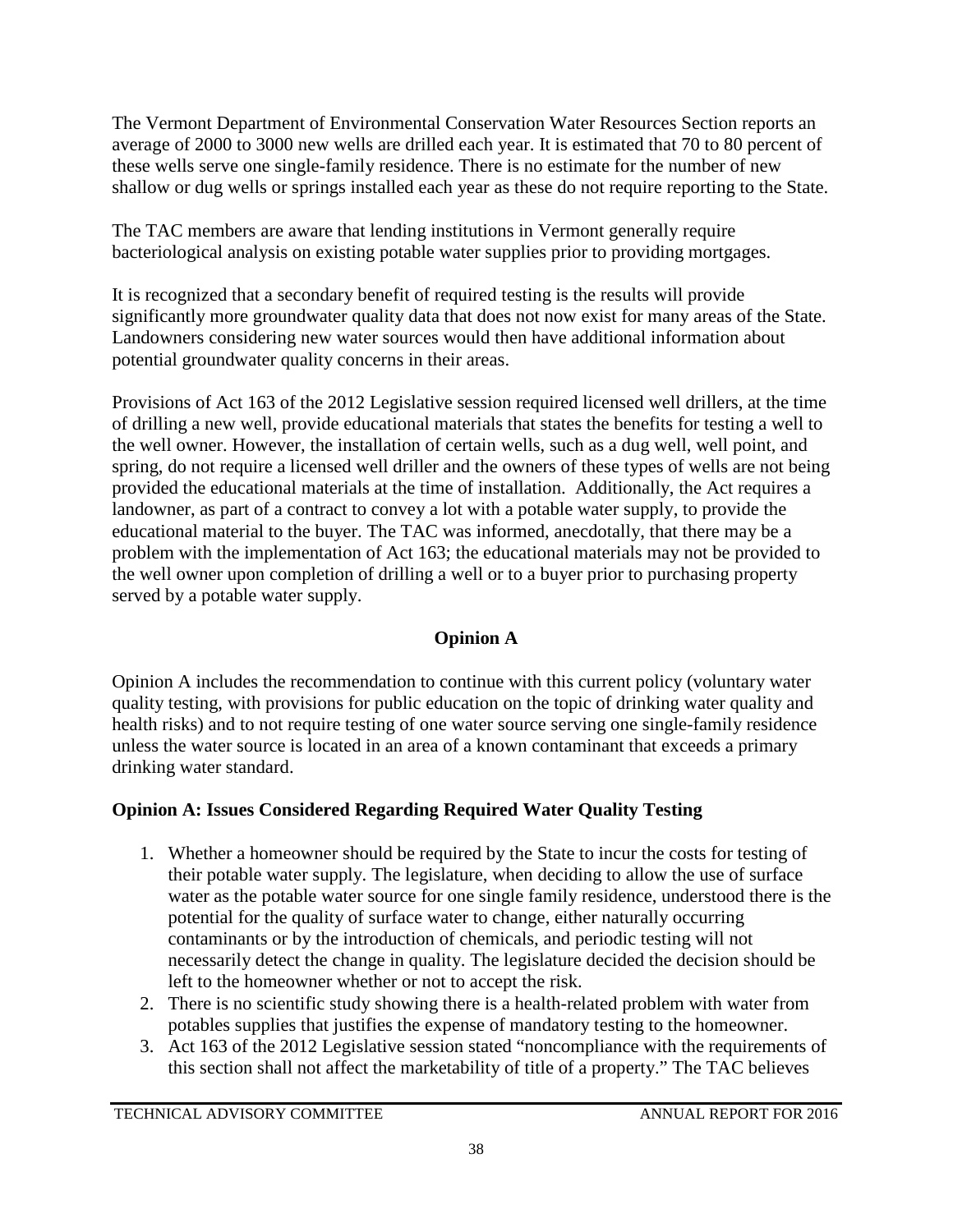non-compliance with such a requirement requiring water quality testing is likely to negatively affect marketability of title of a property if a quality testing condition is not complied with. And, so all properties are notified that testing of a new water source is required, the statute may need to be changed to require a permit for the replacement of all potable water sources.

- 4. A potable water supply source serving one single-family residence may be replaced without the need of a permit from DEC (see 10 V.S.A. § 1974). There are legal issues to address such as who is responsible to inform landowners that the new well must be tested and who is responsible if testing did not happen.
- 5. The timing of sample collection is important if required testing is adopted. Taking a water sample immediately upon completion of the source may not represent the water quality for the residence after regular use. The water treatment specialist and hydrogeologists on the TAC note that, as a well is initially pumped, the quality can change in the first few months of use.
- 6. In addition to comment 5 above, the water sample will only represent the water quality at the time of the test. Water quality may change over time so relying on one sample may give an inaccurate picture (negative or positive) of the water quality of that source. A one-time test does not address contamination over time.
- 7. The installation of a treatment device/system to reduce contamination is only useful if there is periodic sampling of the water to ensure the device/system is properly treating the water. Additionally, levels of contamination may change following initial water quality testing which may require adjustments to the treatment device/system to properly reduce the contamination the device/system it intended to treat or provide different treatment for a contamination not found in the initial water test.
- 8. The operation of the treatment system is only useful with proper maintenance to repair or replace parts. Without proper maintenance, water treatment systems will not provide the protection they are designed to provide. Most TAC members' experience with owneroperated and maintained water treatment systems is not generally favorable. Because of the potential of insufficient staffing, there may not be the proper oversight to ensure periodic inspections and repairs to the systems.
- 9. Landowners that have water treatment systems may have a false sense that the system is, in fact, providing the water quality they think they are receiving if the treatment system is not properly maintained. A one-time test and a lack of maintenance may exacerbate this false sense.
- 10. Scheduling sampling, laboratory turn-around times, and enforcement of results may be a burden to property transactions.
- 11. Required testing would be an additional expense to homeowners and it may be very difficult and expensive to test for all potential contaminants that may pose a risk to human health.

### **Opinion A: Recommendations**

1. Water quality testing of a new potable water source proposed to serve one single-family residence beyond what is current practice should not be required.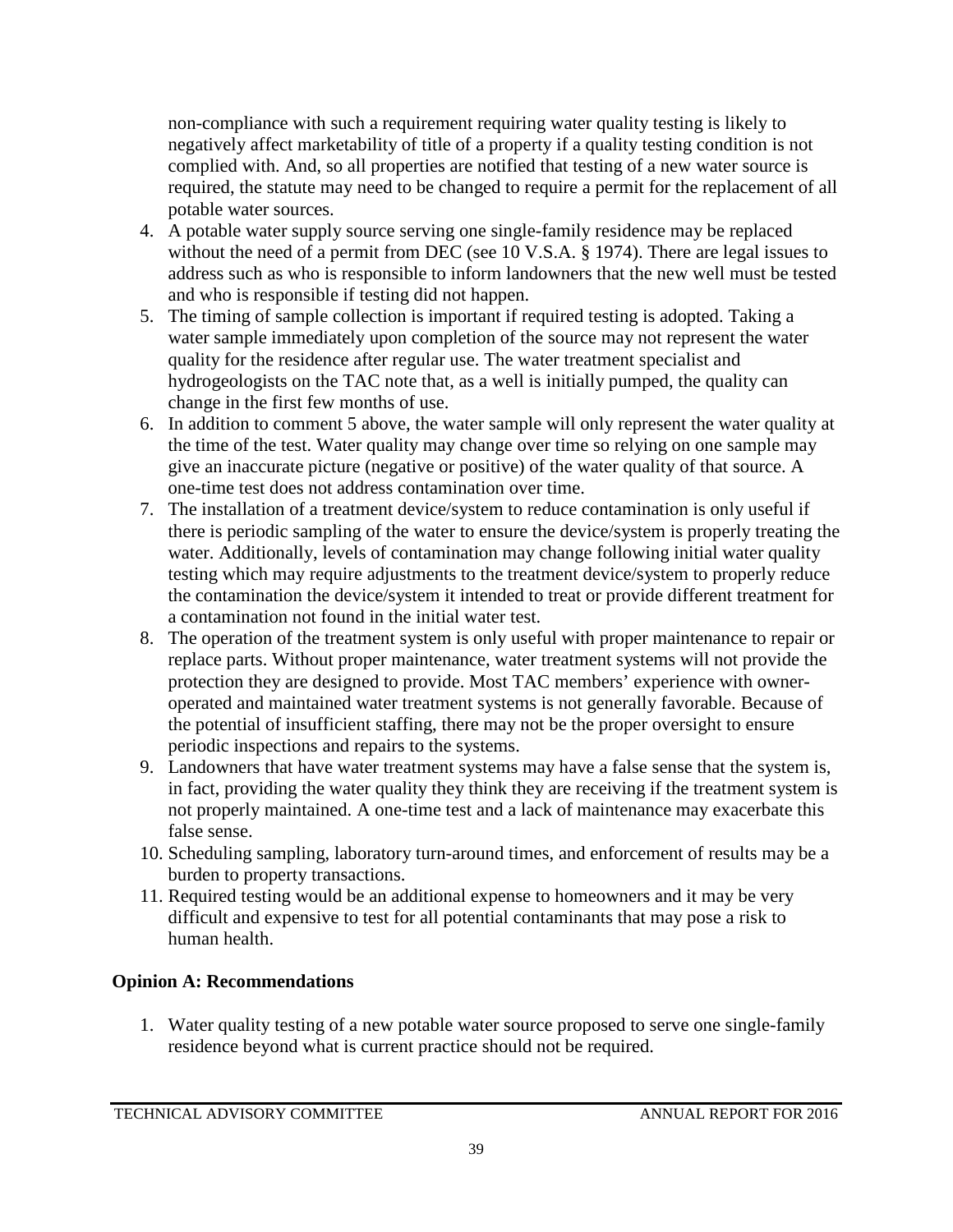- 2. Water quality testing of water sources serving more than one single family residence is currently required and should continue to be required.
- 3. If testing is required, decide which Program (DEC, VT Department of Health, or other) will be responsible to implement testing requirements and enforcement, and if that Program has the financial, managerial and technical capacities to manage the additional responsibilities.
- 4. If testing is required, decide if enforcement action is to be taken when it is found the water quality testing was not conducted in the required time frame.
- 5. If testing is required, decide if, instead of enforcement, it is acceptable to state in statute that failure to comply with the water quality testing is not an enforceable action and shall not affect the marketability of title of a property.
- 6. Decide if the Program that will receive and review the water analyses needs to require a homeowner to incur the cost to install water treatment if contamination is found.
- 7. Decide if it is legal and appropriate for the responsible Program (most likely the Department of Health or the DEC) to do nothing more than compile the testing data.
- 8. Recommends the State develop and maintain a publicly-available searchable database of water quality results and/or publicly-viewable maps of areas where contaminants are found to exceed primary drinking water standards.
- 9. Determine if the water quality informational materials, and the language to be added to a seller's property information report (both required by Act 163) are being successfully provided to all owners of new wells and new property purchasers. If not, develop some measures to improve these outcomes. For example: provide the informational materials to all lawyers, lending institutions, home inspectors, and private testing laboratories.

### **Opinion B**

There is a benefit to determine if there are locations in Vermont where water quality exceeds primary drinking water standards through testing of water sources. There is also a heightened awareness of health risk from regulated chemicals entering groundwater sources, such as PFOA found in potable water supplies in Bennington County. When a landowner is alerted to the detection of a regulated chemical in their area, the landowner can, at a minimum, request results for the regulated chemical when testing their well for the contaminants in Tables A11-5 and A11-7. Based on the current lack of water quality testing for single-family residences, water sources and the risk of short and long term exposure from known chemicals in Vermont, Opinion B is to require testing of all new potable water sources.

### **Opinion B: Issues Considered Regarding Required Water Quality Testing**

1. All other water systems in the state: duplexes; mobile home parks; schools; offices; and public buildings; with the exception of one potable water source serving one single family residence, are required to test and submit the results of their water quality to the state for decades. The Drinking Water and Groundwater Protection Division (DWGPD) and VDoH have the infrastructure (database) and technical expertise to review the water quality results from single family home source if they were required to test for the constituents listed in Tables A11-5 and 7 of the Water Supply Rule.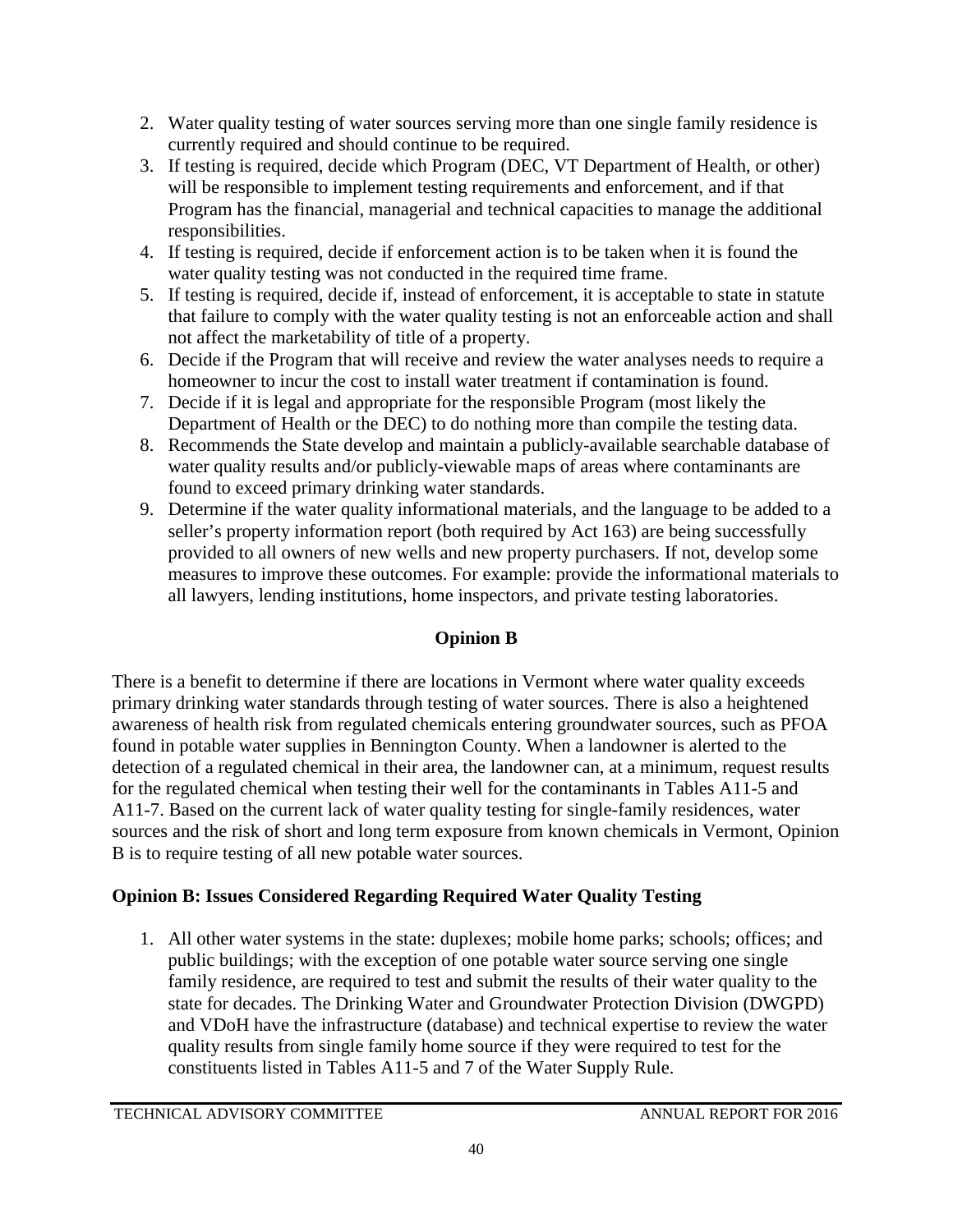- 2. The Health Department Laboratory indicated to TAC that it is ready and willing to expand its capacity to test private water supplies if demand significantly increases. The Laboratory analyzed almost 5500 Kit A (water bacteria) samples, Kit IB (lead and copper) samples and Kit C (inorganic chemical tests) samples and almost 200 organics samples. If requiring water quality testing is adopted, there will potentially be 1400 or more samples that will need analysis yearly as a result of new wells being drilled or installed.
- 3. The contaminants listed in Tables A11-5 and A11-7 are the ones that potable water supplies are required to test for except for a supply serving one single family homes unless the source in in an area of known contamination.
- 4. Water quality testing provides data. Without conducting water quality analysis, there is no accurate way to determine the size, extent or risk associated with either the acute or chronic chemicals of concern. Required testing of groundwater at the time a new source is developed would identify areas that have elevated levels of naturally-occurring chemicals in groundwater. The TAC did not have a sufficient discussion to provide an opinion whether or not to recommend requiring water quality testing at the time of sale of a building, structure or campground served by a potable water supply.
- 5. There was much discussion regarding the timing of taking water quality samples to be representative of the long-term water quality. The TAC agreed testing should occur following proper flushing (which should be after several volumes of water are removed or after a pumping test) and disinfection of the water source. The TAC members are not unanimous regarding whether it is appropriate to collect the water sample only after the driller's 3-hour "blow test".
- 6. Testing of smaller public water supplies (Transient Non-Community and Non-Transient Non-Community supplies) finds that water quality typically remains consistent with the initial testing.
- 7. Existing single family sources may never be tested due to exemptions from needing a permit when constructed and buyers not being provided educational materials at the time of conveyance.
- 8. There is an exemption in the Wastewater System and Potable Water Supply Rules (WW Rules) allowing a landowner to replace a potable water supply that serves one single family residence.
- 9. There is an exemption in the WW Rules allowing the owner of a potable water supply to install a water treatment system with no sampling, monitoring or reporting requirement.
- 10. If water quality testing is required, an additional benefit may be that it reduces the need to expend state and well driller resources currently used to (a) educate home owners on the value of testing their water; (b) manage the well drillers to provide educational forms to new well owners, and (c) ensure the drillers are downloading these forms from the VT Department of Health website for dissemination when they need them. We believe, with required testing, there will be greater value in assisting homeowners to properly manage a water treatment system that will directly prevent known public health risks as opposed to just encouraging homeowners to test their water, which, by itself, does not directly protect public health and does not address actual water treatment responsibilities.

#### **Opinion B: Recommendations (based on Act 154 numbering)**

TECHNICAL ADVISORY COMMITTEE ANNUAL REPORT FOR 2016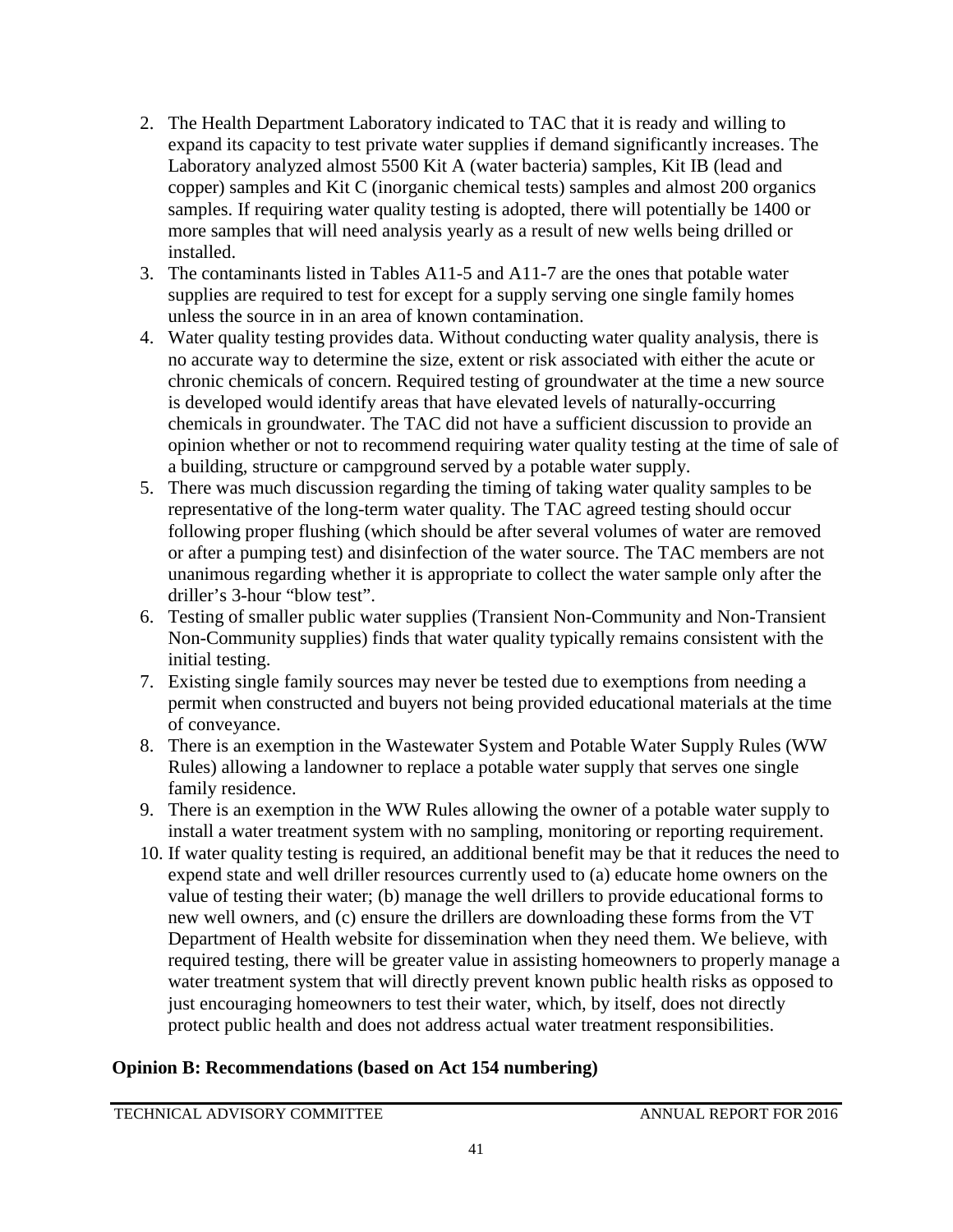- 1. Require testing for all new potable water supplies, including a supply to serve a singlefamily residence, for the parameters listed in Tables A11-5 and A11-7 of the Vermont Water Supply Rule. The cost of one-time testing is an order of magnitude less than the cost of a new well.
- 2. (A) Testing should be required upon completion of developing a new potable water supply.

(B) The water sample should be collected from the water source/well head, if possible, or the closest plumbing fixture, such as a sink faucet. For existing homes where a replacement of a failed source in needed, samples should be taken at a point of use (specifically sink faucet or hose bib). Generally, the water quality samples can be taken once the well pump has been installed. Water quality testing for public water supplies and, potable water supplies not serving one single family residence, is required prior to use of the supplies. Opinion B is not proposing a timeframe for testing one potable water supply serving one single-family residence.

(C) The permit-holder, landowner or purchaser should be responsible for collecting and submitting the water sample to state certified laboratories within laboratory specified timeframes.

(D) The current parameters listed in Tables A11-5 and A11-7 of the Vermont Water Supply Rule which are the same as all the other non-single family home Potable water sources are required to sample.

- 3. Additional issues:
	- Testing should occur following proper flushing (which should be after several well or spring volumes are removed or after a 3 hour "blow" test or pumping test) and disinfection of the water source.
	- Evaluate the impact of the increased workload and resource needs on the program with jurisdiction.
	- Determine how to notify a landowner who installs a new well that does not require a permit or a well driller, that, upon completion of construction, requires a water quality test.
	- Decide what enforcement action, if any, is to be taken against the permit holder or landowner (of the water source) if it is found the water quality testing was not conducted in the required time frame and determine the personnel and resources needed to take on additional enforcement actions if this is considered a violation. Currently, enforcement action for a violation of the WW Rules or a WW permit condition is taken against the landowner. The requirement to test a new well should be on the permit-holder and/or the landowner.
- 4. Determine if the water quality informational materials and the language to be added to a seller's property information report (both required by Act 163) are being successfully provided to all owners of new wells and new property purchasers. If not, develop measures to improve these outcomes. For example: provide the informational materials to all lawyers, lending institutions, home inspectors, and private testing laboratories.

#### **Technical Advisory Members**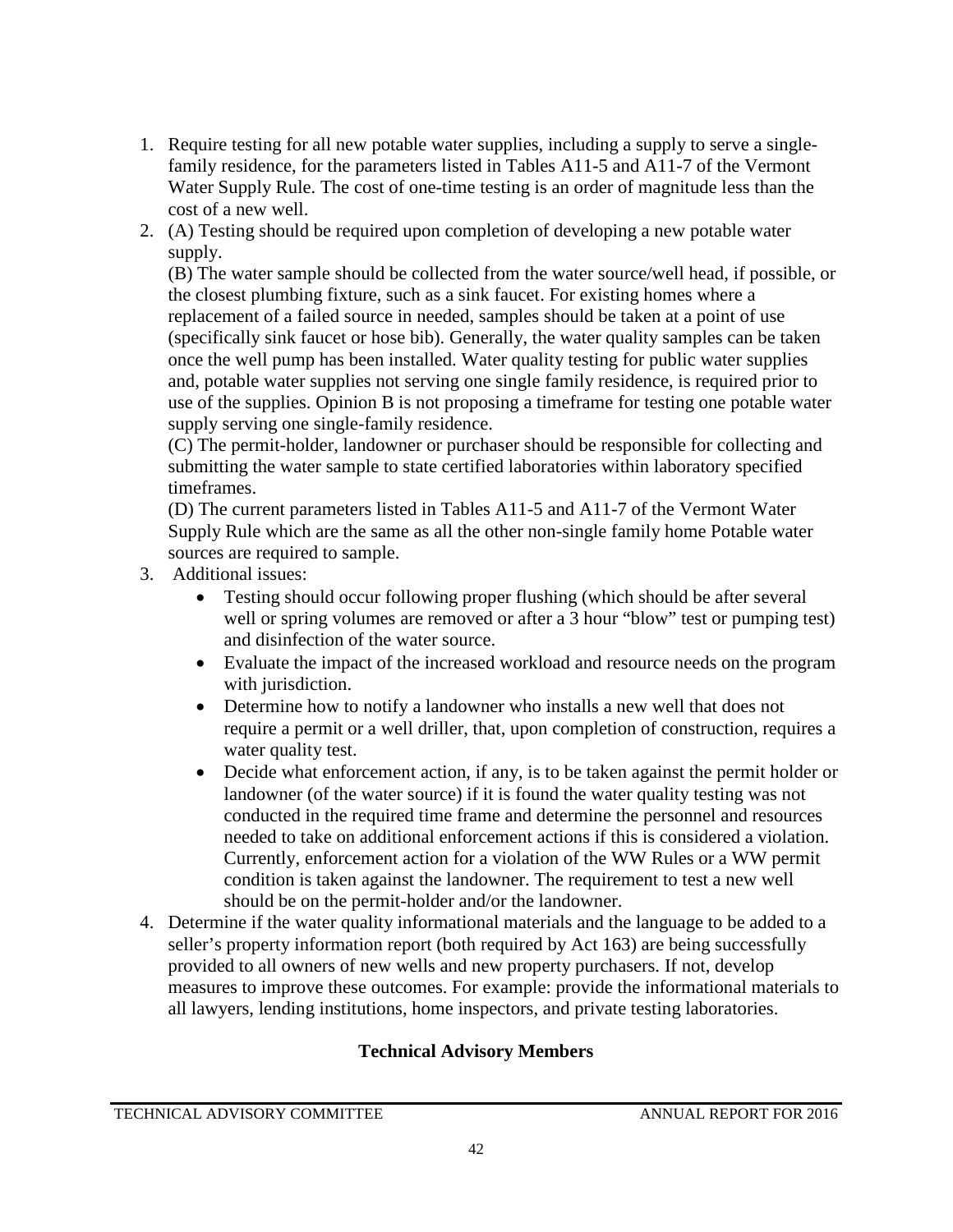#### **Supporting Opinion A:**

Mark Bannon – Professional Engineer, Bannon Engineering John Beauchamp – Water Treatment Specialist, Vermont Water Peter Boemig – Professional Engineer, SVE Associates Claude Chevalier – Licensed Well Driller, Chevalier Drilling Company Ernest Christianson – Regional Office Program Manager Craig Heindel – Hydrogeologist, C.P.G., Waite-Heindel Environmental Management Gunner McCain – Designer B with Water Certification Roger Thompson – Designer B with Water Certification Steve Revell – Hydrogeologist, C.P.G., Lincoln Applied Geology Justin Willis – Designer B with Water Certification, Willis Design Associates Denise Johnson-Terk – Colchester Wastewater Official and Health Office

#### **Supporting Opinion B:**

Mary Clark – Indirect Discharge & UIC Program Manager Rodney Pingree – Water Resources Section Chief Scott Stewart – Division Hydrogeologist Sarah Vose – State Toxicologist, Department of Health

**Appendix A** 

**Act 154, Sec. 4 and Act 163, Sec. 2 and Sec. 5**

**Act 154, Sec. 4, of the 2016 Legislative Session**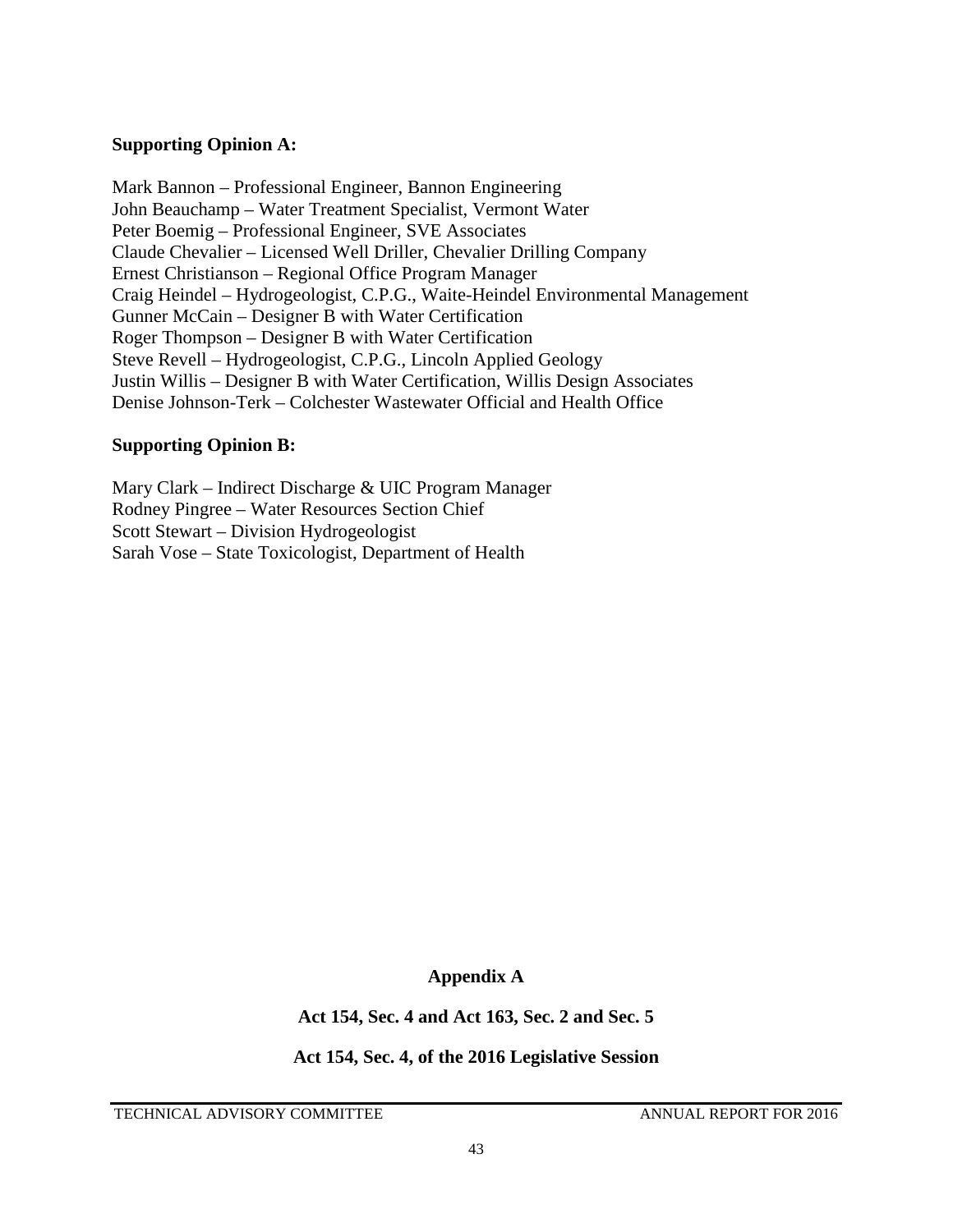(a) The Secretary of Natural Resources shall seek the recommendations of the Technical Advisory Committee on Wastewater Systems and Potable Water Supplies regarding whether and how to test for contamination in groundwater sources used by potable water supplies permitted under 10 V.S.A. chapter 64. The recommendations shall address:

(1) whether the State should require testing of groundwater sources used by potable water supplies permitted under 10 V.S.A. chapter 64;

(2) if testing is recommended:

(A) in what situations or upon what occurrences should testing be required;

(B) from what component of a potable water supply the sample should be taken, including whether a sample from the wellhead of the potable water supply is sufficient;

(C) who should be authorized to take the sample; and

(D) what parameters or contaminants should be tested for in groundwater;

(3) any additional issues or requirements that the Technical Advisory Committee deems relevant to the testing of groundwater sources used by potable water supplies permitted under 10 V.S.A. chapter 64.

(b) The Secretary of Natural Resources shall submit the recommendations of the Technical Advisory Committee to the House Committee on Fish, Wildlife and Water Resources and the Senate Committee on Natural Resources and Energy on or before January 15, 2017."

The 2012 Legislative session passed Act 163 requiring "a licensee drilling or developing a new water well for use as a to potable water supply, as that term is defined in subdivision 1972(6) of this title, shall

provide the owner of the property to be served by the groundwater source informational materials developed by the department of health regarding:

(1) the potential health effects of the consumption of contaminated

groundwater; and

(2) recommended tests to detect specific contaminants, such as arsenic,

lead, uranium, gross alpha radiation, total coliform bacteria, total nitrate or

nitrite, fluoride, and manganese."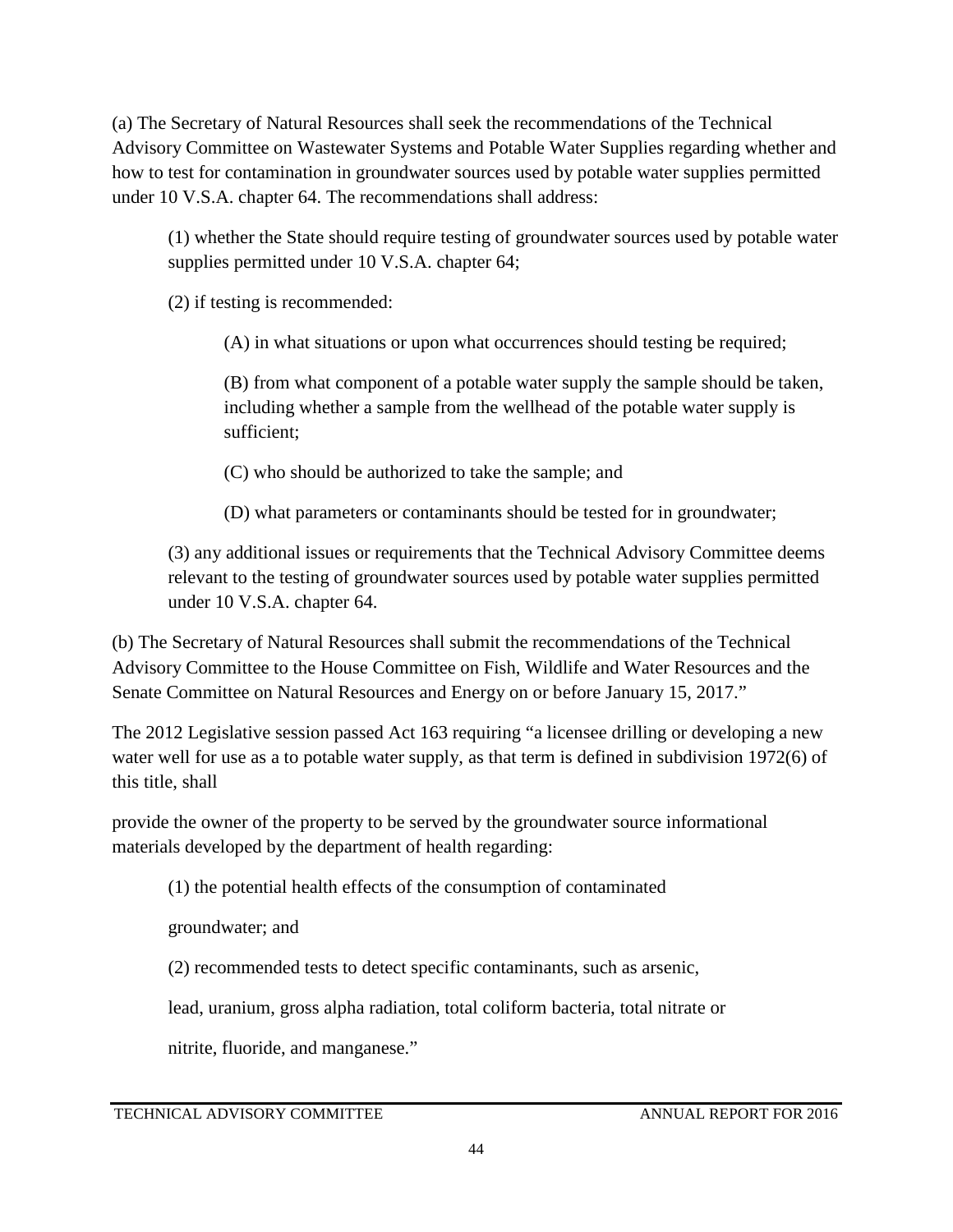### **Act 163, Sec. 2 and Sec. 5, of the 2012 Legislative session**

Sec. 2. 10 V.S.A. § 1396 is amended to read:

### § 1396. RECORDS AND REPORTS

(d) On or after January 1, 2013, a licensee drilling or developing a new water well for use as a potable water supply, as that term is defined in subdivision 1972(6) of this title, shall provide the owner of the property to be

served by the groundwater source informational materials developed by the department of health regarding:

(1) the potential health effects of the consumption of contaminated

groundwater; and

(2) recommended tests to detect specific contaminants, such as arsenic,

lead, uranium, gross alpha radiation, total coliform bacteria, total nitrate or

nitrite, fluoride, and manganese.

### Sec. 5. DEPARTMENT OF HEALTH; EDUCATION AND OUTREACH ON SAFE DRINKING WATER

(a) The department of health, after consultation with the agency of natural resources, shall revise and update its education and outreach materials regarding the potential health effects of contaminants in groundwater sources of drinking water in order to improve citizen access to such materials and to increase awareness of the need to conduct testing of groundwater sources. In revising and updating its education and outreach materials, the department shall update the online safe water resource guide by incorporating the most current information on the health effects of contaminants, treatment of contaminants, and causes of contamination and by directly linking users to the department of health contaminant fact sheets.

(b) The department of health, after consultation with representatives of licensed real estate brokers, as that term is defined in 26 V.S.A. § 2211, shall propose language to be added to a seller's property information report regarding the requirement under 27 V.S.A. § 616 that a seller of real property with a potable water supply that is not served by a public water system provide the buyer informational material regarding the potential health effects of the consumption of contaminated groundwater and the availability of test kits provided by the department of health.